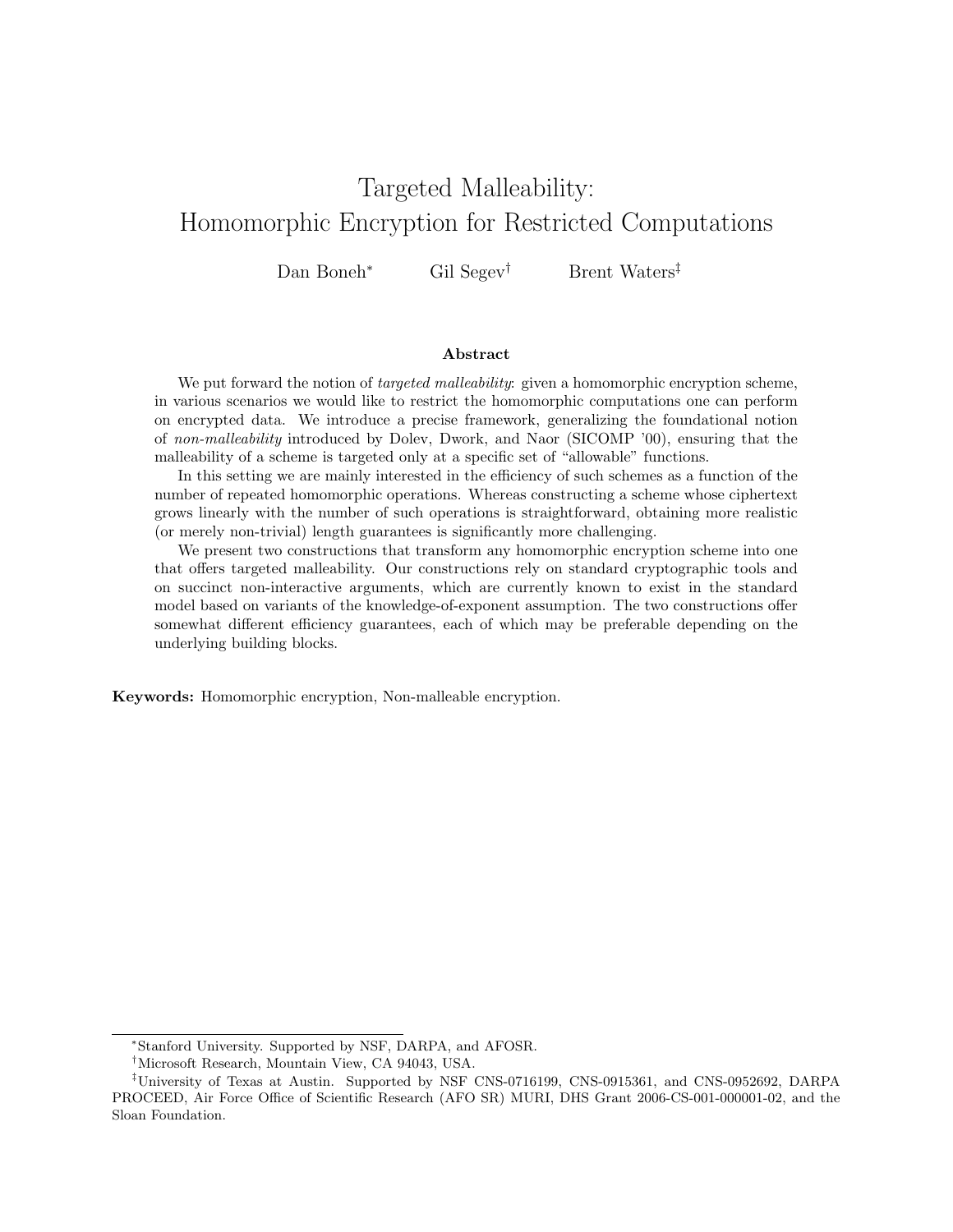# **1 Introduction**

Fully homomorphic encryption [\[RAD78,](#page-27-0) [Gen09,](#page-26-0) [SV10,](#page-27-1) [vDGH](#page-28-0)<sup>+</sup>10] is a remarkable development in cryptography enabling anyone to compute arbitrary functions on encrypted data. In many settings, however, the data owner may wish to restrict the class of homomorphic computations to a certain set  $\mathcal F$  of allowable functions. In this paper we put forward the notion of "targeted malleability": given an encryption scheme that supports homomorphic operations with respect to some set of functions  $\mathcal F$ , we would like to ensure that the malleability of the scheme is targeted only at the set  $\mathcal F$ . That is, it should not be possible to apply any homomorphic operation other than the ones in *F*.

Enforcing targeted malleability can be simply done by requiring the entity performing the homomorphic operation to embed a proof in the ciphertext showing that the ciphertext was computed using an allowable function. The decryptor then verifies the proof before decrypting the ciphertext, and outputs *⊥* if the proof is invalid. Unfortunately, as the homomorphic operation is repeated the number of proofs grows making the ciphertext grow at least *linearly* with the number of repeated homomorphic operations. It is not difficult to see that targeted malleability with a linear-size ciphertext is trivial to construct: Use any non-malleable encryption scheme, and embed in the ciphertext a description of all the functions being computed. The decryptor decrypts the original ciphertext and applies the embedded functions to it (verifying, of course, that these functions are in the allowable set).

**Minimizing ciphertext expansion.** Targeted malleability is much harder to construct once we require that ciphertext growth is at most sub-linear in the number of repeated homomorphic operations. Our goal is to construct systems where even after *t* applications of the homomorphic operation the ciphertext length does not increase much. In our main construction we are able to completely shift the dependence on *t* from the ciphertext to the public key: the ciphertext size is essentially independent of *t*. This is a natural goal since public keys are typically much more static than ciphertexts which are frequently generated and transmitted.

**Motivation.** While targeted malleability is an interesting concept in its own right, it has many applications in cryptography and beyond. We give a few illustrative examples:

- A spam filter implemented in a mail server adds a spam tag to encrypted emails whose content satisfies a certain spam predicate. The filter should be allowed to run the spam predicate, but should not modify the email contents. In this case, the set of allowable functions  $\mathcal F$  would be the set of allowable spam predicates and nothing else. As email passes from one server to the next each server homomorphically computes its spam predicate on the encrypted output of the previous server. Each spam filter in the chain can run its chosen spam predicate and nothing else.
- More generally, in a distributed system users initiate encrypted requests to various servers. To service a request a server may need to contact another server and that server may need to contact another, resulting in a chain of messages from server to server until the transaction is fulfiled. Each server along the way has an allowed set of operations it can apply to a recieved message and it should be unable to apply any operation outside this approved set.
- In a voting system based on homomorphic encryption (e.g. [[CGS97](#page-26-1)]) voters take turns incrementing an encrypted vote tally using a homomorphic operation. They are only allowed to increase the encrypted tally by 1 (indicating a vote for the candidate) or by 0 (indicating a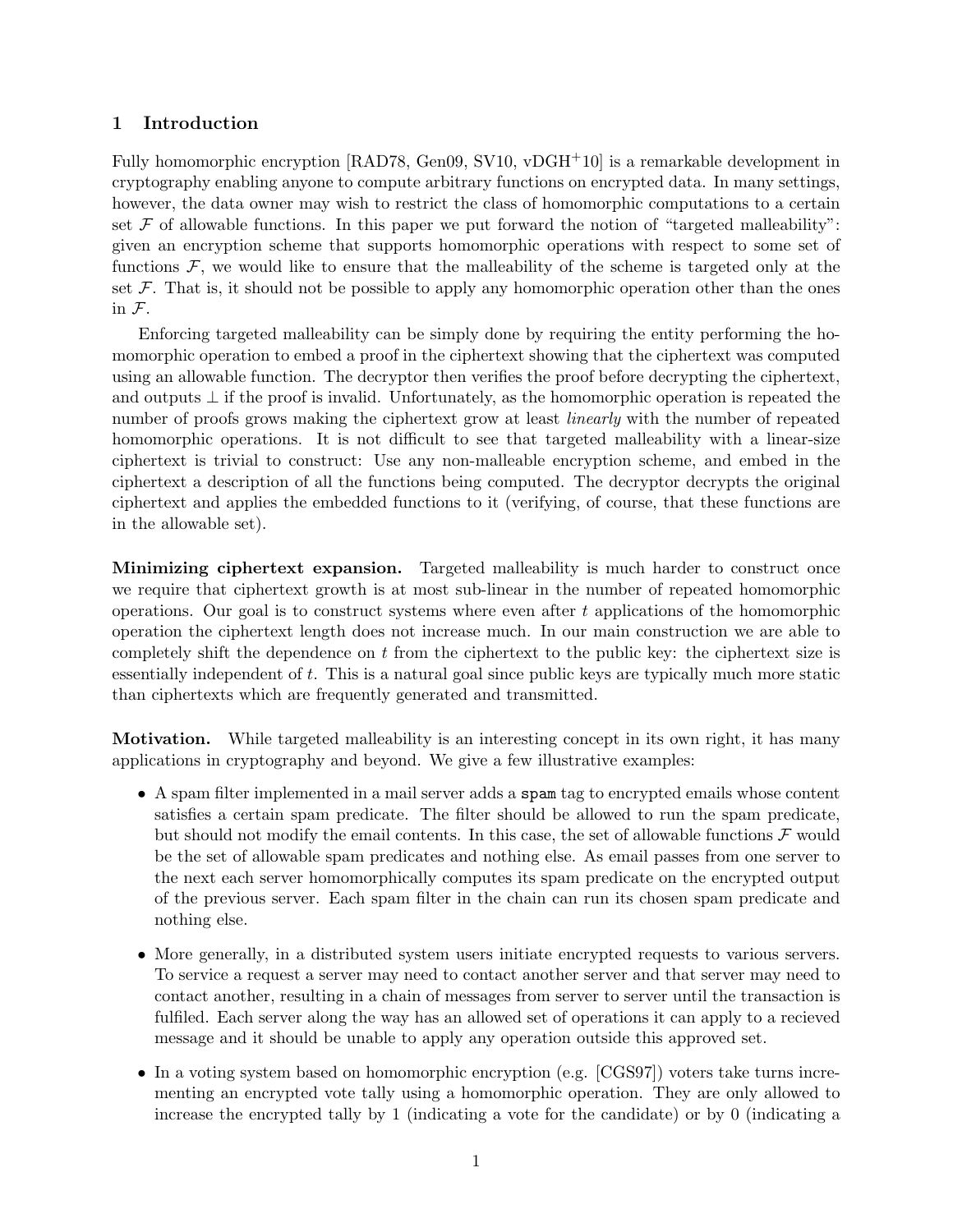no vote for the candidate). In elections where each voter votes for one of *ℓ* candidates, voters modify the encrypted tallies by adding an *ℓ*-bit vector, where exactly one entry is 1 and the rest are all 0's. They should be unable to modify the counters in any other way.

In all these examples there is a need to repeatedly apply a restricted homomorphic operation on encrypted data. Limiting ciphertext expansion is highly desirable.

#### **1.1 Our Contributions**

We begin by introducing a precise framework for modeling targeted malleability. Our notion of security generalizes the foundational one of non-malleability due to Dolev, Dwork, and Naor [[DDN00\]](#page-26-2), and is also inspired by the refinements of Bellare and Sahai [[BS99\]](#page-26-3), and Pass, Shelat, and Vaikuntanathan [\[PSV07\]](#page-27-2). Given a public-key encryption scheme that is homomorphic with respect to a set of functions  $\mathcal F$  we would like to capture the following intuitive notion of security<sup>[1](#page-2-0)</sup>: For any efficient adversary that is given an encryption *c* of a message *m* and outputs an encryption *c ′* of a message *m'*, it should hold that either (1) *m'* is independent of *m*, (2)  $c' = c$  (and thus  $m' = m$ ), or (3)  $c'$  is obtained by repeatedly applying the homomorphic evaluation algorithm on  $c$  using functions  $f_1, \ldots, f_\ell \in \mathcal{F}$ . The first two properties are the standard ones for non-malleable encryption, and the third property captures our new notion of targeted malleability: we would like to target the malleability of the scheme only at the class  $\mathcal F$  (we note that by setting  $\mathcal F = \emptyset$  we recover the standard definition of non-malleability)<sup>[2](#page-2-1)</sup>. We consider this notion of security with respect to both chosen-plaintext attacks (CPA) and a-priori chosen-ciphertext attacks  $(CCA1)^3$  $(CCA1)^3$ .

We emphasize that we do not make the assumption that the set of functions  $\mathcal F$  is closed under composition. In particular, our approach is sufficiently general to allow targeting the malleability of a scheme at any *subset*  $\mathcal{F}' \subseteq \mathcal{F}$  of the homomorphic operations that are supported by the scheme. This is significant, for example, when dealing with fully homomorphic schemes, where any set of functions is in fact a subset of the supported homomorphic operations (see Section [1.3](#page-5-0) for more details).

Next, we present two general transformations that transform any homomorphic encryption scheme into one that enjoys targeted malleability for a limited number of repeated homomorphic operations. The resulting schemes are secure even in the setting of a-priori chosen-ciphertext attacks (CCA1). The two constructions offer rather different trade-offs in terms of efficiency. In this overview we focus on our first construction, as it already captures the main ideas underlying our methodology.

#### **1.2 Overview of Our Approach**

Our approach is based on bridging between two seemingly conflicting goals: on one hand, we would like to turn the underlying homomorphic scheme into a somewhat non-malleable one, whereas on the other hand we would like to preserve its homomorphic properties. We demonstrate that the Naor-Yung "double encryption" paradigm for non-malleability [[NY90](#page-27-3), [DDN00,](#page-26-2) [Sah99](#page-27-4), [Lin06\]](#page-27-5) can be utilized to obtain an interesting balance between these two goals. The structure of ciphertexts in our construction follows the latter paradigm: a ciphertext is a 3-tuple  $(c_0, c_1, \pi)$  containing two

<span id="page-2-0"></span><sup>&</sup>lt;sup>1</sup>For simplicity we focus here on univariate functions and refer the reader to Section [3](#page-10-0) for the more general case of multivariate functions

<span id="page-2-1"></span><sup>&</sup>lt;sup>2</sup>We assume in this informal discussion that the adversary outputs a *valid* ciphertext, but our notion of security in fact considers the more general case – see Section [3](#page-10-0).

<span id="page-2-2"></span><sup>3</sup>See Section [6](#page-24-0) for a discussion on a-posteriori chosen-ciphertext attacks (CCA2) in the setting of homomorphic encryption, following the work of Prabhakaran and Rosulek [[PR08](#page-27-6)].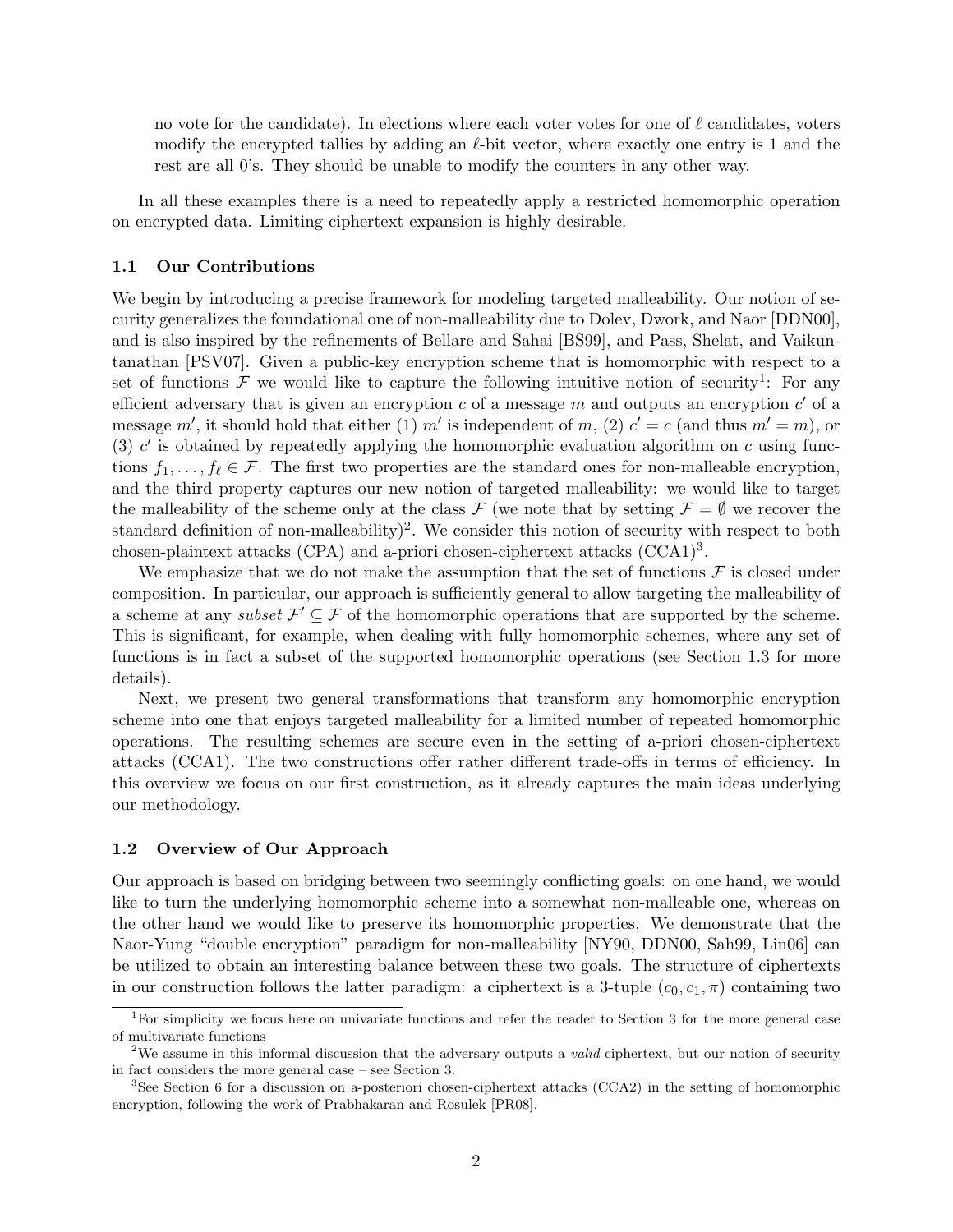encryptions of the same message using the underlying encryption scheme under two different keys along with a proof  $\pi$  that the ciphertext is well formed. For ciphertexts that are produced by the encryption algorithm,  $\pi$  is a non-interactive zero-knowledge proof, and for ciphertexts that are produced by the homomorphic evaluation algorithm, *π* is a succinct non-interactive argument that need not be zero-knowledge.

Specifically, the public key of the scheme consists of two public keys,  $pk_0$  and  $pk_1$ , of the underlying homomorphic scheme, a common reference string for a non-interactive zero-knowledge proof system, and *t* common reference strings for succinct non-interactive argument systems (where *t* is a predetermined upper bound on the number of repeated homomorphic operations that can be applied to a ciphertext produced by the encryption algorithm). The secret key consists of the corresponding secret keys  $sk_0$  and  $sk_1$ . For encrypting a message we encrypt it under each of  $pk_0$ and *pk*1, and provide a non-interactive zero-knowledge proof that the resulting two ciphertexts are indeed encryptions of the same message. Thus, a ciphertext that is produced by the encryption algorithm has the form  $(c_0, c_1, \pi_{\mathsf{ZK}})$ .

The homomorphic evaluation algorithm preserves the "double encryption" invariant. Specifically, given a ciphertext  $(c_0, c_1, \pi_{\text{ZK}})$  that was produced by the encryption algorithm and a function  $f \in \mathcal{F}$ , the homomorphic evaluation algorithm first applies the homomorphic evaluation algorithm of the underlying encryption scheme to each of  $c_0$  and  $c_1$ . That is, it computes  $c_0^{(1)}$  = HomEval<sub>pk<sub>0</sub></sub> $(c_0, f)$  and  $c_1^{(1)} =$  HomEval<sub>pk1</sub> $(c_1, f)$ . Then, it computes a succinct non-interactive argument  $\pi^{(1)}$  to the fact that there exist a function  $f \in \mathcal{F}$  and a ciphertext  $(c_0, c_1, \pi_{\mathsf{ZK}})$ , such that  $\pi_{\mathsf{ZK}}$ is accepted by the verifier of the non-interactive zero-knowledge proof system, and that  $c_0^{(1)}$  $_0^{(1)}$  and  $c_1^{(1)}$  $I_1^{(1)}$  are generated from  $c_0$  and  $c_1$  using f as specified. We denote the language of the corresponding argument system by  $L^{(1)}$ , and the resulting ciphertext is of the form  $c^{(1)} = (1, c_0^{(1)})$  $c_0^{(1)}, c_1^{(1)}$  $\binom{1}{1}, \pi^{(1)}$ . We point out that the usage of *succinct* arguments enables us to prevent the length of ciphertexts from increasing significantly.

More generally, given a ciphertext of the form  $c^{(i)} = (i, c_0^{(i)}, c_1^{(i)})$  $\binom{i}{1}, \pi^{(i)}$ , the homomorphic evaluation algorithm follows the same methodology for producing a ciphertext of the same form  $c^{(i+1)} = \int_0^{\infty} i + 1, c_0^{(i+1)}$  $c_0^{(i+1)}, c_1^{(i+1)}$  $\left( \begin{array}{c} (i+1) \\ 1 \end{array} \right)$  using a succinct non-interactive argument system for a language  $L^{(i+1)}$  stating that there exist a function  $f \in \mathcal{F}$  and a ciphertext  $c^{(i)}$  that is well-formed with respect to  $L^{(i)}$ , which were used for generating the current ciphertext  $c^{(i+1)}$ .

**On the proof of security.** Given an adversary that breaks the targeted malleability of our construction, we construct an adversary that breaks the security of (at least one of) the underlying building blocks. As in [[NY90,](#page-27-3) [DDN00,](#page-26-2) [Sah99,](#page-27-4) [Lin06\]](#page-27-5), we show that this boils down to having a simulator that is able to decrypt a ciphertext while having access to only one of the secret keys  $sk_0$  and  $sk_1$ . This, in turn, enables the simulator to attack the public key  $pk_b$  for which  $sk_b$  is not known, where  $b \in \{0,1\}$ . For satisfying our notion of security, however, such a simulator will not only have to decrypt a ciphertext, but to also recover a "certification chain" demonstrating that the ciphertext was produced by repeatedly applying the homomorphic evaluation algorithm. That is, given a well-formed ciphertext  $c^{(i)} = (i, c_0^{(i)}, c_1^{(i)})$  $\left( \begin{matrix} i \\ 1 \end{matrix} \right)$ , the simulator needs to generate a "certification chain" for  $c^{(i)}$  of the form  $(c^{(0)}, f^{(0)}, \ldots, c^{(i-1)}, f^{(i-1)}, c^{(i)})$ , where:

- 1.  $c^{(0)}$  is an output of the encryption algorithm, which can be decrypted while knowing only one of  $sk_0$  and  $sk_1$ .
- 2. For every  $j \in \{1, \ldots, i\}$  it holds that  $c^{(j)}$  is obtained by applying the homomorphic evaluation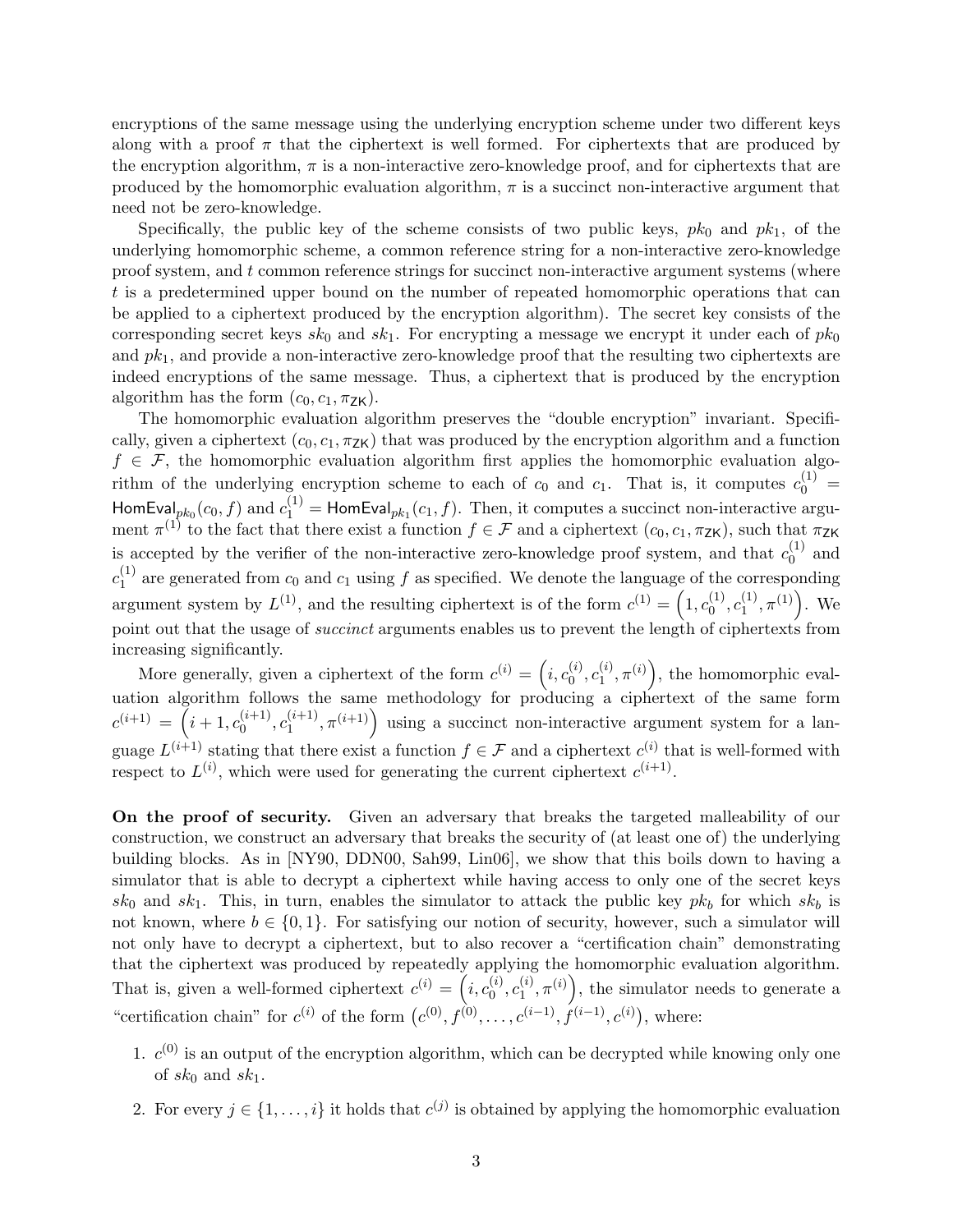algorithm on  $c^{(j-1)}$  and  $f^{(j-1)}$ .

For this purpose, we require that the argument systems used in the construction exhibit the following "knowledge extraction" property: for every efficient malicious prover P *∗* there exists an efficient "knowledge extractor" Ext<sub>P</sub><sup>\*</sup>, such that whenever  $P^*$  outputs a statement *x* and an argument  $\pi$ that are accepted by the verifier, Ext<sub>P<sup>∗</sup></sub> when given the random coins of P<sup>∗</sup> can in fact produce a witness *w* to the validity of *x* with all but a negligible probability.

By repeatedly applying such extractors the simulator is able to produce a certification chain. Then, given that the initial ciphertext  $c^{(0)}$  is well-formed (i.e., the same messages is encrypted under  $pk_0$  and  $pk_1$ ), it can be decrypted using only one of the corresponding secret keys.

An alternative trade-off. In our first construction, the length of the ciphertext is essentially independent of  $t$ , and the public key consists of  $t + 1$  common reference strings. In our second construction the number of common reference strings in the public key is only log *t*, and a ciphertext now consists of log *t* ciphertexts of the underlying homomorphic scheme and log *t* succinct arguments. Such a trade-off may be preferable over the one offered by our first construction, for example, when using argument systems that are tailored to the  $\mathcal{NP}$  languages under considerations, or when it is not possible to use the same common reference string for all argument systems (depending, of course, on the length of the longest common reference strings).

The main idea underlying this construction is that the arguments computed by the homomorphic evaluation algorithm form a tree structure instead of a path structure. Specifically, instead of using *t* argument systems, we use only *d* = log *t* argument systems where the *i*-th one is used for arguing the well-formedness of a ciphertext after  $2<sup>i</sup>$  repeated homomorphic operations.

**Succinct extractable arguments.** As explained above, our construction hinges on the existence of succinct non-interactive argument systems that exhibit a knowledge extractor capable of extracting a witness from any successful prover. Gentry and Wichs [[GW11\]](#page-27-7) recently showed that no sub-linear non-interactive argument system can be proven secure by a black-box reduction to a falsifiable assumption. Fortunately, while we need succinct arguments, their lengths need not be sub-linear. It suffices for our purposes that arguments are shorter by only a multiplicative constant factor (say, 1/4) than the length of the witness, and therefore the negative result of Gentry and Wichs does not apply to our settings. Nevertheless, all known argument systems that satisfy our needs are either set in the random oracle model or are based on non-falsifiable assumptions in the sense of Naor [\[Nao03](#page-27-8)].

The first such system was constructed by Micali [[Mic00](#page-27-9)] using the PCP theorem. Computational soundness is proved in the random oracle model [[BR93\]](#page-25-0) and the length of the proofs is essentially independent of the length of the witness. Valiant [[Val08](#page-27-10)] observed that the system is extractable as needed for our proof of security. Unfortunately, we inherently cannot use an argument system set in the random oracle model. To see why, consider a fresh ciphertext *c* which is an encryption of message *m*. After the first homomorphic operation we obtain a new ciphertext *c ′* containing a proof  $\pi$  showing that *c'* is an encryption of  $f(m)$  for some allowable function  $f \in \mathcal{F}$ . Verifying  $\pi$ requires access to the random oracle. Now, consider the second homomorphic operation resulting in *c ′′*. The proof embedded in *c ′′* must now prove, among other things, that there exists a valid proof  $\pi$  showing that *c'* is a well-formed ciphertext. But since  $\pi$ 's verifier queries the random oracle, this statement is in  $\mathcal{NP}^{\mathcal{O}}$  where  $\mathcal O$  is a random oracle. Since PCPs do not relativize, it seems that Micali's system cannot be used for our purpose. In fact, there are no known succinct argument systems for proving statements in  $\mathcal{NP}^{\mathcal{O}}$ . This issue was also pointed out by Chiesa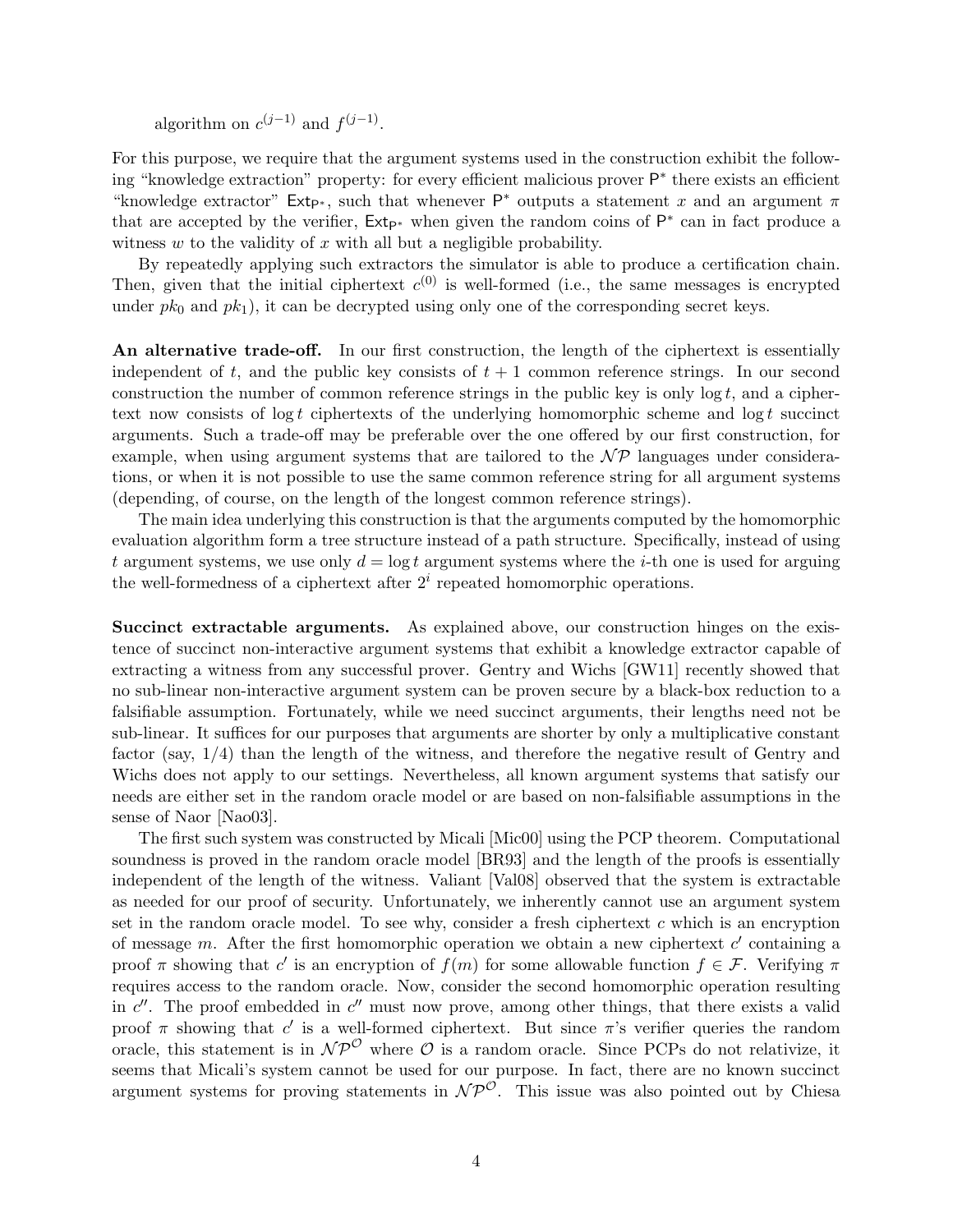and Tromer [[CT10](#page-26-4)] in a completely different context, who suggested to overcome this difficulty by providing each prover with a smartcard implementing a specific oracle functionality.

Instead, we use a recent succinct non-interactive argument system due to Groth [[Gro10](#page-27-11)] (see also the refinement by Lipmaa [[Lip11\]](#page-27-12)). Soundness is based on a variant of the "knowledge of exponent assumption," a somewhat non-standard assumption (essentially stating that the required extractor exists by assumption, backed up with evidence in the generic group model) . This class of assumptions was introduced by Damgård [[Dam91\]](#page-26-5) and extended by Bellare and Palacio [[BP04b\]](#page-25-1). Interestingly, Bellare and Palacio [\[BP04a\]](#page-25-2) succeeded in falsifying one such assumption using the Decision Diffie-Hellman problem. We note that while Groth's argument system is even zero-knowledge, we primarily use the soundness property of the system (see the discussion in Section [6](#page-24-0) on exploiting its zero-knowledge property).

#### <span id="page-5-0"></span>**1.3 Related Work**

The problem of providing certain non-malleability properties for homomorphic encryption schemes was studied by Prabhakaran and Rosulek [[PR08](#page-27-6)]. As a positive result, they presented a variant of the Cramer-Shoup encryption scheme [\[CS98](#page-26-6)] that provably supports linear operations and no other operations. There are two main differences between our work and the work of Prabhakaran and Rosulek: (1) their framework only considers sets of allowable functions that are *closed under composition*, and (2) their framework does not prevent ciphertext expansion during repeated applications of the homomorphic operation, whereas this is a key goal for our work.

In our work we do not make the assumption that the set of allowable functions  $\mathcal F$  is closed under composition. As already discussed, one of the advantages of avoiding this assumption (other than the obvious advantage of capturing a wider class of homomorphic schemes) is that we are in fact able to target the malleability of a scheme at any subset  $\mathcal{F}' \subseteq \mathcal{F}$  of its supported homomorphic operations (which may be determined by the specific application in which the scheme is used), and this is especially significant when dealing with fully homomorphic schemes. Another advantage is the ability to limit the number of repeated homomorphic operations.

We note that when assuming that the set of functions  $\mathcal F$  is closed under composition, there is in fact a trivial solution: For encrypting a message *m* compute  $(\text{Enc}_{pk}(m), id)$  using any nonmalleable encryption scheme, where id is the identity function. Then, the homomorphic evaluation algorithm on input a ciphertext  $(c, f_1)$  and a function  $f_2 \in \mathcal{F}$  simply outputs  $(c, f_2 \circ f_1)$  (where  $\circ$ denotes composition of functions). In this light, Prabhakaran and Rosulek focused on formalizing a meaningful notion of security for a-posteriori chosen-ciphertext attacks (CCA2), following previous relaxations of such attacks [[ADR02](#page-25-3), [CKN03,](#page-26-7) [Gro04](#page-27-13), [PR07\]](#page-27-14). This is orthogonal to our setting in which the issue of avoiding a blow-up in the length of the ciphertext makes the problem challenging already for chosen-plaintext attacks.

Finally, we note that targeted malleability shares a somewhat similar theme with the problem of outsourcing a computation in a verifiable manner from a computationally-weak client to a powerful server (see, for example, [[GKR08,](#page-26-8) [GGP10,](#page-26-9) [CKV10](#page-26-10), [AIK10](#page-25-4)] and the references therein). In both settings the main goal from the security aspect is to guarantee that a "correct" or an "allowable" computation is performed. From the efficiency aspect, however, the two settings significantly differ: whereas for targeted malleability our main focus is to prevent a blow-up in the length of the ciphertext resulting from *repeated applications* of a computation, for verifiable computation the main focus is to minimize the client's computational effort within a *single* computation.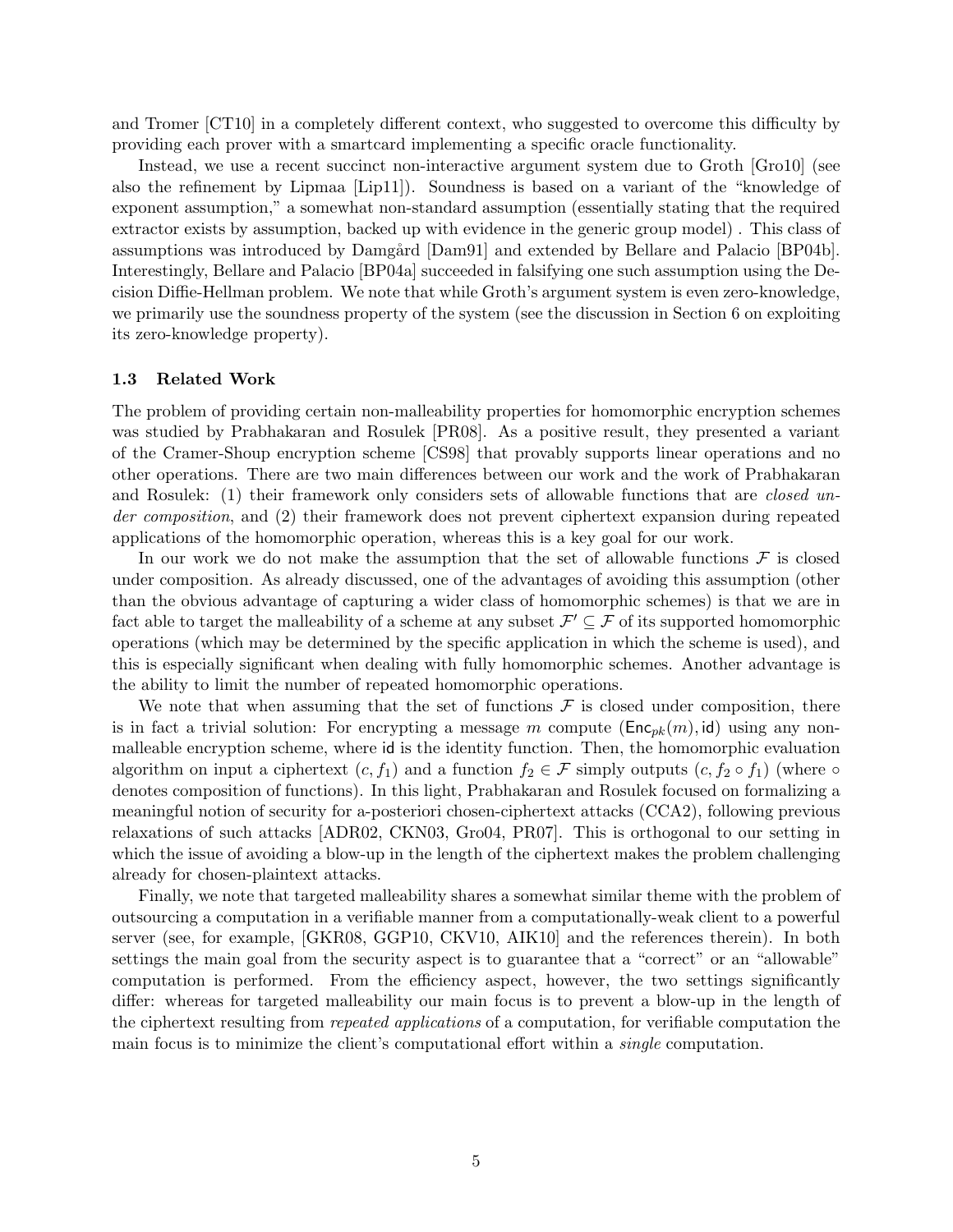# **1.4 Paper Organization**

The remainder of this paper is organized as follows. In Section [2](#page-6-0) we present the basic tools that are used in our constructions. In Section [3](#page-10-0) we formalize the notion of targeted malleability. In Sections [4](#page-12-0) and [5](#page-20-0) we present our constructions. Finally, in Section [6](#page-24-0) we discuss possible extensions of our work and several open problems.

# <span id="page-6-0"></span>**2 Preliminaries**

In this section we present the basic tools that are used in our constructions: public-key encryption and homomorphic encryption, succinct non-interactive arguments, and non-interactive zeroknowledge proofs.

# <span id="page-6-2"></span>**2.1 Public-Key Encryption**

A public-key encryption scheme is a triplet Π = (KeyGen*,* Enc*,* Dec) of probabilistic polynomialtime algorithms, where KeyGen is the key-generation algorithm, Enc is the encryption algorithm, and Dec is the decryption algorithm. The key-generation algorithm KeyGen receives as input the security parameter, and outputs a public key *pk* and a secret key *sk*. The encryption algorithm Enc receives as input a public key *pk* and a message *m*, and outputs a ciphertext *c*. The decryption algorithm Dec receives as input a ciphertext *c* and a secret key *sk*, and outputs a message *m* or the symbol *⊥*.

**Functionality.** In terms of functionality, in this paper we require the property of *almost-all-keys perfect decryption* [[DNR04](#page-26-11)], defined as follows:

<span id="page-6-1"></span>**Definition 2.1.** *A public-key encryption scheme*  $\Pi =$  (KeyGen, Enc, Dec) *has* almost-all-keys perfect decryption *if there exists a negligible function*  $\nu(k)$  *such that for all sufficiently large*  $k$  *with probability*  $1 - \nu(k)$  *over the choice of*  $(sk, pk) \leftarrow \text{KeyGen}(1^k)$ , *for any message m it holds that* 

$$
Pr[Dec_{sk}(Enc_{pk}(m)) = m] = 1,
$$

*where the probability is taken over the internal randomness of* Enc *and* Dec*.*

We note that Dwork, Naor, and Reingold [[DNR04\]](#page-26-11) proposed a general transformation turning any encryption scheme into one that has almost-all-keys perfect decryption. When starting with a scheme that has a very low error probability, their transformation only changes the random bits used by the encryption algorithm, and in our setting this is important as it preserves the homomorphic operations. When starting with a scheme that has a significant error probability, we note that the error probability can be reduced exponentially by encrypting messages under several independently chosen public keys, and decrypting according to the majority. This again preserves the homomorphic operations.

**Security.** In terms of security, we consider the most basic notion of semantic-security against chosen-plaintext attacks, asking that any efficient adversary has only a negligible advantage in distinguishing between encryptions of different messages. This is formalized as follows:

**Definition 2.2.** *A public-key encryption scheme* Π = (KeyGen*,* Enc*,* Dec) *is* semantically secure against chosen-plaintext attacks *if for any probabilistic polynomial-time adversary*  $A = (A_1, A_2)$  *it holds that*

$$
\mathsf{Adv}_{\Pi,A}^{\mathsf{CPA}}(k) \stackrel{\mathsf{def}}{=} \Big|\Pr\Big[\mathsf{Expt}_{\Pi,A,0}^{\mathsf{CPA}}(k) = 1\Big] - \Pr\Big[\mathsf{Expt}_{\Pi,A,1}^{\mathsf{CPA}}(k) = 1\Big]\Big|
$$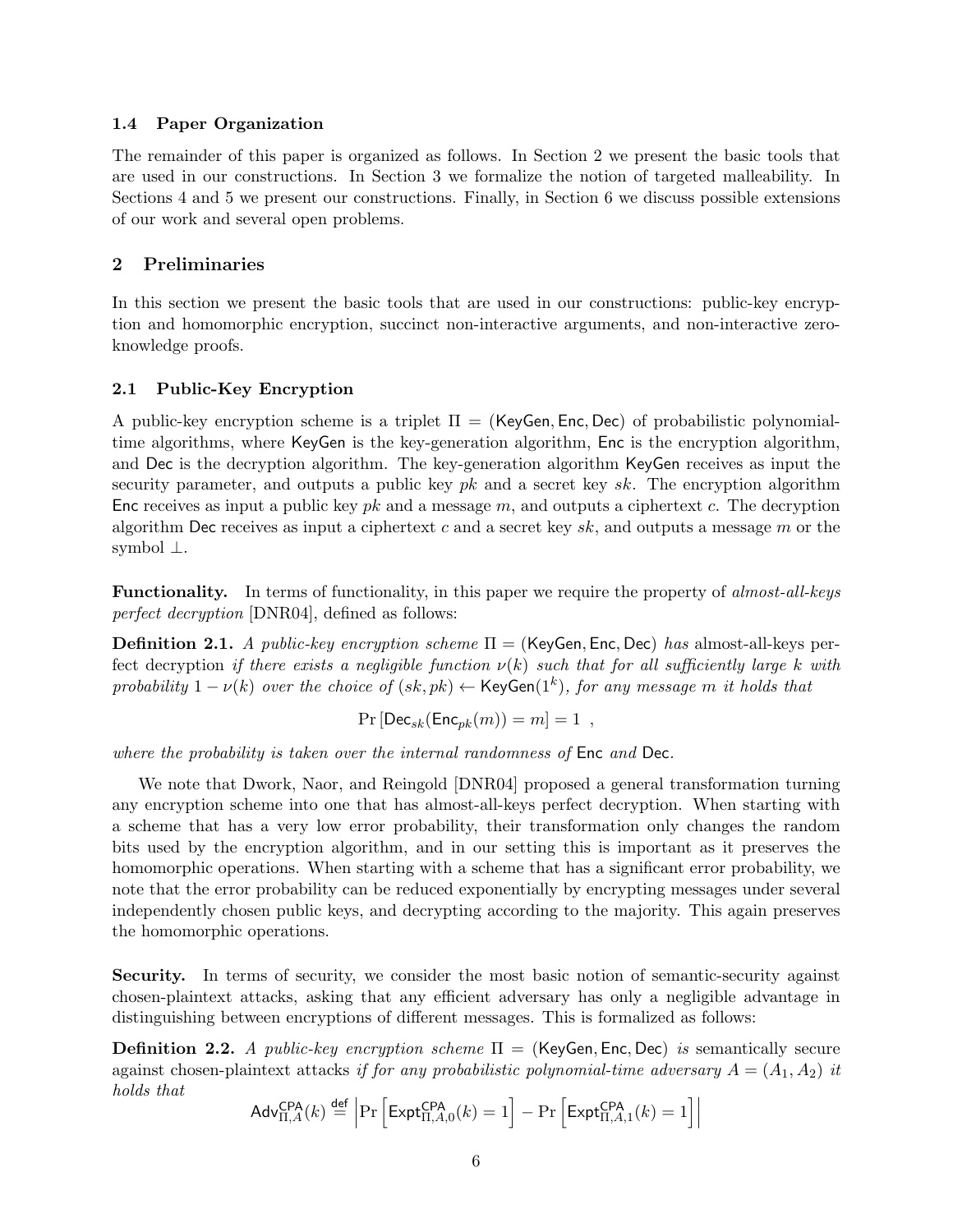*is negligible in k, where*  $\textsf{Expt}_{\Pi,A,b}^{\textsf{CPA}}(k)$  *is defined as follows:* 

- *1.*  $(sk, pk)$  ← KeyGen $(1<sup>k</sup>)$ .
- *2.*  $(m_0, m_1, \text{state}) \leftarrow A_1(1^k, pk) \text{ such that } |m_0| = |m_1|$ .
- *3.*  $c^*$  ← Enc<sub>pk</sub>( $m_b$ ).
- $4. \, b' \leftarrow A_2(c^*, \text{state})$
- *5. Output b ′ .*

**Homomorphic encryption.** A public-key encryption scheme Π = (KeyGen*,* Enc*,* Dec) is *homomorphic* with respect to a set of efficiently computable functions  $\mathcal F$  if there exists a *homomorphic evaluation* algorithm HomEval that receives as input a public key *pk*, an encryption of a message *m*, and a function  $f \in \mathcal{F}$ , and outputs an encryption of the message  $f(m)$ . Formally, with overwhelming probability over the choice of  $(sk, pk) \leftarrow \textsf{KeyGen}(1^k)$  (as in Definition [2.1](#page-6-1)), for any ciphertext *c* such that  $\textsf{Dec}_{sk}(c) \neq \bot$  and for any function  $f \in \mathcal{F}$  it holds that  $\textsf{Dec}_{sk}(\textsf{HomEval}_{pk}(c, f)) = f(\textsf{Dec}_{sk}(c))$ with probability 1 over the internal randomness of HomEval and Dec.

The main property that is typically required from a homomorphic encryption scheme is *compactness*, asking that the length of the ciphertext does not trivially grow with the number of repeated homomorphic operations. In our setting, given an upper bound *t* on the number of repeated homomorphic operations that can be applied to a ciphertext produced by the encryption algorithm, we are interested in minimizing the dependency of the length of the ciphertext on *t*.

An additional property, that we do not consider in this paper, is of *function privacy*. Informally, this property asks that the homomorphic evaluation algorithm does not reveal which function from the set  $\mathcal F$  it receives as input. We refer the reader to [[GHV10\]](#page-26-12) for a formal definition. We note that in our setting, where function privacy is not taken into account, we can assume without loss of generality that the homomorphic evaluation algorithm is deterministic.

#### <span id="page-7-0"></span>**2.2 Non-Interactive Extractable Arguments**

A non-interactive argument system for a language  $L = \bigcup_{k \in \mathbb{N}} L(k)$  with a witness relation  $R = \bigcup_{k \in \mathbb{N}} R(k)$  consists of a triplet of algorithms (CRSGen, P, V), where CRSGen is an algorithm gener*<sup>k</sup>∈*<sup>N</sup> *R*(*k*) consists of a triplet of algorithms (CRSGen*,* P*,* V), where CRSGen is an algorithm generating a common reference string crs, and P and V are the prover and verifier algorithms, respectively. The prover takes as input a triplet  $(x, w, \text{crs})$ , where  $(x, w) \in R$ , and outputs an argument  $\pi$ . The verifier takes as input a triplet  $(x, \pi, \text{crs})$  and either accepts or rejects. In this paper we consider a setting where all three algorithms run in polynomial time, CRSGen and P may be probabilistic, and V is deterministic.

We require three properties from such a system. The first property is *perfect completeness*: for every  $(x, w, \text{crs})$  such that  $(x, w) \in R$ , the prover always generates an argument that is accepted by the verifier. The second property is *knowledge extraction*: for every efficient malicious prover P *∗* there exists an efficient "knowledge extractor"  $Ext_{P^*}$ , such that whenever  $P^*$  outputs  $(x, \pi)$  that is accepted by the verifier, Ext<sub>P</sub><sup>∗</sup> when given the random coins of P<sup>∗</sup> can in fact produce a witness *w* such that  $(x, w) \in R$  with all but a negligible probability. We note that this implies, in particular, soundness against efficient provers.

The perfect completeness and knowledge extraction properties are in fact trivial to satisfy: the prover can output the witness *w* as an argument, and the verifier checks that  $(x, w) \in R$  (unlike for CS proofs [[Mic00,](#page-27-9) [Val08](#page-27-10)] we do not impose any non-trivial efficiency requirement on the verifier). The third property that we require from the argument system is that of having rather succinct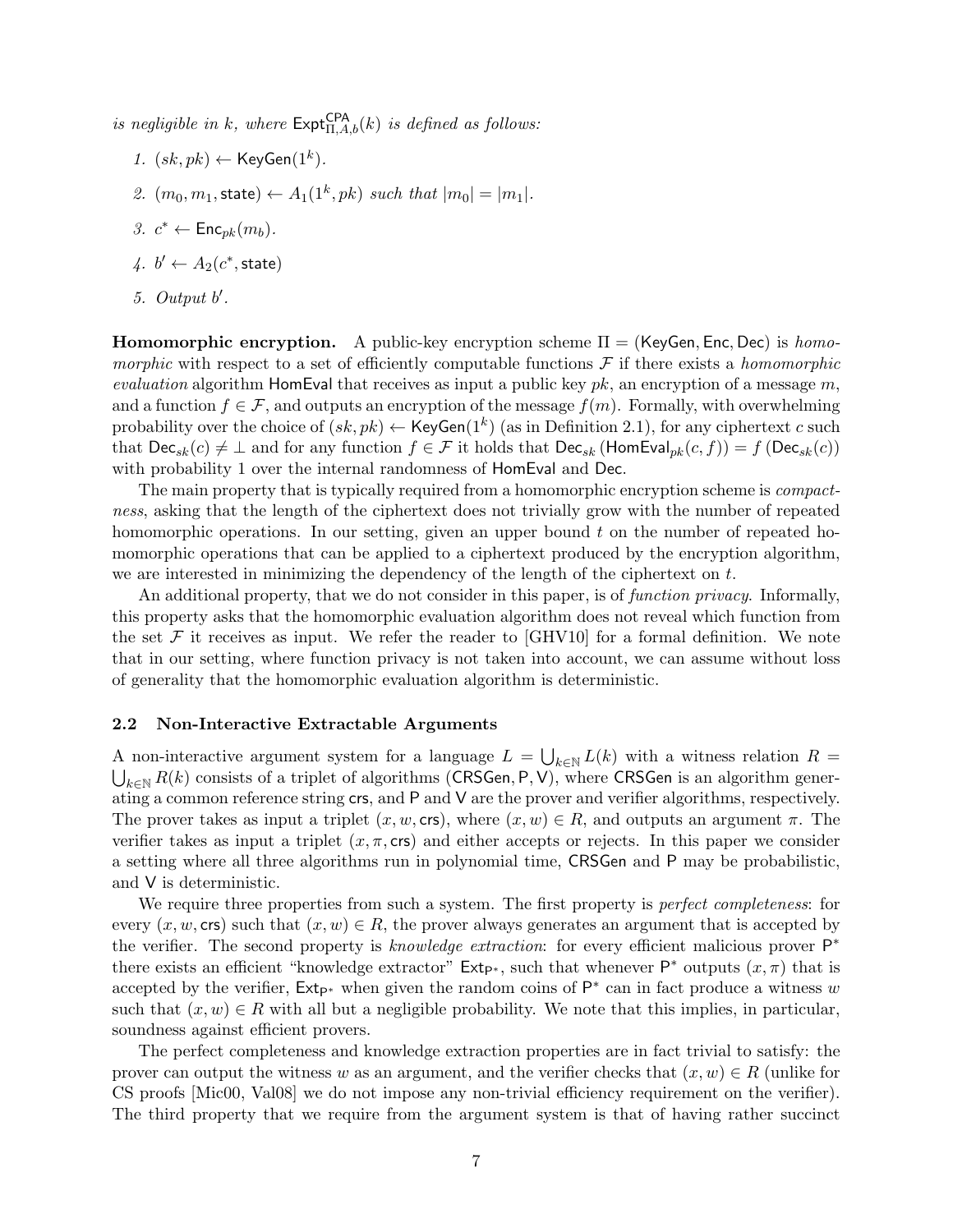arguments: there should exist a constant  $0 < \gamma < 1$  such that the arguments are of length at most *γ|w|*.

<span id="page-8-0"></span>**Definition 2.3.** *Let*  $0 < \gamma < 1$  *be a constant.* A  $\gamma$ -succinct non-interactive extractable argument  $\sum_{k \in \mathbb{N}} L(k)$  *with a witness relation*  $R_L = \bigcup_{k \in \mathbb{N}} R_{L(k)}$  *is a triplet of probabilistic polynomial-time algorithms* (CRSGen*,* P*,* V) *with the following properties:*

*1.* **Perfect completeness:** *For every*  $k \in \mathbb{N}$  *and*  $(x, w) \in R$ <sub>*L*(*k*)</sub> *it holds that* 

$$
\Pr\left[\mathsf{V}(1^k,x,\pi,\mathsf{crs})=1\ \left|\ \begin{array}{c} \mathsf{crs} \leftarrow \mathsf{CRSGen}(1^k) \\ \pi \leftarrow \mathsf{P}(1^k,x,w,\mathsf{crs}) \end{array} \right \right]=1
$$

*where the probability is taken over the internal randomness of* CRSGen*,* P *and* V*.*

2. **Adaptive knowledge extraction:** For every probabilistic polynomial-time algorithm  $P^*$ *there exist a probabilistic polynomial-time algorithm* Ext<sub>P<sup>∗</sup></sub> *and a negligible function ν*(*⋅*) *such that*

$$
\Pr\left[(x,w) \notin R_{L(k)} \text{ and } \mathsf{V}(1^k,x,\pi,\mathrm{crs}) = 1 \; \left| \begin{array}{c} \mathsf{crs} \leftarrow \mathsf{CRSGen}(1^k), r \leftarrow \{0,1\}^* \\ (x,\pi) \leftarrow \mathsf{P}^*(1^k,\mathrm{crs};r) \\ w \leftarrow \mathsf{Ext}_{\mathsf{P}^*}(1^k,\mathrm{crs},r) \end{array} \right] \leq \nu(k)
$$

*for all sufficiently large k, where the probability is taken over the internal randomness of* CRSGen, P<sup>\*</sup>, V, and Ext<sub>P</sub><sup>∗</sup>.

*3.*  $\gamma$ -Succinct arguments: For every  $k \in \mathbb{N}$ ,  $(x, w) \in R_{L(k)}$  and crs  $\in \{0, 1\}^*$ , it holds that  $P(1^k, x, w, \text{crs})$  produces a distribution over strings of length at most  $\gamma |w|$ .

**Instantiation.** An argument system satisfying Definition [2.3](#page-8-0) (with a deterministic verifier) was recently constructed by Groth [[Gro10\]](#page-27-11) in the common-reference string model based on a certain "knowledge of exponent" assumption. His scheme is even zero-knowledge, and the length of the resulting arguments is essentially independent of the length of the witness. The length of the common-reference string, however, is at least quadratic in the length of the witness<sup>[4](#page-8-1)</sup>, and this will limit our constructions to support only a constant number of repeated homomorphic operations. Any argument system satisfying Definition [2.3](#page-8-0) with a common-reference string of length linear in the length of the witness will allow our first construction to support any logarithmic number of repeated homomorphic operations, and our second construction to support any polynomial number of such operations.

**The running time of the knowledge extractor.** The proofs of security of our constructions involve nested invocations of the knowledge extractors that are provided by Definition [2.3](#page-8-0). When supporting only a constant number of repeated homomorphic operations the simulation will always run in polynomial time. When supporting a super-constant number of repeated homomorphic operations, we need to require that the knowledge extractor  $Ext_{P*}$  corresponding to a malicious prover P<sup>∗</sup> runs in time that is linear in the running time of P<sup>∗</sup>. This (together with a common-reference string of linear length) will allow our first construction to support any logarithmic number of repeated homomorphic operations, and our second construction to support any polynomial number of such operations.

<span id="page-8-1"></span><sup>&</sup>lt;sup>4</sup>For proving the satisfiability of a circuit of size s, the common-reference string in [[Gro10](#page-27-11)] consists of  $O(s^2)$  group elements, taken from a group where (in particular) the discrete logarithm problem is assumed to be hard. Lipmaa [[Lip11](#page-27-12)] was able to slightly reduce the number of group elements, but even in his construction it is still super-linear.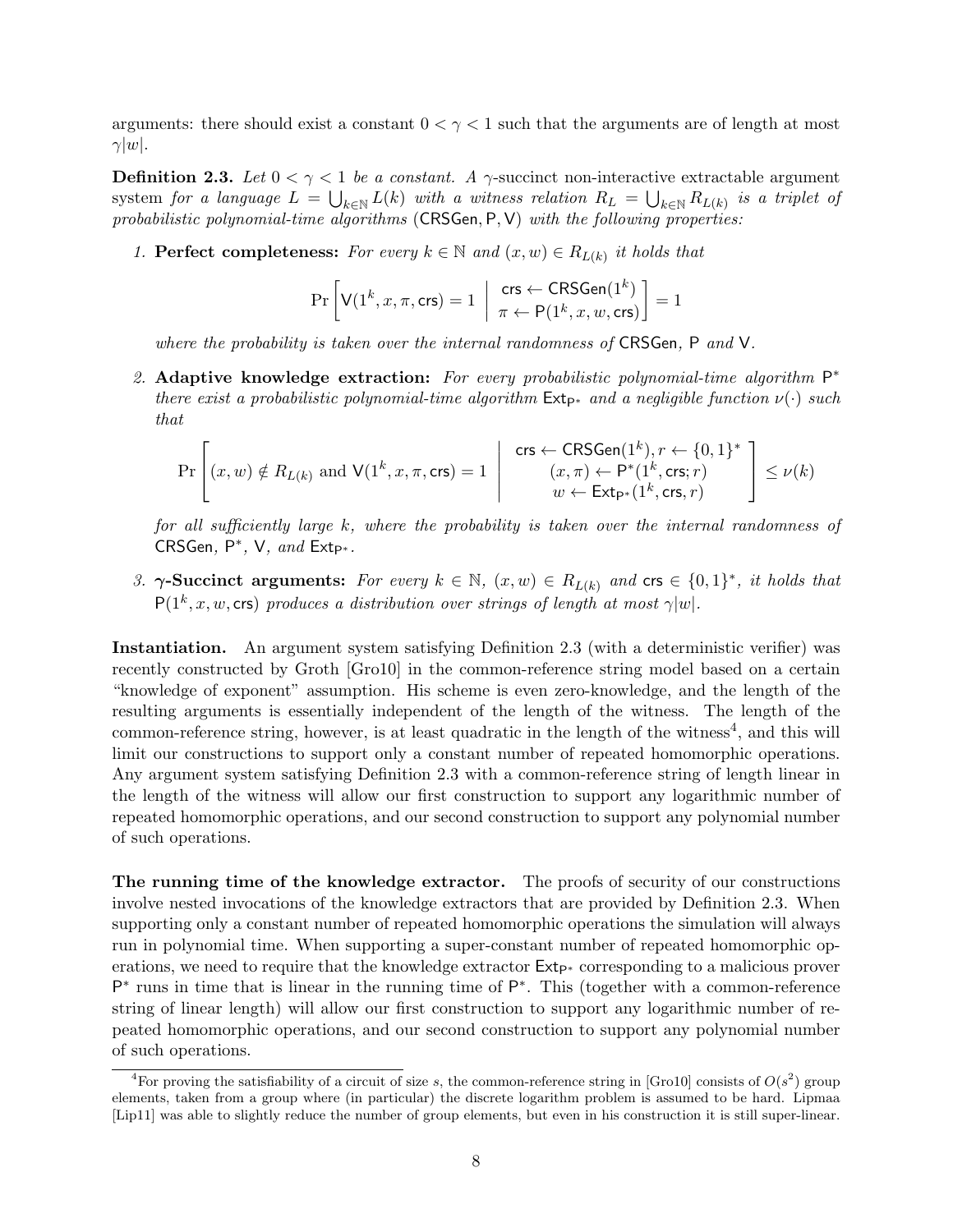#### <span id="page-9-0"></span>**2.3 Non-Interactive Simulation-Sound Adaptive Zero-Knowledge Proofs**

We define the notion of a non-interactive simulation-sound adaptive zero-knowledge proof system [\[BFM88,](#page-25-5) [FLS90](#page-26-13), [BSM](#page-26-14)+91, [Sah99\]](#page-27-4).

**Definition 2.4.** *A* non-interactive simulation-sound adaptive zero-knowledge proof system *for a* language  $L = \bigcup_{k \in \mathbb{N}} L(k)$  with a witness relation  $R_L = \bigcup_{k \in \mathbb{N}} R_{L(k)}$  is a tuple of probabilistic *polynomial-time algorithms*  $\Pi = (CRSGen, P, V, S_1, S_2)$  *with the following properties:* 

*1.* **Perfect completeness:** *For every*  $k \in \mathbb{N}$  *and*  $(x, w) \in R$ <sub>*L*(*k*)</sub> *it holds that* 

$$
\Pr\left[\mathsf{V}(1^k,x,\pi,\mathsf{crs})=1 \ \Bigg| \ \begin{matrix} \mathsf{crs} \leftarrow \mathsf{CRSGen}(1^k) \\ \pi \leftarrow \mathsf{P}(1^k,x,w,\mathsf{crs}) \end{matrix} \right]=1
$$

*where the probability is taken over the internal randomness of* CRSGen*,* P *and* V*.*

*2.* **Adaptive soundness:** *For every algorithm* P *∗ there exists a negligible function ν*(*·*) *such that*

$$
\Pr\left[x \notin L(k) \text{ and } \mathsf{V}(1^k, x, \pi, \mathsf{crs}) = 1 \mid \begin{array}{c} \mathsf{crs} \leftarrow \mathsf{CRSGen}(1^k) \\ (x, \pi) \leftarrow \mathsf{P}^*(1^k, \mathsf{crs}) \end{array}\right] \le \nu(k)
$$

*for all sufficiently large k, where the probability is taken over the internal randomness of* CRSGen*,* P *∗ , and* V*.*

*3.* **Adaptive zero knowledge:** *For every probabilistic polynomial-time algorithm A there exists a negligible function ν*(*·*) *such that*

$$
\mathsf{Adv}_{\Pi,A}^{\mathsf{ZK}}(k) \stackrel{\mathsf{def}}{=} \Big|\mathsf{Pr}\left[\mathsf{Expt}_{\Pi,A}^{\mathsf{ZK}}(k) = 1\right] - \mathsf{Pr}\left[\mathsf{Expt}_{\Pi,A,\mathsf{S}_1,\mathsf{S}_2}^{\mathsf{ZK}}(k) = 1\right]\Big| \leq \nu(k)
$$

*for all sufficiently large k, where the experiment*  $\textsf{Expt}_{\Pi,A}^{\textsf{ZK}}(k)$  *is defined as:* 

- $(a)$  crs ← CRSGen $(1<sup>k</sup>)$
- $(b)$  *b* ← *A*<sup>P(1*k*</sup>*,·,·crs*)</sup>(1*k*<sup>*,*</sup>, crs)
- *(c) Output b*

and the experiment  $\text{Ext}_{\Pi,A,\mathsf{S}_1,\mathsf{S}_2}^{\mathsf{ZK}}(k)$  *is defined as:* 

- $(a)$  (crs,  $\tau$ )  $\leftarrow$  S<sub>1</sub>(1<sup>k</sup>)  $(b)$   $b \leftarrow A^{S'_2(1^k, \cdot, \cdot, \tau)}(1^k, \text{crs})$ , where  $S'_2(1^k, x, w, \tau) = S_2(1^k, x, \tau)$ *(c) output b*
- *4.* **Simulation soundness:** *For every probabilistic polynomial-time algorithm A there exists a negligible function ν*(*·*) *such that*

$$
\mathsf{Adv}_{\Pi,A}^{\mathsf{SS}}(k) \stackrel{\mathsf{def}}{=} \Pr\Big[\mathsf{Expt}_{\Pi,A}^{\mathsf{SS}}(k) = 1\Big] \leq \nu(k)
$$

 $for \ all \ sufficiently \ large \ k, \ where \ the \ experiment \ \textsf{Expt}_{\Pi,A}^{\textsf{SS}}(k) \ is \ defined \ as:$ 

- $(a)$  (crs,  $\tau$ )  $\leftarrow$  S<sub>1</sub>(1<sup>k</sup>)
- *(b)*  $(x, π)$  ←  $A^{S_2(1^k, ⋅, τ)}(1^k, crs)$
- *(c)* Denote by  $Q$  the set of  $S_2$ 's answers to  $A$ 's oracle queries
- *(d) Output* 1 *if and only if*  $x \notin L(k)$ ,  $\pi \notin Q$ , and  $\mathsf{V}(1^k, x, \pi, \text{crs}) = 1$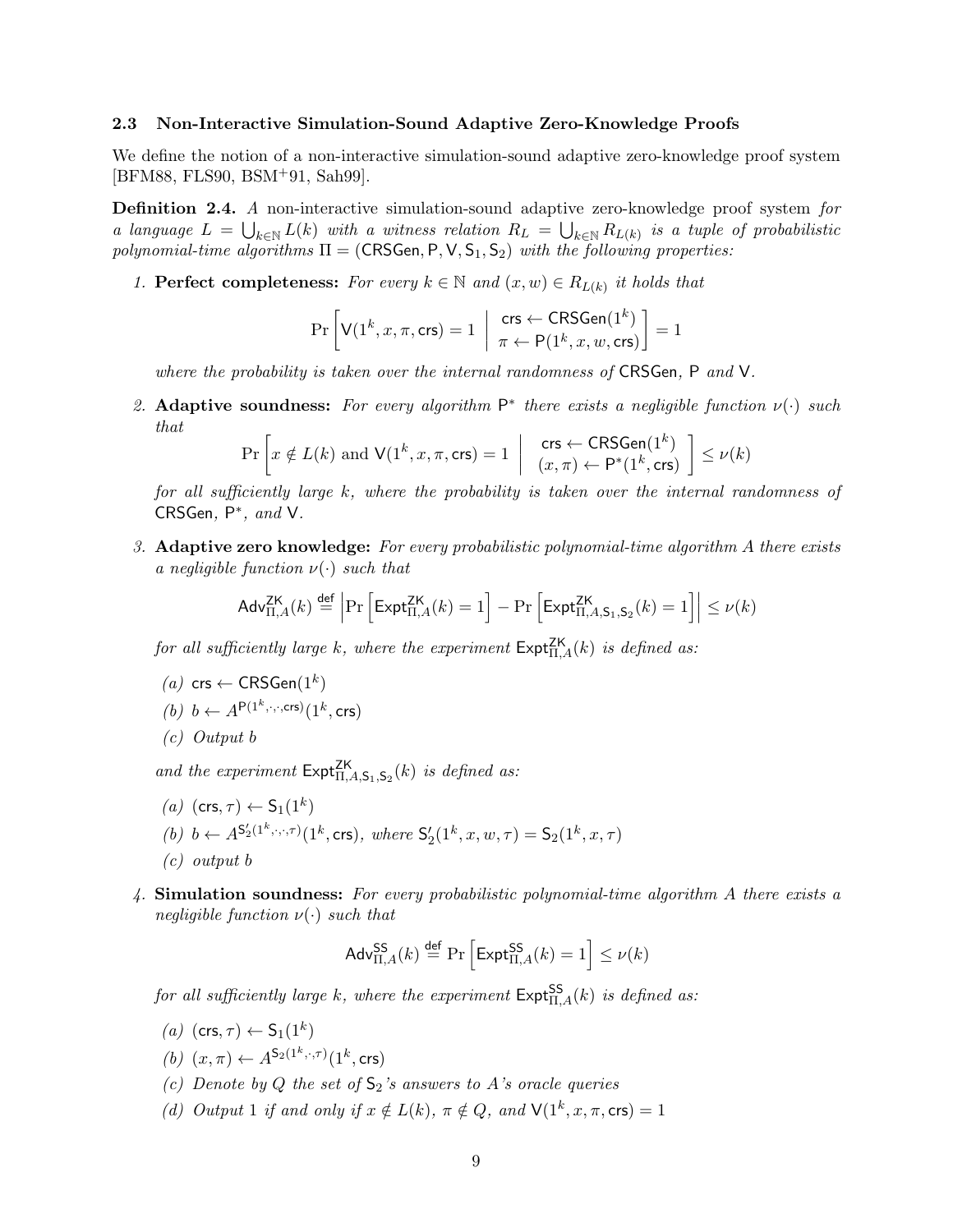## <span id="page-10-0"></span>**3 Defining Targeted Malleability**

In this section we introduce a framework for targeted malleability by formalizing *non-malleability with respect to a specific set of functions*. We begin by discussing the case of *univariate* functions, and then show that our approach naturally generalizes to the case of *multivariate* functions. Given an encryption scheme that is homomorphic with respect to a set of functions  $\mathcal F$  we would like to capture the following notion of security: For any efficient adversary that is given an encryption *c* of a message *m* and outputs an encryption *c'* of a message  $m'$ , it should hold that either (1)  $m'$  is independent of *m*, (2)  $c' = c$  (and thus  $m' = m$ ), or (3) c' is obtained by repeatedly applying the homomorphic evaluation algorithm on *c* using functions  $f_1, \ldots, f_\ell \in \mathcal{F}$ . The first two properties are the standard ones for non-malleability [[DDN00\]](#page-26-2), and the third property captures targeted malleability.

Following [[DDN00](#page-26-2), [BS99](#page-26-3), [PSV07](#page-27-2)] we formalize a simulation-based notion of security that compares a real-world adversary to a simulator that is not given any ciphertexts as input. Specifically, we consider two experiments: a real-world experiment, and a simulated experiment, and require that for any efficient real-world adversary there exists an efficient simulator such that the outputs of the two experiments are computationally indistinguishable<sup>[5](#page-10-1)</sup>. We consider both chosen-plaintext attacks (CPA) and a-priori chosen-ciphertext attacks (CCA1). We assume that the set of functions *F* is recognizable in polynomial time, and it may or may not be closed under composition.

**Chosen-plaintext attacks (CPA).** In the real-world experiment we consider adversaries that are described by two algorithms  $A = (A_1, A_2)$ . The algorithm  $A_1$  takes as input the public key of the scheme, and outputs a description of a distribution  $M$  over messages, a state information state<sub>1</sub> to be included in the output of the experiment, and a state information  $\text{state}_2$  to be given as input to the algorithm  $A_2$ . We note that state<sub>1</sub> and state<sub>2</sub> may include *pk* and *M*. Then, the algorithm  $A_2$  takes as input the state information state<sub>2</sub> and a sequence of ciphertexts that are encryptions of messages  $m_1, \ldots, m_r$  sampled from *M*. The algorithm  $A_2$  outputs a sequence of ciphertexts  $c_1, \ldots, c_q$ , and the output of the experiment is defined as  $(\text{state}_1, m_1, \ldots, m_r, d_1, \ldots, d_q)$ , where for every  $j \in \{1, \ldots, q\}$  the value  $d_j$  is one of two things: if  $c_j$  is equal to the *i*-th input ciphertext for some *i* then  $d_j$  is a special symbol copy<sub>i</sub>; otherwise  $d_j$  is the decryption of  $c_j$ .

In the simulated experiment the simulator is also described by two algorithms  $S = (S_1, S_2)$ . The algorithm  $S_1$  takes as input the public key, and outputs a description of a distribution  $M$  over messages, a state information  $\text{state}_1$  to be included in the output of the experiment, and a state information state<sub>2</sub> to be given as input to the algorithm  $S_2$  (as in the real world). Then, a sequence of messages is sampled from  $M$ , but here the algorithm  $S_2$  does not receive the encryptions of these messages, but only state<sub>2</sub>. The algorithm  $S_2$  should output  $q$  values, where each value can take one of three possible types. The first type is the special symbol copy*<sup>i</sup>* , and in this case we define  $d_j = \text{copy}_i$ . This captures the ability of real-world adversary to copy one of the ciphertexts. The second type is an index  $i \in \{1, \ldots, r\}$  and a sequence of functions  $f_1, \ldots, f_\ell \in \mathcal{F}$ , where  $\ell$  is at most some predetermined upper bound *t* on the number of repeated homomorphic operations. In this case we define  $d_j = f(m_i)$  where  $f = f_1 \circ \cdots \circ f_\ell$ . This captures the ability of the real-world adversary to choose one of its input ciphertexts and apply the homomorphic evaluation algorithm for at most *t* times. The third type is a ciphertext  $c_j$ , and in this case  $d_j$  is defined as its decryption. As the simulator does not receive any ciphertexts as input, this captures the ability of the adversary to produce a ciphertext that is independent of its input ciphertexts. The output of the experiment

<span id="page-10-1"></span><sup>&</sup>lt;sup>5</sup>As commented by Pass et al. [\[PSV07\]](#page-27-2), note that a distinguisher between the two experiments corresponds to using a relation for capturing non-malleability as in [[DDN00](#page-26-2), [BS99\]](#page-26-3).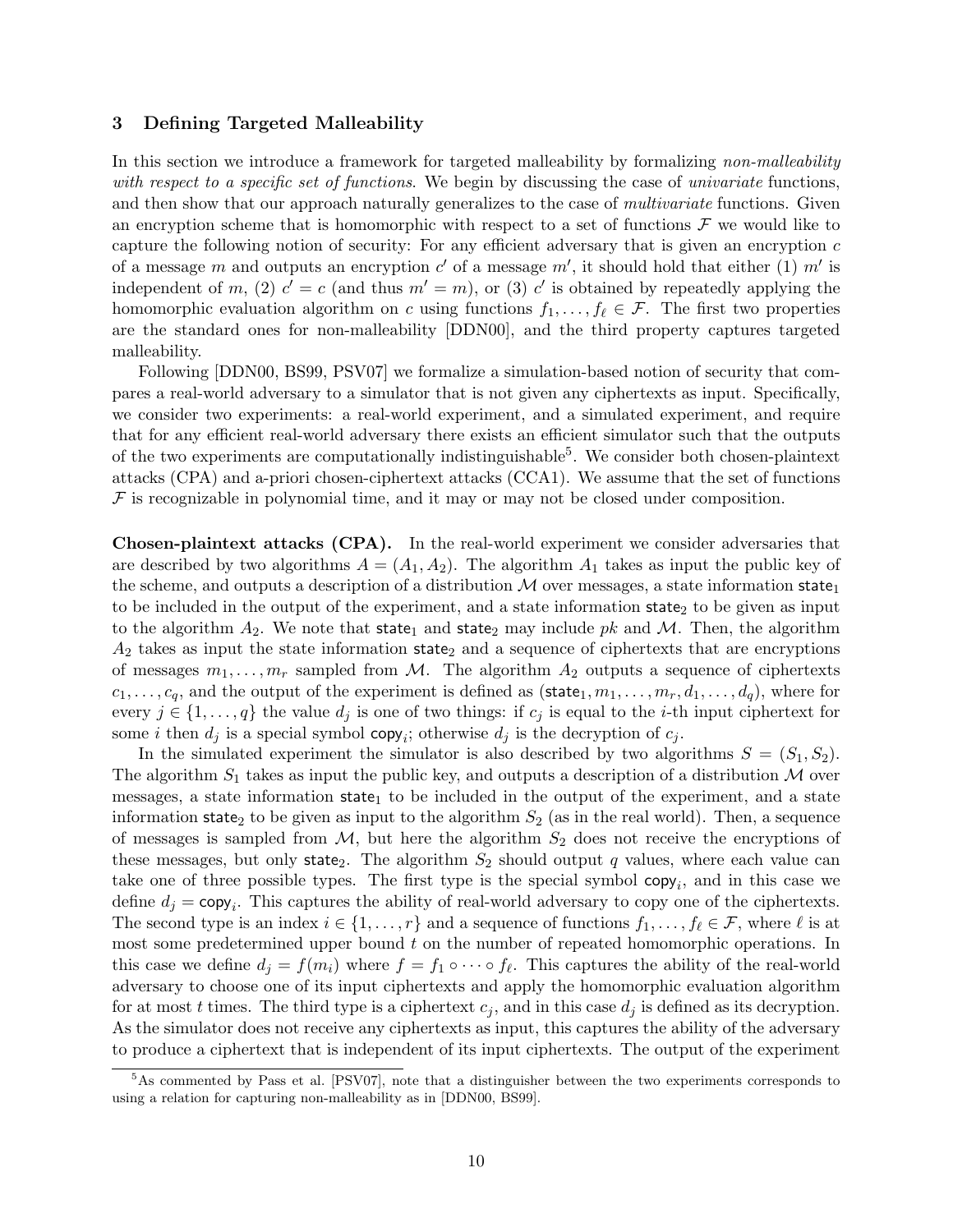is defined as  $(\text{state}_1, m_1, \ldots, m_r, d_1, \ldots, d_q)$ .

<span id="page-11-0"></span>**Definition 3.1.** *Let*  $t = t(k)$  *be a polynomial. A public-key encryption scheme*  $\Pi =$  (KeyGen, Enc, Dec*,* HomEval) *is t*-bounded non-malleable against chosen-plaintext attacks with respect to a set of functions F if for any polynomials  $r = r(k)$  and  $q = q(k)$  and for any probabilistic polynomial-time *algorithm*  $A = (A_1, A_2)$  *there exists a probabilistic polynomial-time algorithm*  $S = (S_1, S_2)$  *such that*  $\left\{ \text{Real}_{\Pi,A,t,r,q}^{\text{CPA}}(k) \right\}_{k \in \mathbb{N}}$  and  $\left\{ \text{Sim}_{\Pi,S,t,r,q}^{\text{CPA}}(k) \right\}_{k \in \mathbb{N}}$  (see Figure 1) are computationally *indistinguishable.*

 $\mathsf{Real}_{\Pi,A,t,r,q}^{\mathsf{CPA}}(k)$ : 1. (*sk, pk*) *←* KeyGen(1*<sup>k</sup>* )  $2. \, (\mathcal{M}, \textsf{state}_1, \textsf{state}_2) \leftarrow A_1(1^k, pk)$ 3.  $(m_1, \ldots, m_r) \leftarrow M$ 4.  $c_i^*$  ← **Enc**<sub>pk</sub>( $m_i$ ) for every  $i \in \{1, \ldots, r\}$ 5.  $(c_1, \ldots, c_q) \leftarrow A_2(1^k, c_1^*, \ldots, c_r^*, \textsf{state}_2)$ 6. For every  $j \in \{1, \ldots, q\}$  let  $d_j =$  $\begin{cases} \text{copy}_i & \text{if } c_j = c_i^* \\ \text{Dec}_{sk}(c_j) & \text{otherwise} \end{cases}$ 7. Output  $({\sf state}_1, m_1, \ldots, m_r, d_1, \ldots, d_q)$  $\mathsf{Sim}_{\Pi,S,t,r,q}^{\mathsf{CPA}}(k)$ : 1. (*sk, pk*) *←* KeyGen(1*<sup>k</sup>* )  $2. \, (\mathcal{M}, \textsf{state}_1, \textsf{state}_2) \leftarrow S_1(1^k, pk)$ 3.  $(m_1, \ldots, m_r) \leftarrow \mathcal{M}$  $4. (c_1, \ldots, c_q)$  ←  $S_2(1^k, \text{state}_2)$ 5. For every  $j \in \{1, \ldots, q\}$  let  $d_j = \begin{cases}$  $\sqrt{ }$   $\text{copy}_i$  if  $c_j = \text{copy}_i$  $f(m_i)$ if  $c_j = (i, f_1, \ldots, f_\ell)$ where  $i \in \{1, ..., r\}$ ,  $\ell \leq t, f_1, \ldots, f_{\ell} \in \mathcal{F},$ and  $f = f_1 \circ \cdots \circ f_\ell$  $\mathsf{Dec}_{sk}(c_j)$  otherwise 6. Output  $({\sf state}_1, m_1, \ldots, m_r, d_1, \ldots, d_q)$ 

**Figure 1:** The distributions Real  ${}^{CPA}_{\Pi,A,t,r,q}(k)$  and  $\textsf{Sim}_{\Pi,S,t,r,q}^{CPA}(k)$ .

**Dealing with multivariate functions.** Our approach naturally generalizes to the case of multivariate functions as follows. Fix a set *F* of functions that are defined on *d*-tuples of plaintexts for some integer *d*, and let *A* be an efficient adversary that is given a sequence of ciphertexts  $c_1^*, \ldots, c_r^*$ and outputs a sequence of ciphertexts  $c_1, \ldots, c_q$ , as in Definition [3.1.](#page-11-0) Intuitively, for each output ciphertext  $c_j$  it should hold that either (1)  $\text{Dec}_{sk}(c_j)$  is independent of  $c_1^*, \ldots, c_r^*$ , (2)  $c_j = c_i^*$  for some  $i \in \{1, \ldots, r\}$ , or (3)  $c_j$  is obtained by repeatedly applying the homomorphic evaluation algorithm using functions from the set  $\mathcal F$  and a sequence of ciphertexts where each ciphertext is either taken from  $c_1^*, \ldots, c_r^*$  or is independent of  $c_1^*, \ldots, c_r^*$ .

Formally, the distribution Real<sup>CPA</sup> $_{\Pi,A,t,r,q}(k)$  is not modified, and the distribution  $\textsf{Sim}_{\Pi,S,t,r,q}^{\textsf{CPA}}(k)$  is modified by only changing the output  $c_j = (i, f_1, \ldots, f_\ell)$  of  $S_2$  to a *d*-ary tree of depth at most *t*: each internal node contains a description of a function from the set  $F$ , and each leaf contains either an index  $i \in \{1, \ldots, r\}$  or a plaintext *m*. The corresponding value  $d_j$  is then computed by evaluating the tree bottom-up where each index  $i$  is replaced by the plaintext  $m_i$  that was sampled from *M*.

**Dealing with randomized functions.** The above definitions assume that *F* is a set of *deterministic* functions. More generally, one can also consider *randomized* functions. There are two natural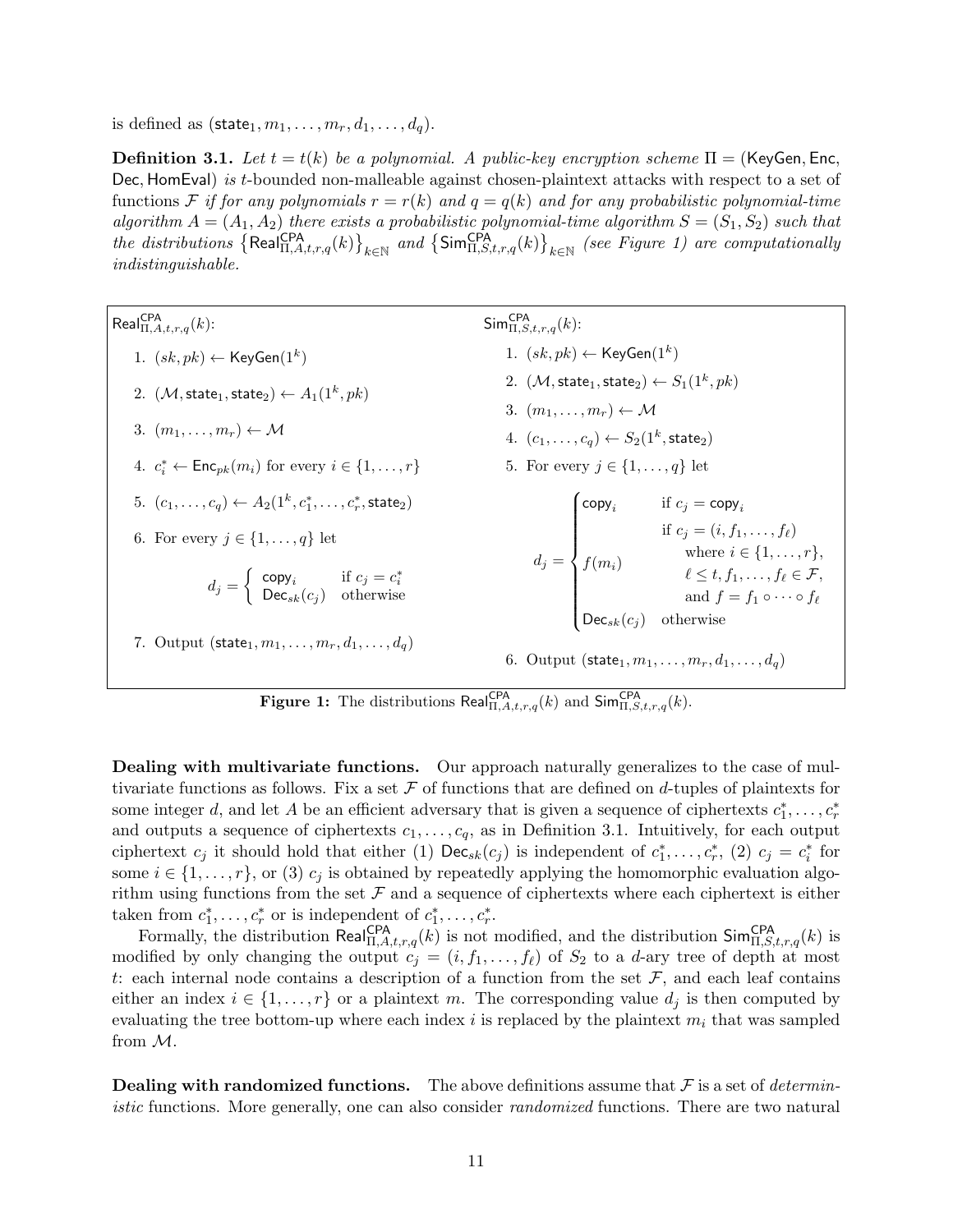approaches for extending our framework to this setting. The first approach is to view each function  $f \in \mathcal{F}$  and string  $r \in \{0,1\}^*$  (of an appropriate length) as defining a function  $f_r(m) = f(m;r)$ , and to apply the above definitions to the set  $\mathcal{F}' = \{f_r\}_{f \in \mathcal{F}, r \in \{0,1\}^*}$  of deterministic functions. The second approach is to modify the distribution  $\textsf{Sim}_{\Pi,S,t,r,q}^{\textsf{CPA}}(k)$  as follows: instead of setting  $d_j$  to the value  $f(m_i)$ , we sample  $d_i$  from the distribution induced by the random variable  $f(m_i)$ . Each of these two approaches may be preferable depending on the context in which the encryption scheme is used, and for simplifying the presentation in this paper we assume that  $\mathcal F$  is a set of deterministic functions.

**A-priori chosen-ciphertexts attacks (CCA1).** Definition [3.1](#page-11-0) generalizes to a-priori chosenciphertext attacks by providing the algorithm *A*<sup>1</sup> oracle access to the decryption oracle before choosing the distribution  $M$ . At the same time, however, the simulator still needs to specify the distribution *M* without having such access (this is also known as *non-assisted simulation*). Specifically, we define  $\{Real_{\Pi,A,t,r,q}^{\text{CCA1}}(k)\}_{k\in\mathbb{N}}$  and  $\{Sim_{\Pi,S,t,r,q}^{\text{CCA1}}(k)\}_{k\in\mathbb{N}}$  as follows: Real $_{\Pi,A,t,r,q}^{\text{CCA1}}(k)$  is obtained from Real<sup>CPA</sup><sub> $\Pi$ </sub>,*A*<sub>*t,r,q*</sub>(*k*) by providing *A*<sub>1</sub> with oracle access to Dec<sub>*sk*</sub>(*·*), and  $\textsf{Sim}_{\Pi,S,t,r,q}^{\textsf{CCA1}}(k)$  is identical to  $\mathsf{Sim}^{\mathsf{CPA}}_{\Pi,S,t,r,q}(k)$ .

**Definition 3.2.** *Let*  $t = t(k)$  *be a polynomial. A public-key encryption scheme*  $\Pi =$  (KeyGen, Enc, Dec*,* HomEval) *is t*-bounded non-malleable against a-priori chosen-ciphertext attacks with respect to a set of functions  $\mathcal F$  *if for any polynomials*  $r = r(k)$  *and*  $q = q(k)$  *and for any probabilistic polynomial-time algorithm*  $A = (A_1, A_2)$  *there exists a probabilistic polynomial-time algorithm*  $S =$  $(S_1, S_2)$  such that the distributions  $\{Real_{\Pi,A,t,r,q}^{CCA1}(k)\}_{k\in\mathbb{N}}$  and  $\{Sim_{\Pi,S,t,r,q}^{CCA1}(k)\}_{k\in\mathbb{N}}$  are computationally *indistinguishable.*

#### <span id="page-12-0"></span>**4 The Path-Based Construction**

In this section we present our first construction. The construction is based on any public-key encryption scheme that is homomorphic with respect to some set  $\mathcal F$  of functions, a non-interactive zero-knowledge proof system, and  $\gamma$ -succinct non-interactive argument systems for  $\gamma = 1/4$ . The scheme is parameterized by an upper bound *t* on the number of repeated homomorphic operations that can be applied to a ciphertext produced by the encryption algorithm. The scheme enjoys the feature that the dependency on *t* is essentially eliminated from the length of the ciphertext, and shifted to the public key. The public key consists of  $t + 1$  common reference strings: one for the zero-knowledge proof system, and *t* for the succinct argument systems. We note that in various cases (such as argument systems in the common *random* string model) it may be possible to use only one common-reference string for all *t* argument systems, and then the length of the public key decreases quite significantly.

In Section [4.1](#page-12-1) we formally specify the building blocks of the scheme, and in Section [4.2](#page-13-0) we provide a description of the scheme. In Section [4.3](#page-14-0) we prove the security of the scheme against chosen-plaintexts attacks (CPA), and in Section [4.4](#page-18-0) we show tat the proof in fact extends to deal with a-priori chosen-ciphertext attacks (CCA1).

#### <span id="page-12-1"></span>**4.1 The Building Blocks**

Our construction relies on the following building blocks:

1. A homomorphic public-key encryption scheme Π = (KeyGen*,* Enc*,* Dec*,* HomEval) with respect to an efficiently recognizable set of efficiently computable functions  $\mathcal F$ . We assume that the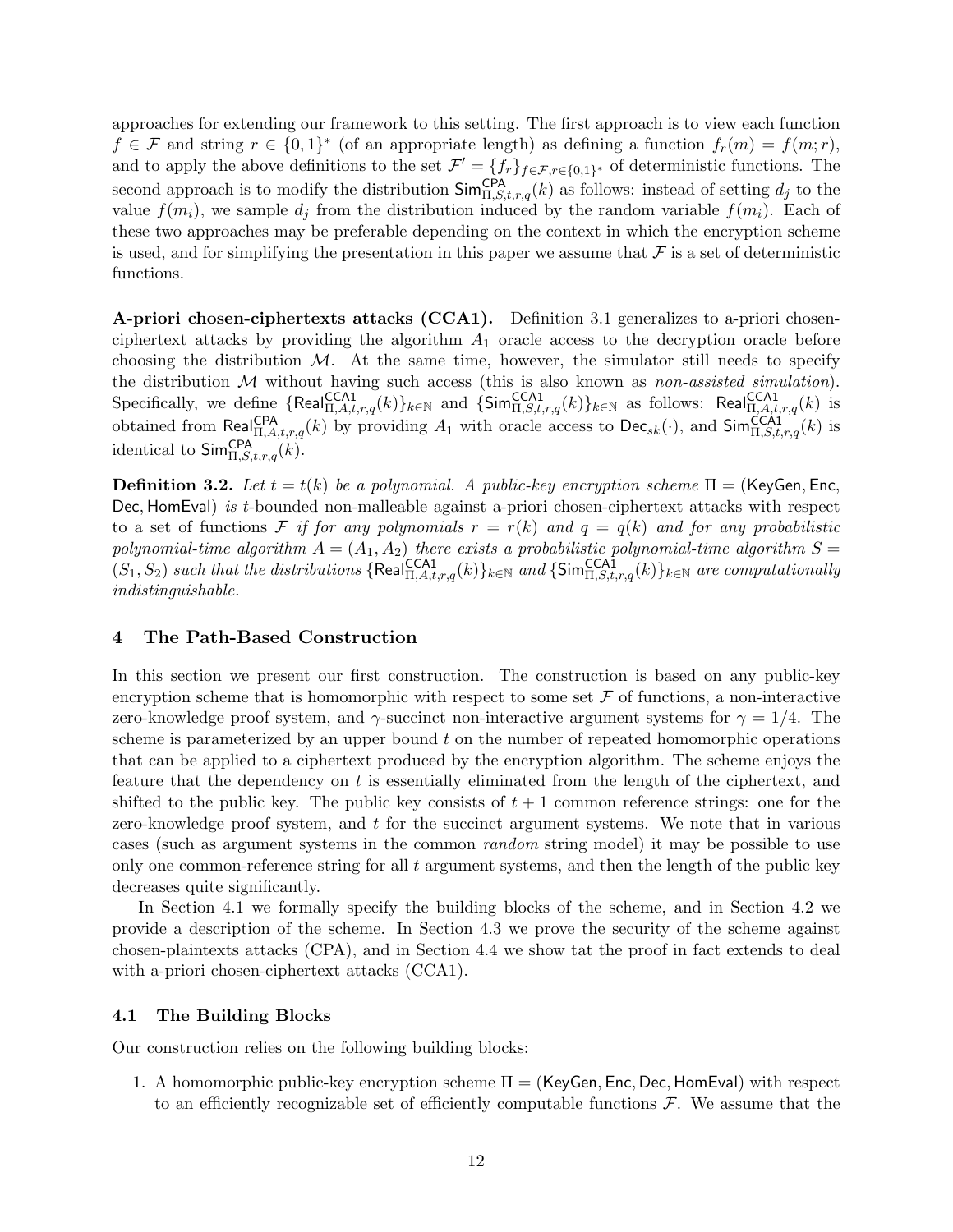scheme has almost-all-keys perfect decryption (see Definition [2.1](#page-6-1)). In addition, as discussed in Section [2.1](#page-6-2), as we do not consider function privacy we assume without loss of generality that HomEval is deterministic.

For any security parameter  $k \in \mathbb{N}$  we denote by  $\ell_{pk} = \ell_{pk}(k)$ ,  $\ell_m = \ell_m(k)$ ,  $\ell_r = \ell_r(k)$ , and  $\ell_c = \ell_c(k)$  the bit-lengths of the public key, plaintext, randomness of Enc, and ciphertext<sup>[6](#page-13-1)</sup>, respectively, for the scheme Π. In addition, we denote by  $V_{\mathcal{F}}$  the deterministic polynomialtime algorithm for testing membership in the set *F*, and denote by  $\ell_{\mathcal{F}} = \ell_{\mathcal{F}}(k)$  the bit-length of the description of each function  $f \in \mathcal{F}$ .

2. A non-interactive deterministic-verifier simulation-sound adaptive zero-knowledge proof sys-tem (see Section [2.3](#page-9-0))  $\Pi^{(0)} = \left( \text{CRSGen}^{(0)}, \text{P}^{(0)}, \text{V}^{(0)} \right)$  for the  $N \mathcal{P}$ -language  $L^{(0)} = \bigcup_{k \in \mathbb{N}} L^{(0)}(k)$ defined as follows.

$$
L^{(0)}(k) = \left\{ \left( pk_0, pk_1, c_0^{(0)}, c_1^{(0)} \right) \in \{0, 1\}^{2\ell_{pk} + 2\ell_c} : \begin{array}{c} \exists (m, r_0, r_1) \in \{0, 1\}^{\ell_m + 2\ell_r} \text{ s.t.} \\ c_0^{(0)} = \text{Enc}_{pk_0}(m; r_0) \\ \text{and } c_1^{(0)} = \text{Enc}_{pk_1}(m; r_1) \end{array} \right\}
$$

For any security parameter  $k \in \mathbb{N}$  we denote by  $\ell_{\text{crs}}(0) = \ell_{\text{crs}}(0)$  and  $\ell_{\pi}(0) = \ell_{\pi}(0)$  (*k*) the bitlengths of the common-reference strings produced by  $CRSGen^{(0)}$  and of the proofs produced by  $P^{(0)}$ , respectively. Without loss of generality we assume that  $\ell_{\pi^{(0)}} \ge \max{\{\ell_c, \ell_{\mathcal{F}}\}}$  (as otherwise proofs can always be padded).

3. For every  $i \in \{1, \ldots, t\}$  a 1/4-succinct non-interactive deterministic-verifier extractable ar-gument system (see Section [2.2](#page-7-0))  $\Pi^{(i)} = \left( \text{CRSGen}^{(i)}, \text{P}^{(i)}, \text{V}^{(i)} \right)$  for the *NP*-language  $L^{(i)} =$  $\bigcup_{k \in \mathbb{N}} L^{(i)}(k)$  defined as follows.

$$
L^{(i)}(k) = \left\{\begin{array}{ll} \left( pk_0, pk_1, c_0^{(i)}, c_1^{(i)}, \text{crs}^{(i-1)}, \ldots, \text{crs}^{(0)} \right) \in \{0, 1\}^{2\ell_{pk} + 2\ell_{c} + \sum_{j=0}^{i-1} \ell_{\text{crs}}(j)}: \\ \exists \left( c_0^{(i-1)}, c_1^{(i-1)}, \pi^{(i-1)}, f \right) \in \{0, 1\}^{2\ell_{c} + \ell_{\pi^{(i-1)}} + \ell_{\mathcal{F}}} \text{ s.t. } \\ \bullet \quad \mathsf{V}_{\mathcal{F}}\left(f\right) = 1 \\ \bullet \quad c_0^{(i)} = \text{HomEval}_{pk_0} \left( c_0^{(i-1)}, f \right) \\ \bullet \quad c_1^{(i)} = \text{HomEval}_{pk_1} \left( c_1^{(i-1)}, f \right) \\ \bullet \quad \mathsf{V}^{(i-1)}\left( \left( pk_0, pk_1, c_0^{(i-1)}, c_1^{(i-1)}, \text{crs}^{(i-2)}, \ldots, \text{crs}^{(0)} \right), \pi^{(i-1)}, \text{crs}^{(i-1)} \right) = 1 \end{array} \right\}
$$

For any security parameter  $k \in \mathbb{N}$  we denote by  $\ell_{\mathsf{crs}}(i) = \ell_{\mathsf{crs}}(i)$  and  $\ell_{\pi}(i) = \ell_{\pi}(i)$  the bit-lengths of the common-reference strings produced by CRSGen<sup>(*i*)</sup> and of the arguments produced by  $P^{(i)}$ , respectively.

### <span id="page-13-0"></span>**4.2 The Scheme**

The scheme Π*′* = (KeyGen*′ ,* Enc*′ ,* Dec*′ ,* HomEval*′* ) is parameterized by an upper bound *t* on the number of repeated homomorphic operations that can be applied to a ciphertext produced by the encryption algorithm. The scheme is defined as follows:

<span id="page-13-1"></span><sup>6</sup>For simplicity we assume a fixed upper bound *ℓ<sup>c</sup>* on the length of ciphertexts, but this is not essential to our construction. More generally, one can allow the length of ciphertexts to increase as a result of applying the homomorphic operation.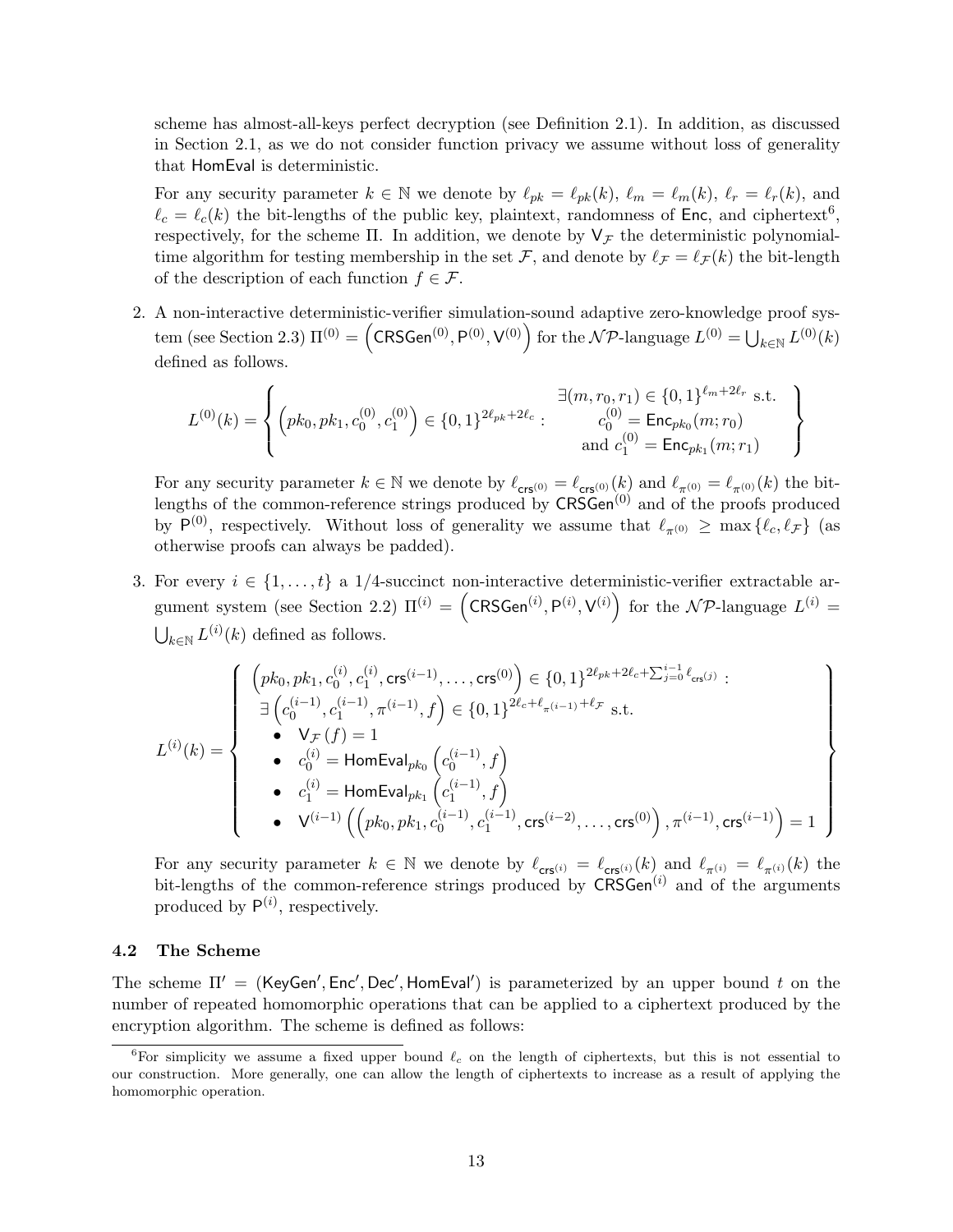- Key generation: On input  $1^k$  sample two pairs of keys  $(sk_0, pk_0) \leftarrow \text{KeyGen}(1^k)$  and  $(sk_1, pk_1) \leftarrow \text{KeyGen}(1^k)$ . Then, for every  $i \in \{0, \ldots, t\}$  sample  $\text{crs}^{(i)} \leftarrow \text{CRSGen}^{(i)}(1^k)$ . Output the secret key  $sk = (sk_0, sk_1)$  and the public key  $pk = (pk_0, pk_1, \text{crs}^{(0)}, \dots, \text{crs}^{(t)})$ .
- **Encryption:** On input a public key *pk* and a plaintext *m*, sample  $r_0, r_1 \in \{0, 1\}^*$  uniformly at random, and output the ciphertext  $c^{(0)} = \left(0, c_0^{(0)}\right)$  $\overset{(0)}{0},\overset{(0)}{c_1^0}$  $\binom{0}{1}, \pi^{(0)}$ , where

$$
c_0^{(0)} = \text{Enc}_{pk_0}(m; r_0) ,\n c_1^{(0)} = \text{Enc}_{pk_1}(m; r_1) ,\n \pi^{(0)} \leftarrow \mathsf{P}^{(0)} \left( \left( pk_0, pk_1, c_0^{(0)}, c_1^{(0)} \right), (m, r_0, r_1), \text{crs}^{(0)} \right) .
$$

• **Homomorphic evaluation:** On input a public key  $pk$ , a ciphertext  $(i, c_0^{(i)}, c_1^{(i)})$  $\binom{(i)}{1}, \pi^{(i)}$ , and a function  $f \in \mathcal{F}$ , proceed as follows. If  $i \notin \{0, \ldots, t-1\}$  or

$$
\mathsf{V}^{(i)}\left(\left(pk_0, pk_1, c_0^{(i)}, c_1^{(i)}, \mathsf{crs}^{(i-1)}, \dots, \mathsf{crs}^{(0)}\right), \pi^{(i)}, \mathsf{crs}^{(i)}\right) = 0
$$

then output *⊥*. Otherwise, output the ciphertext  $c^{(i+1)} = (i+1, c_0^{(i+1)})$  $c_1^{(i+1)}, c_1^{(i+1)}$  $i^{(i+1)}$ ,  $\pi^{(i+1)}$ , where

$$
\begin{aligned} c_0^{(i+1)} \ & = \ \mathsf{HomEval}_{pk_0}\left(c_0^{(i)}, f\right) \enspace, \\ c_1^{(i+1)} \ & = \ \mathsf{HomEval}_{pk_1}\left(c_1^{(i)}, f\right) \enspace, \\ \pi^{(i+1)} \ & \leftarrow \mathsf{P}^{(i+1)}\left(\left(pk_0, pk_1, c_0^{(i+1)}, c_1^{(i+1)}, \mathsf{crs}^{(i)}, \dots, \mathsf{crs}^{(0)}\right), \left(c_0^{(i)}, c_1^{(i)}, \pi^{(i)}, f\right), \mathsf{crs}^{(i+1)}\right) \enspace. \end{aligned}
$$

• **Decryption:** On input a secret key *sk* and a ciphertext  $(i, c_0^{(i)}, c_1^{(i)})$  $\binom{i}{1}, \pi^{(i)}$ , output  $\perp$  if  $i \notin$ *{*0*, . . . , t}* or

$$
\mathsf{V}^{(i)}\left(\left(pk_0, pk_1, c_0^{(i)}, c_1^{(i)}, \mathsf{crs}^{(i-1)}, \ldots, \mathsf{crs}^{(0)}\right), \pi^{(i)}, \mathsf{crs}^{(i)}\right) = 0.
$$

Otherwise, compute  $m_0 = \text{Dec}_{sk_0} \left( c_0^{(i)} \right)$  $\boldsymbol{0}$ and  $m_1 = \text{Dec}_{sk_1} \left( c_1^{(i)} \right)$ 1 ). If  $m_0 \neq m_1$  then output *⊥*, and otherwise output  $m_0$ .

Note that at any point in time a ciphertext of the scheme is of the form  $(i, c_0^{(i)}, c_1^{(i)})$  $\binom{(i)}{1}, \pi^{(i)}$ , where  $i \in \{0, \ldots, t\}, c_0^{(i)}$  $c_0^{(i)}$  and  $c_1^{(i)}$ <sup>(*i*</sup>)</sub> are ciphertexts of the underlying encryption scheme, and  $\pi^{(i)}$  is a proof or an argument with respect to one of  $\Pi^{(0)}, \ldots, \Pi^{(t)}$ . Note that the assumption that the argument systems  $\Pi^{(1)}, \ldots, \Pi^{(t)}$  are 1/4-succinct implies that the length of their arguments is upper bounded by length of the proofs of  $\Pi^{(0)}$  (i.e.,  $\ell_{\pi^{(i)}} \leq \ell_{\pi^{(0)}}$  for every  $i \in \{1, \ldots, t\}$ ). Thus, the only dependency on *t* in the length of the ciphertext results from the  $\lceil \log_2(t+1) \rceil$  bits describing the prefix *i*.

## <span id="page-14-0"></span>**4.3 Chosen-Plaintext Security**

We now prove that the construction offers targeted malleability against chosen-plaintext attacks. For concreteness we focus on the case of a single message and a single ciphertext (i.e., the case  $r(k) = q(k) = 1$  in Definition [3.1](#page-11-0)), and note that the more general case is a straightforward generalization. Given an adversary  $A = (A_1, A_2)$  we construct a simulator  $S = (S_1, S_2)$  as follows.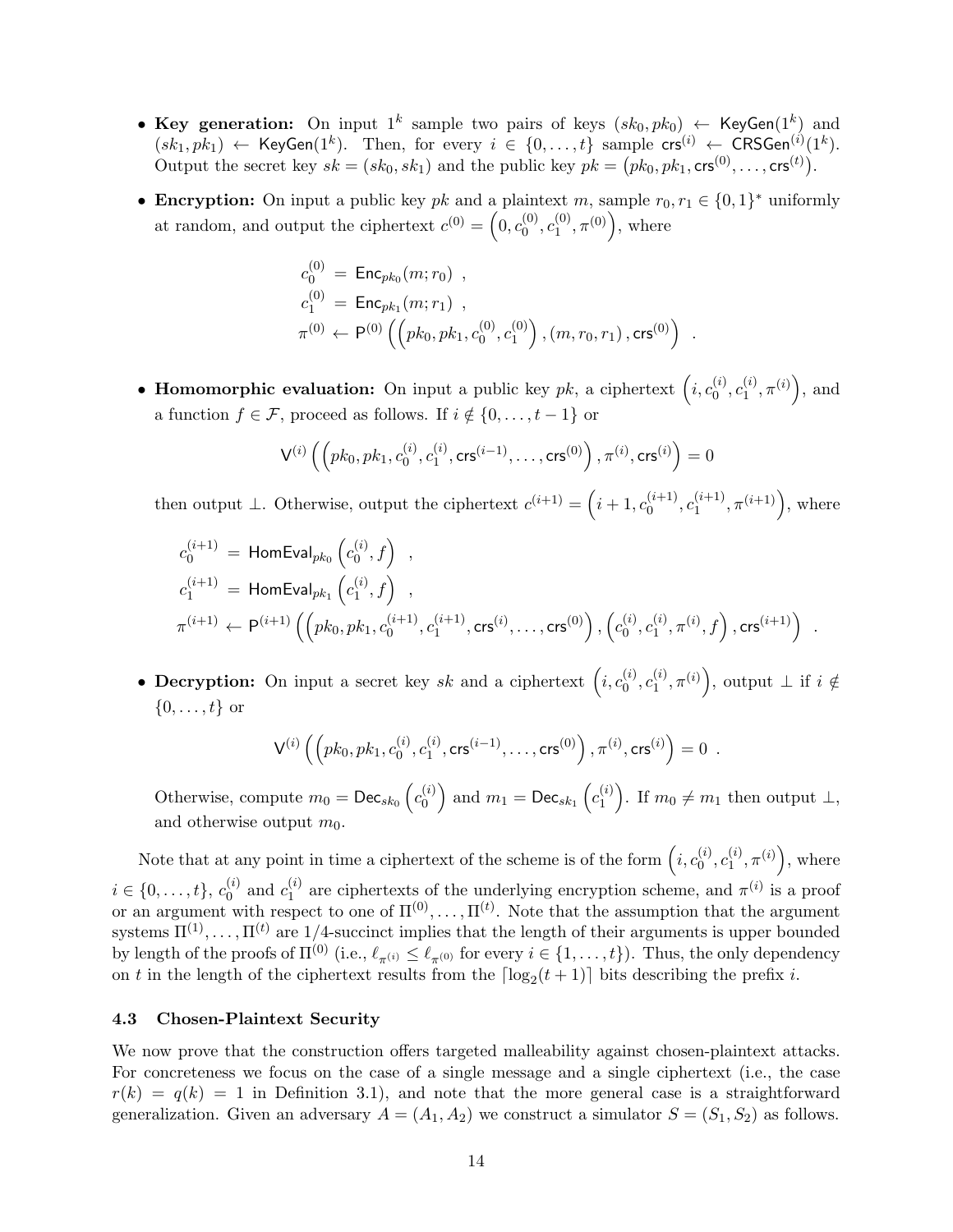**The algorithm**  $S_1$ **.** The algorithm  $S_1$  is identical to  $A_1$ , except for also including the public key *pk* and the distribution *M* in the state that it forwards to  $S_2$ . That is,  $S_1$  on input  $(1^k, pk)$  invokes  $A_1$  on the same input to obtain a triplet  $(\mathcal{M},\mathsf{state}_1,\mathsf{state}_2),$  and then outputs  $(\mathcal{M},\mathsf{state}_1,\mathsf{state}'_2)$ where  $\textsf{state}'_2 = (pk, \mathcal{M}, \textsf{state}_2).$ 

**The algorithm**  $S_2$ **.** The algorithm  $S_2$  on input  $(1^k, \text{state}_2')$  where  $\text{state}_2' = (pk, \mathcal{M}, \text{state}_2)$ , first samples  $m' \leftarrow M$ , and computes  $c^* \leftarrow \text{Enc}'_{pk}(m')$ . Then, it samples  $r \leftarrow \{0,1\}^*$ , and computes  $c = (i, c_0^{(i)}, c_1^{(i)})$  $\begin{bmatrix} (i) \ 1 \end{bmatrix}$ ,  $\pi^{(i)}$   $\Big) = A_2(1^k, c^*,$  state<sub>2</sub>; *r*). If  $i \notin \{0, \ldots, t\}$  or  ${\sf V}^{(i)}\left(\left(\mathit{pk}_0,\mathit{pk}_1,c_0^{(i)}\right)\right.$  $c_0^{(i)},c_1^{(i)}$  $\left(\begin{smallmatrix} (i)\ 1\end{smallmatrix}\right), \mathsf{crs}^{(i-1)}, \ldots, \mathsf{crs}^{(0)}\Big)$  ,  $\pi^{(i)}, \mathsf{crs}^{(i)}\Big) = 0$ 

then *S*<sup>2</sup> outputs *c*. Otherwise, *S*<sup>2</sup> utilizes the knowledge extractors guaranteed by the argument systems  $\Pi^{(1)}, \ldots, \Pi^{(t)}$  to generate a "certification chain" for *c* of the form

$$
\left(c^{(0)},f^{(0)},\ldots,c^{(i-1)},f^{(i-1)},c^{(i)}\right)
$$

satisfying the following two properties:

$$
1. \, c^{(i)} = c.
$$

2. For every  $j \in \{1, ..., i\}$  it holds that  $c^{(j)} = \text{HomEval}'_{pk}(c^{(j-1)}, f^{(j-1)})$ .

We elaborate below on the process of generating the certification chain. If  $S_2$  fails in generating such a chain then it outputs  $c$ . Otherwise,  $S_2$  computes its output as follows:

- 1. If  $c^{(0)} = c^*$  and  $i = 0$ , then  $S_2$  outputs  $\text{copy}_1$ .
- 2. If  $c^{(0)} = c^*$  and  $i > 0$ , then  $S_2$  outputs  $f^{(0)} \circ \cdots \circ f^{(i-1)}$ .
- 3. If  $c^{(0)} \neq c^*$ , then  $S_2$  outputs *c*.

**Generating the certification chain.** We say that a ciphertext  $(i, c_0^{(i)}, c_1^{(i)})$  $\binom{i}{1}, \pi^{(i)}$  is *valid* if  $i \in$ *{*0*, . . . , t}* and

$$
\mathsf{V}^{(i)}\left(\left(pk_0, pk_1, c_0^{(i)}, c_1^{(i)}, \mathsf{crs}^{(i-1)}, \ldots, \mathsf{crs}^{(0)}\right), \pi^{(i)}, \mathsf{crs}^{(i)}\right) = 1 \enspace .
$$

Viewing the algorithm  $A_2$  as a malicious prover with respect to the argument system  $\Pi^{(i)}$  with the common reference string  $\text{crs}^{(i)}$ , whenever  $A_2$  outputs a valid ciphertext  $c^{(i)} = \left(i, c_0^{(i)}, c_1^{(i)}\right)$  $j_{1}^{(i)}, \pi^{(i)}$ , the algorithm  $S_2$  invokes the knowledge extractor  $\text{Ext}_{A_2}$  that corresponds to  $A_2$  (recall Definition [2.3\)](#page-8-0) to obtain a witness  $\left(c_0^{(i-1)}\right)$  $c_0^{(i-1)}, c_1^{(i-1)}$  $\left(\begin{matrix} i-1 \\ 1 \end{matrix}\right)$ ,  $\pi$ <sup>(*i*-1)</sup>,  $f$ <sup>(*i*-1)</sup>) to the fact that

$$
(pk_0, pk_1, c_0^{(i)}, c_1^{(i)}, \text{crs}^{(i-1)}, \dots, \text{crs}^{(0)}) \in L^{(i)}.
$$

Note that  $S_2$  chooses the randomness for  $A_2$ , which it can then provide to  $\text{Ext}_{A_2}$ . If successful then by the definition of  $L^{(i)}$  we have a new valid cipertext  $c^{(i-1)} = \left(i - 1, c_0^{(i-1)}\right)$  $c_0^{(i-1)}, c_1^{(i-1)}$  $\left(\begin{matrix} i-1 \\ 1 \end{matrix}\right), \pi^{(i-1)}$ . If  $i=1$ then we are done. Otherwise (i.e., if  $i > 1$ ), viewing the combination of  $A_2$  and  $\text{Ext}_{A_2}$  as a malicious prover with respect to the argument system  $\Pi^{(i-1)}$  with the common reference string  $\mathsf{crs}^{(i-1)}$ , the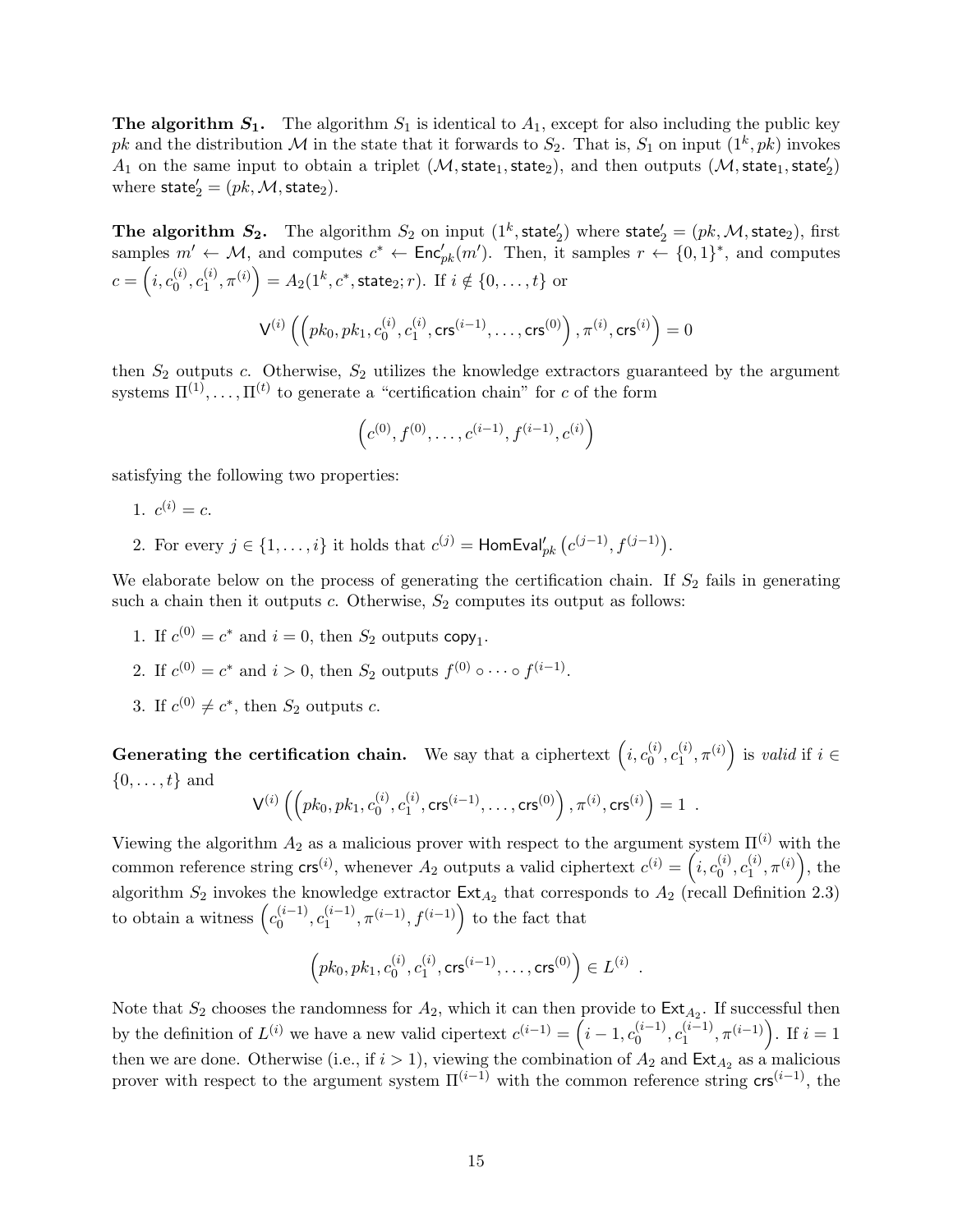algorithm  $S_2$  invokes the knowledge extractor  $\text{Ext}_{(A_2, \text{Ext}_{A_2})}$  that corresponds to the combination of  $A_2$  and  $\text{Ext}_{A_2}$  to obtain a witness  $(c_0^{(i-2)}$  $c_0^{(i-2)}$ ,  $c_1^{(i-2)}$  $\left( \frac{i-2}{1}, \pi^{(i-2)}, f^{(i-2)} \right)$  to the fact that

$$
\left( pk_0, pk_1, c_0^{(i-1)}, c_1^{(i-1)}, \text{crs}^{(i-2)}, \ldots, \text{crs}^{(0)} \right) \in L^{(i-1)},
$$

and so on for *i* iterations or until the first failure.

Having described the simulator we now prove the following theorem stating the security of the scheme in the case  $r(k) = q(k) = 1$  (noting again that the more general case is a straightforward generalization). As discussed in Section [2.2](#page-7-0), the quadratic blow-up in the length of the commonreference string in Groth's argument system [[Gro10\]](#page-27-11) restricts our treatment here to a constant number *t* of repeated homomorphic operations, and any improvement to Groth's argument system with a common-reference string of linear length will directly allow any logarithmic number of repeated homomorphic operations (and any polynomial number of such operations in the scheme presented in Section [5](#page-20-0)).

<span id="page-16-0"></span>**Theorem 4.1.** For any constant  $t \in \mathbb{N}$  and for any probabilistic polynomial-time adversary A the distributions  $\{Real_{\Pi',A,t,r,q}^{CPA}(k)\}_{k\in\mathbb{N}}$  and  $\{Sim_{\Pi',S,t,r,q}^{CPA}(k)\}_{k\in\mathbb{N}}$  are computationally indistinguishable, *for*  $r(k) = q(k) = 1$ *.* 

**Proof.** We define a sequence of distributions  $\mathcal{D}_1, \ldots, \mathcal{D}_7$  such that  $\mathcal{D}_1 = \mathsf{Sim}_{\Pi',S,t,r,q}^{\mathsf{CPA}}$  and  $\mathcal{D}_7 =$ Real<sup>CPA</sup><sub>II',A,t,r,q</sub>, and prove that for every  $i \in \{1,\ldots,6\}$  the distributions  $\mathcal{D}_i$  and  $\mathcal{D}_{i+1}$  are computationally indistinguishable. For simplicity in what follows we assume that the scheme  $\Pi$  = (KeyGen*,* Enc*,* Dec*,* HomEval) actually has perfect decryption for all keys (and not with an overwhelming probability over the choice of keys). This assumption clearly does not hurt any of the indistinguishability arguments in our proof, since we can initially condition on the event that both  $(sk_0, pk_0)$  and  $(sk_1, pk_1)$  provide perfect decryption.

**The distribution**  $\mathcal{D}_1$ **.** This is the distribution  $\mathsf{Sim}^{\mathsf{CPA}}_{\Pi',S,t,r,q}.$ 

- **The distribution**  $\mathcal{D}_2$ **.** This distribution is obtained from  $\mathcal{D}_1$  via the following modification. As in  $\mathcal{D}_1$ , if  $S_2$  fails to obtain a certification chain, then output (state<sub>1</sub>, *m*, *⊥*). Otherwise, the output is computed as follows:
	- 1. If  $c^{(0)} = c^*$  and  $i = 0$  then output (state<sub>1</sub>, *m*, copy<sub>1</sub>). This is identical to  $\mathcal{D}_1$ .
	- 2. If  $c^{(0)} = c^*$  and  $i > 0$  then output (state<sub>1</sub>,  $m, f(m)$ ), where  $f = f^{(0)} \circ \cdots \circ f^{(i-1)}$ . This is identical to  $\mathcal{D}_1$ .
	- 3. If  $c^{(0)} \neq c^*$  then compute the message  $m^{(0)} = \text{Dec}'_{sk}(c^{(0)})$ . If  $m^{(0)} \neq \perp$  then output  $(\text{state}_1, m, f(m^{(0)})),$  where  $f = f^{(0)} \circ \cdots \circ f^{(i-1)}$ , and otherwise output  $(\text{state}_1, m, \perp)$ . That is, in this case instead of invoking the decryption algorithm  $\text{Dec}'$  on  $c^{(i)}$ , we invoke it on  $c^{(0)}$ , and then apply the functions given by the certification chain.
- **The distribution**  $\mathcal{D}_3$ **. This distribution is obtained from**  $\mathcal{D}_2$  **by producing crs<sup>(0)</sup> and**  $\pi^*$  **(where**  $c^* = (c_0^*, c_1^*, \pi^*)$  using the simulator of the NIZK proof system  $\Pi^{(0)}$ .
- **The distribution**  $\mathcal{D}_4$ **.** This distribution is obtained from  $\mathcal{D}_3$  by producing the challenge ciphertext  $c^* = (c_0^*, c_1^*, \pi^*)$  with  $c_0^* = \text{Enc}_{pk_0}(m)$  (instead of  $c_0^* = \text{Enc}_{pk_0}(m')$  as in  $\mathcal{D}_3$ ).
- **The distribution**  $\mathcal{D}_5$ **. This distribution is obtained from**  $\mathcal{D}_4$  **by producing the challenge cipher**text  $c^* = (c_0^*, c_1^*, \pi^*)$  with  $c_1^* = \text{Enc}_{pk_1}(m)$  (instead of  $c_1^* = \text{Enc}_{pk_1}(m')$  as in  $\mathcal{D}_4$ ).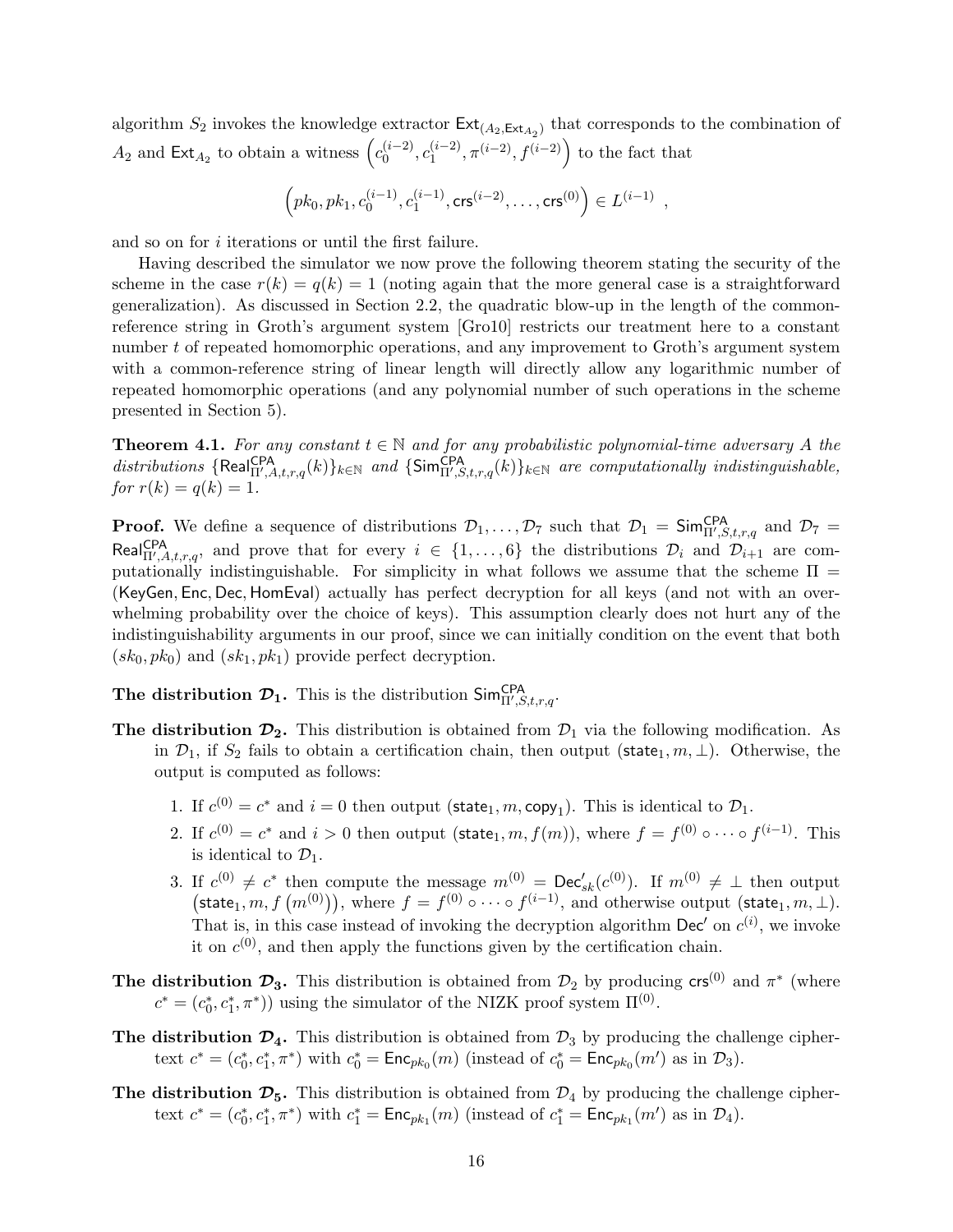**The distribution**  $\mathcal{D}_6$ **. This distribution is obtained from**  $\mathcal{D}_5$  **by producing crs<sup>(0)</sup> and**  $\pi^*$  **(where**  $c^* = (c_0^*, c_1^*, \pi^*)$  using the algorithms CRSGen<sup>(0)</sup> and P<sup>(0)</sup>, respectively (and not by using the simulator of the NIZK proof system  $\Pi^{(0)}$  as in  $\mathcal{D}_5$ ).

**The distribution**  $\mathcal{D}_7$ **.** This is the distribution Real $_{\Pi',A,t,r,q}^{\mathsf{CPA}}$ .

Before proving that the above distributions are computationally indistinguishable, we first prove that *S*<sup>2</sup> fails to produce a certification chain with all but a negligible probability.

<span id="page-17-0"></span>**Lemma 4.2.** In distributions  $\mathcal{D}_1, \ldots, \mathcal{D}_6$ , whenever  $A_2$  outputs a valid ciphertext,  $S_2$  generates a *certification chain with all but a negligible probability.*

**Proof.** Assume towards a contradictions that in one of  $\mathcal{D}_1, \ldots, \mathcal{D}_6$  with a non-negligible probability it holds that *A*<sup>2</sup> outputs a valid ciphertext but *S*<sup>2</sup> fails to generate a certification chain. In particular, there exists an index  $i \in \{1, \ldots, t\}$  for which with a non-negligible probability  $A_2$  outputs a valid ciphertext of the form  $c^{(i)} = (i, c_0^{(i)}, c_1^{(i)})$  $\binom{i}{1}, \pi^{(i)}$ , but  $S_2$  fails to generate a certification chain. Recall that for generating a certification chain starting with  $c^{(i)}$ , the simulator  $S_2$  attempts to invoke *i* knowledge extractors (until the first failure occurs) that we denote by  $\text{Ext}^{(i)}, \ldots, \text{Ext}^{(1)}$ . These knowledge extractors correspond to the malicious provers described in the description of *S*<sup>2</sup> for the argument systems  $\Pi^{(i)}, \ldots, \Pi^{(1)}$ , respectively. Then, there exists an index  $j \in \{1, \ldots, i\}$  for which with a non-negligible probability  $S_2$  is successful with  $\text{Ext}^{(i)}, \ldots, \text{Ext}^{(j+1)}$  but fails with  $\text{Ext}^{(j)}$ . The fact that  $S_2$  is successful with  $\text{Ext}^{(j+1)}$  implies that it produces a valid ciphertext  $c^{(j)}$  =  $\left(j, c_0^{(j)}, c_1^{(j)}\right)$  $\left( \begin{matrix} (j) \ 1 \end{matrix} \right)$ ,  $\left( \begin{matrix} (j) \ 1 \end{matrix} \right)$ . In particular, it holds that

$$
\mathsf{V}^{(j)}\left(\left(pk_0, pk_1, c_0^{(j)}, c_1^{(j)}, \mathsf{crs}^{(j-1)}, \ldots, \mathsf{crs}^{(0)}\right), \pi^{(j)}, \mathsf{crs}^{(j)}\right) = 1 \enspace .
$$

Now, the fact that with a non-negligible probability  $S_2$  fails with  $\mathsf{Ext}^{(j)}$  immediately translates to a malicious prover that contradicts the knowledge extraction property of the argument system  $\Pi^{(j)}$ .  $\blacksquare$ 

We now prove that for every  $i \in \{1, \ldots, 6\}$  the distributions  $\mathcal{D}_i$  and  $\mathcal{D}_{i+1}$  are computationally indistinguishable.

### **Lemma 4.3.** *The distributions*  $\mathcal{D}_1$  *and*  $\mathcal{D}_2$  *are computationally indistinguishable.*

**Proof.** Whenever  $A_2$  outputs an invalid ciphertext, or outputs a valid ciphertext and  $S_2$  generates a certification chain, the distributions  $\mathcal{D}_1$  and  $\mathcal{D}_2$  are identical. Indeed, in such a case the perfect decryption property guarantees that  $\text{Dec}'_{sk}(c^{(i)}) = f(m^{(0)})$ . Therefore,  $\mathcal{D}_1$  and  $\mathcal{D}_2$  differ only when when  $A_2$  outputs a valid ciphertext but  $S_2$  fails to generate a certification chain. Lemma [4.2](#page-17-0) guarantees that this event occurs with only a negligible probability.

<span id="page-17-2"></span>**Lemma 4.4.** *The distributions*  $\mathcal{D}_2$  *and*  $\mathcal{D}_3$  *are computationally indistinguishable.* 

**Proof.** This follows from the zero-knowledge property of  $\Pi^{(0)}$ . Specifically, any efficient algorithm that distinguishes between  $\mathcal{D}_2$  and  $\mathcal{D}_3$  can be used (together with *S*) in a straightforward manner to contradict the zero-knowledge property of  $\Pi^{(0)}$ .

<span id="page-17-1"></span>**Lemma 4.5.** *The distributions D*<sup>3</sup> *and D*<sup>4</sup> *are computationally indistinguishable.*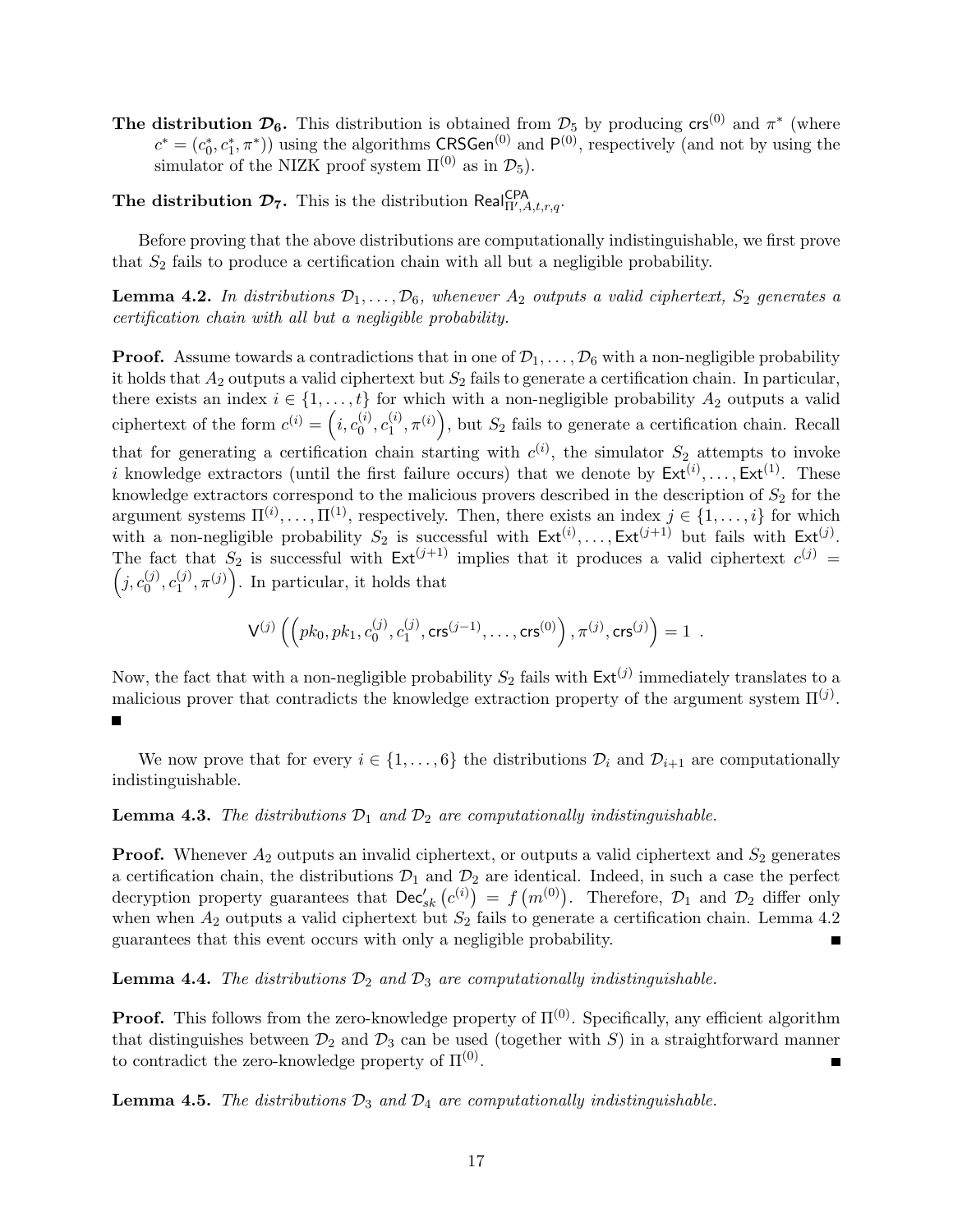**Proof.** The simulation soundness of  $\Pi^{(0)}$  guarantees that instead of computing  $\text{Dec}'_{sk}(c^{(0)})$  we can verify that  $V^{(0)}$   $($   $(pk_0, pk_1, c_0^{(0)})$  $\bigg), \pi^{(0)}, \textsf{crs}^{(0)}\bigg) = 1$ , and then compute  $\textsf{Dec}_{sk_1}\left(c_1^{(0)}\right)$ ) . The  $\overset{(0)}{0},\overset{(0)}{c_1^0}$ 1 1 resulting distribution will be identical with all but a negligible probability. This implies that we do not need the key  $sk_0$ , and this immediately translates to a distinguisher between  $(pk_0, \text{Enc}_{pk_0}(m))$ and  $(pk_0, \textsf{Enc}_{pk_0}(m'))$ , where *m* and *m'* are sampled independently from *M*. That is, the simulation soundness of  $\Pi^{(0)}$  and the semantic security of the underlying encryption scheme guarantee that  $\mathcal{D}_3$  and  $\mathcal{D}_4$  are computationally indistinguishable. П

**Lemma 4.6.** *The distributions D*<sup>4</sup> *and D*<sup>5</sup> *are computationally indistinguishable.*

**Proof.** As in the proof of Lemma [4.5,](#page-17-1) the simulation soundness of  $\Pi^{(0)}$  guarantees that instead of computing  $\mathsf{Dec}_{sk}(\overline{c}^{(0)})$  we can verify that  $\mathsf{V}^{(0)}\left(\left(\overline{pk_0}, \overline{pk_1}, c_0^{(0)}\right)\right)$  $\overset{(0)}{0},\overset{(0)}{c_1^0}$ 1  $\big)$ ,  $\pi^{(0)}$ ,  $\text{crs}^{(0)}$  = 1, and then compute  $\mathsf{Dec}_{sk_0}\left(\mathbf{\overline{c}_0^{(0)}}\right)$  $\mathbf{0}$ ) . The resulting distribution will be identical with all but a negligible probability. This implies that we do not need the key *sk*1, and this immediately translates to a distinguisher between  $(pk_1, \textsf{Enc}_{pk_1}(m))$  and  $(pk_1, \textsf{Enc}_{pk_1}(m'))$ , where *m* and *m'* are sampled independently from *M*. That is, the simulation soundness of  $\Pi^{(0)}$  and the semantic security of the underlying encryption scheme guarantee that  $\mathcal{D}_4$  and  $\mathcal{D}_5$  are computationally indistinguishable.

**Lemma 4.7.** *The distributions*  $\mathcal{D}_5$  *and*  $\mathcal{D}_6$  *are computationally indistinguishable.* 

**Proof.** As in the proof of Lemma [4.4,](#page-17-2) this follows from the zero-knowledge property of  $\Pi^{(0)}$ . Specifically, any efficient algorithm that distinguishes between  $\mathcal{D}_5$  and  $\mathcal{D}_6$  can be used (together with *S*) in a straightforward manner to contradict the zero-knowledge property of  $\Pi^{(0)}$ .

**Lemma 4.8.** *The distributions*  $\mathcal{D}_6$  *and*  $\mathcal{D}_7$  *are computationally indistinguishable.* 

**Proof.** In the distributions  $\mathcal{D}_6$  and  $\mathcal{D}_7$  the algorithm  $A_2$  receives an encryption  $c^*$  of m, and outputs a ciphertext *c*. First, we note that in both  $\mathcal{D}_6$  and  $\mathcal{D}_7$ , if  $c = c^*$  then the output is (state<sub>1</sub>, m, copy<sub>1</sub>), and if *c* is invalid then the output is (state<sub>1</sub>,  $m$ ,  $\perp$ ). Therefore, we now focus on the case that  $c \neq c^*$ and *c* is valid. In this case, in  $\mathcal{D}_7$  the output is (state<sub>1</sub>, m, Dec<sup>'</sup><sub>sk</sub>(*c*)), and we now show that with an overwhelming probability the same output is obtained also in  $\mathcal{D}_6$ .

In  $\mathcal{D}_6$  Lemma [4.2](#page-17-0) guarantees that whenever *c* is valid  $S_2$  produces a certification chain with all but a negligible probability. There are now two cases to consider. In the first case, if  $c^{(0)} = c^*$  and *i* > 0 then the output of  $\mathcal{D}_6$  is (state<sub>1</sub>, *m*, *f*(*m*)), where *f* = *f*<sup>(0)</sup> ○ · · · ○ *f*<sup>(*i*-1)</sup>. Since *c*<sup>\*</sup> is in fact an encryption of *m*, then the perfect decryption property guarantees that  $\text{Dec}'_{sk}(c) = f(m)$ . In the second case, if  $c^{(0)} \neq c^*$  then the output of  $\mathcal{D}_6$  is  $(\text{state}_1, m, f(m^{(0)}))$  where  $m^{(0)} = \text{Dec}_{sk}^{\prime}(c^{(0)})$ . Again by the perfect decryption property, it holds that  $\text{Dec}'_{sk}(c) = f(m^{(0)})$ . Е

Е

This concludes the proof of Theorem [4.1.](#page-16-0)

# <span id="page-18-0"></span>**4.4 Chosen-Ciphertext Security**

We now show that the proof of security in Section [4.3](#page-14-0) in fact extends to the setting of a-priori chosen-ciphertext attacks (CCA1). The difficulty in extending the proof is that now whereas the adversary  $A_1$  is given oracle access to the decryption algorithm, the simulator  $S_1$  is not given such access. Therefore, it is not immediately clear that  $S_1$  can correctly simulate the decryption queries of  $A_1$ . We note that this issue seems to capture the main difference between the simulationbased and the indistinguishability-based approaches for defining non-malleability, as pointed out by Bellare and Sahai [[BS99\]](#page-26-3).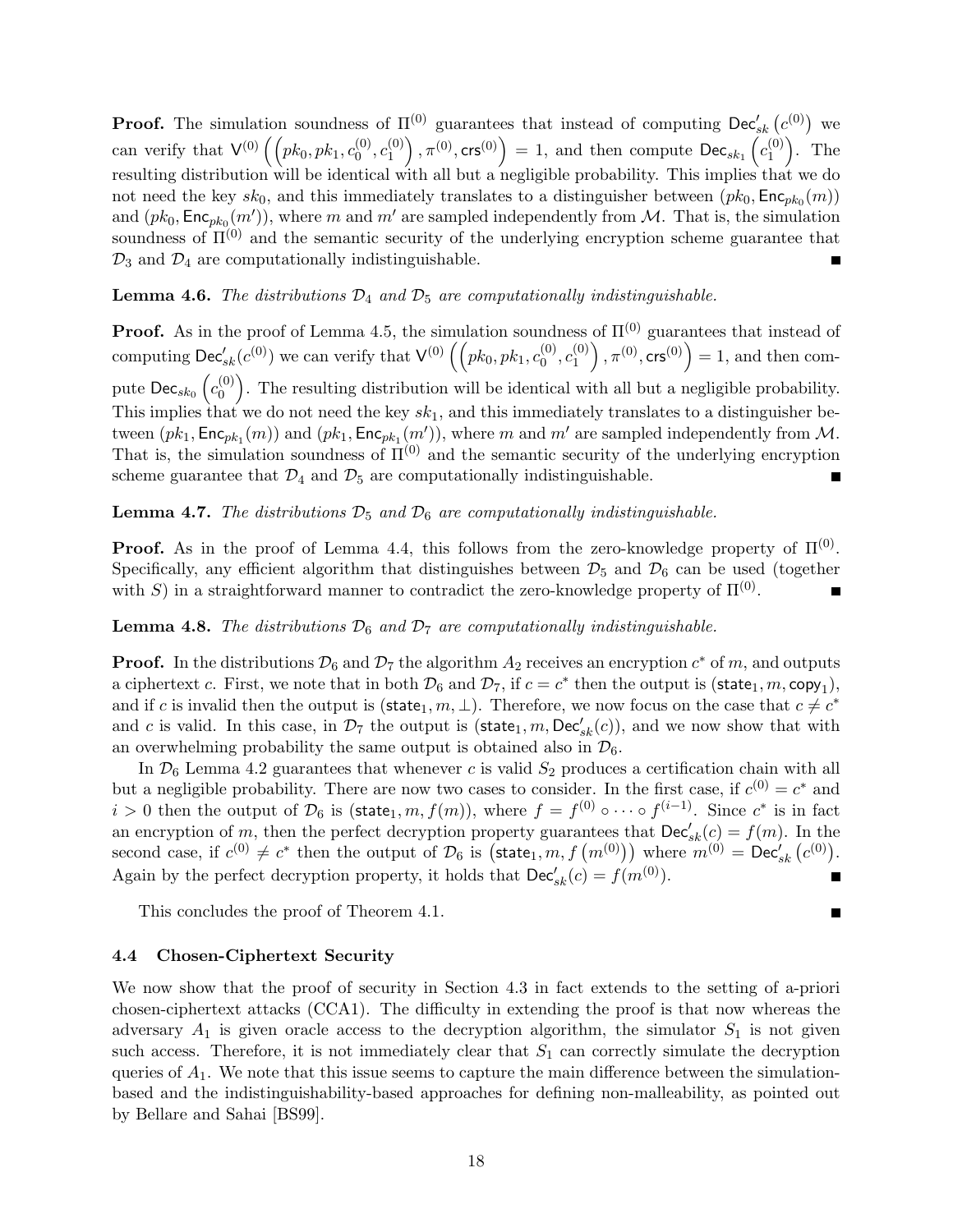We resolve this issue using the approach of [[DDN00,](#page-26-2) [BS99](#page-26-3)]: *S* will not run *A* on the given public key *pk*, but instead will sample a new public key *pk′* together with a corresponding secret key *sk′* , and run *A* on *pk′* . This way, *S* can use the secret key *sk′* for answering all of *A*1's decryption queries. In addition, when *A*<sup>2</sup> outputs a ciphertext, *S* then uses *sk′* for "translating" this ciphertext from *pk′* to *pk*.

We now provide the modified description of *S*. Given an adversary  $A = (A_1, A_2)$  we define the simulator  $S = (S_1, S_2)$  as follows.

**The algorithm**  $S_1$ **.** The algorithm  $S_1$  on input  $(1^k, pk)$  first samples  $(sk', pk') \leftarrow \text{KeyGen}'(1^k)$ . Then, it invokes  $A_1$  on the input  $(1^k, pk')$  while answering decryption queries using the secret key  $sk'$ , to obtain a triplet  $(M, \text{state}_1, \text{state}_2)$ . Finally, it outputs  $(M, \text{state}_1, \text{state}'_2)$  where  $\text{state}'_2$  =  $(\mathcal{M}, pk, sk', pk', \textsf{state}_2).$ 

**The algorithm**  $S_2$ **.** The algorithm  $S_2$  on input  $(1^k, \text{state}'_2)$  where  $\text{state}'_2 = (\mathcal{M}, pk, sk', pk', \text{state}_2)$ , first samples  $m' \leftarrow M$  and computes  $c^* \leftarrow \mathsf{Enc}'_{pk'}(m')$ . Then, it samples  $r \leftarrow \{0,1\}^*$  and computes  $c = (i, c_0^{(i)}, c_1^{(i)})$  $\binom{(i)}{1}, \pi^{(i)}$  =  $A_2(1^k, c^*, \text{state}_1; r)$ . If *c* is invalid with respect to *pk'*, that is, if  $i \notin \{0, \ldots, t\}$ or  $V^{(i)}\left(\left(\mathit{pk}'_0, \mathit{pk}'_1, \mathit{c}^{(i)}_0, \mathit{c}^{(i)}_1, \mathit{crs}'^{(i-1)}, \ldots, \mathit{crs}'^{(0)}\right), \pi^{(i)}, \mathit{crs}'^{(i)}\right)$ 

$$
\mathsf{V}^{(i)}\left(\left(pk'_0, pk'_1, c_0^{(i)}, c_1^{(i)}, \mathsf{crs'}^{(i-1)}, \dots, \mathsf{crs'}^{(0)}\right), \pi^{(i)}, \mathsf{crs'}^{(i)}\right) = 0
$$

then  $S_2$  outputs any ciphertext that is invalid with respect to  $pk$  (e.g.,  $(t + 1, \perp, \perp, \perp)$ ). Other-wise, as in Section [4.3,](#page-14-0)  $S_2$  utilizes the knowledge extractors guaranteed by the argument systems  $\Pi^{(1)}, \ldots, \Pi^{(t)}$  to generate a "certification chain" for *c* of the form

$$
(c^{(0)}, f^{(0)}, \ldots, c^{(i-1)}, f^{(i-1)}, c^{(i)})
$$
.

If *S*<sup>2</sup> fails in generating such a chain then it again outputs any invalid ciphertext with respect to *pk*. Otherwise, *S*<sup>2</sup> computes its output as follows:

- 1. If  $c^{(0)} = c^*$  and  $i = 0$ , then  $S_2$  outputs  $\text{copy}_1$ .
- 2. If  $c^{(0)} = c^*$  and  $i > 0$ , then  $S_2$  outputs  $f^{(0)} \circ \cdots \circ f^{(i-1)}$ .
- 3. If  $c^{(0)} \neq c^*$ , then  $S_2$  outputs the ciphertext  $\tilde{c}$  that is obtained by "translating" *c* from *pk'* to *pk* as follows. First,  $S_2$  computes  $\widetilde{m} = \text{Dec}_{sk'}(c^{(0)})$ . Then, it computes  $\widetilde{c}^{(0)} = \text{Enc}_{pk}(\widetilde{m})$ , and  $\widetilde{c}^{(j)}$  = HomEval<sub>pk</sub> ( $\widetilde{c}^{(j-1)}$ ,  $f^{(j-1)}$ ) for every  $j \in \{1, ..., i\}$ . The ciphertext  $\widetilde{c}$  is then defined as  $\widetilde{c}^{(i)}$ .

Having described the modified simulator we now prove the following theorem stating the security of the scheme in the case  $r(k) = q(k) = 1$  (noting once again that the more general case is a straightforward generalization).

**Theorem 4.9.** For any constant  $t \in \mathbb{N}$  and for any probabilistic polynomial-time adversary A the distributions  $\{Real_{\Pi',A,t,r,q}^{CCA1}(k)\}_{k\in\mathbb{N}}$  and  $\{Sim_{\Pi',S,t,r,q}^{CCA1}(k)\}_{k\in\mathbb{N}}$  are computationally indistinguishable, *for*  $r(k) = q(k) = 1$ .

**Proof.** As in the proof of Theorem [4.1](#page-16-0) we define a similar sequence of distributions  $\mathcal{D}_1, \ldots, \mathcal{D}_7$ such that  $\mathcal{D}_1 = \textsf{Sim}_{\Pi',S,t,r,q}^{\textsf{CCA1}}$  and  $\mathcal{D}_7 = \textsf{Real}_{\Pi',A,t,r,q}^{\textsf{CCA1}}$ , and prove that for every  $i \in \{1,\ldots,6\}$  the distributions  $\mathcal{D}_i$  and  $\mathcal{D}_{i+1}$  are computationally indistinguishable. The main difference is that in this case we change the distribution of the public key *pk′* chosen by the simulator, and not of the given public key *pk*. The proofs are very similar, and therefore here we only point out the main differences.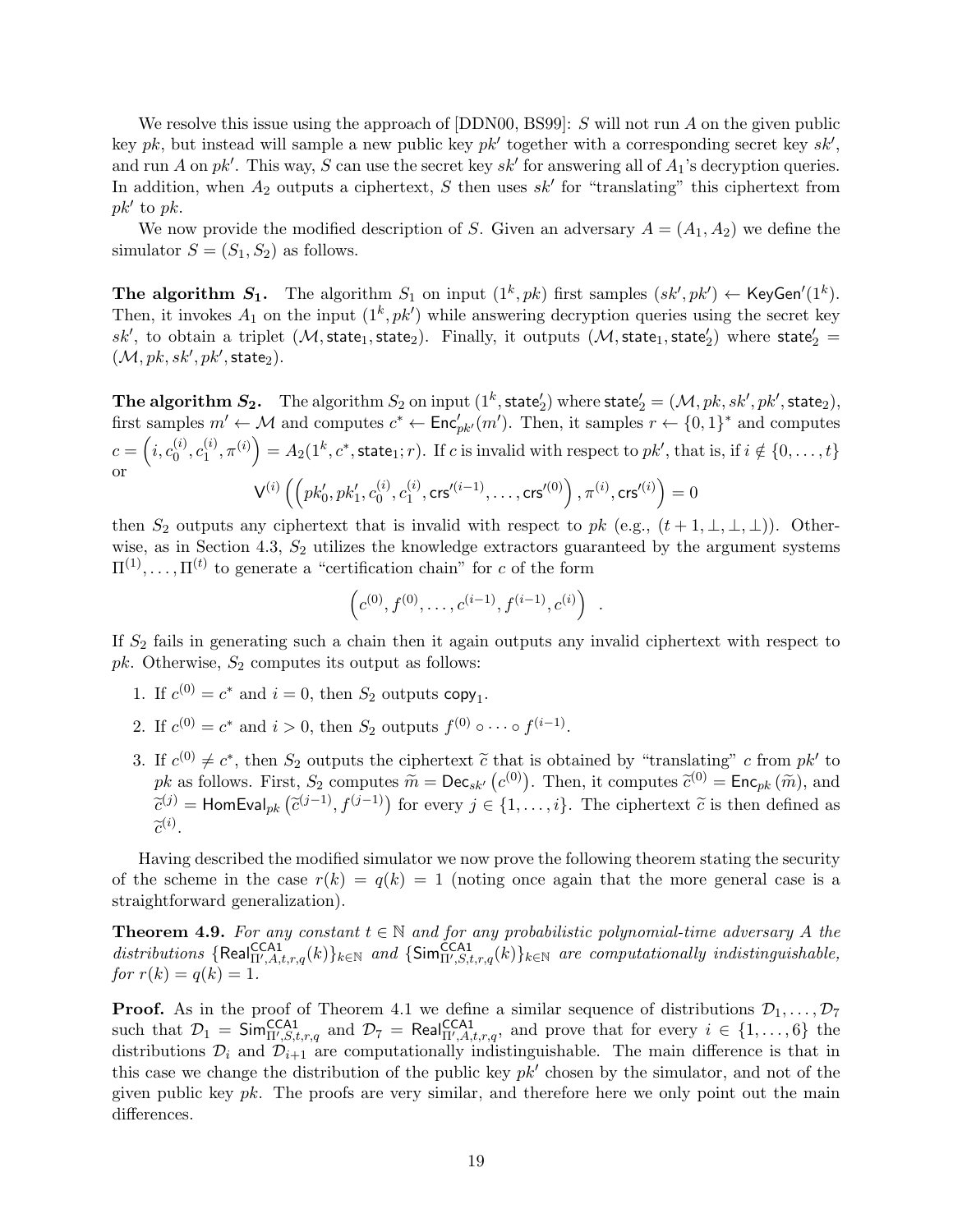**The distribution**  $\mathcal{D}_1$ **.** This is the distribution  $\textsf{Sim}_{\Pi',S,t,r,q}^{\textsf{CCA1}}$ .

- **The distribution**  $\mathcal{D}_2$ **.** This distribution is obtained from  $\mathcal{D}_1$  via the following modification. As in  $\mathcal{D}_1$ , if  $S_2$  fails to obtain a certification chain, then output (state<sub>1</sub>, m,  $\perp$ ). Otherwise, the output is computed as follows:
	- 1. If  $c^{(0)} = c^*$  and  $i = 0$  then output (state<sub>1</sub>, *m*, copy<sub>1</sub>). This is identical to  $\mathcal{D}_1$ .
	- 2. If  $c^{(0)} = c^*$  and  $i > 0$  then output (state<sub>1</sub>,  $m, f(m)$ ), where  $f = f^{(0)} \circ \cdots \circ f^{(i-1)}$ . This is identical to  $\mathcal{D}_1$ .
	- 3. If  $c^{(0)} \neq c^*$  then compute  $m^{(0)} = \mathsf{Dec}_{sk'}'(c^{(0)})$ . If  $m^{(0)} \neq \bot$  output  $\big( \mathsf{state}_1, m, f\left( m^{(0)} \right) \big),$ where  $f = f^{(0)} \circ \cdots \circ f^{(i-1)}$ , and otherwise output (state<sub>1</sub>, m, ⊥). That is, in this case instead of invoking the decryption algorithm  $\text{Dec}'$  on  $c^{(i)}$ , we invoke it on  $c^{(0)}$ , and then apply the functions given by the certification chain.
- **The distribution**  $\mathcal{D}_3$ **.** This distribution is obtained from  $\mathcal{D}_2$  by changing the distribution of  $pk'$ (that is chosen by *S*) and the challenge ciphertext: we produce  $\text{crs}'^{(0)}$  and  $\pi^*$  (where  $c^* =$  $(c_0^*, c_1^*, \pi^*)$  using the simulator of the NIZK proof system  $\Pi^{(0)}$ .
- **The distribution**  $\mathcal{D}_4$ **.** This distribution is obtained from  $\mathcal{D}_3$  by producing the challenge ciphertext  $c^* = (c_0^*, c_1^*, \pi^*)$  with  $c_0^* = \text{Enc}_{pk'_0}(m)$  (instead of  $c_0^* = \text{Enc}_{pk'_0}(m')$  as in  $\mathcal{D}_3$ ).
- **The distribution**  $\mathcal{D}_5$ **.** This distribution is obtained from  $\mathcal{D}_4$  by producing the challenge ciphertext  $c^* = (c_0^*, c_1^*, \pi^*)$  with  $c_1^* = \text{Enc}_{pk'_1}(m)$  (instead of  $c_1^* = \text{Enc}_{pk'_1}(m')$  as in  $\mathcal{D}_4$ ).
- **The distribution**  $\mathcal{D}_6$ **.** This distribution is obtained from  $\mathcal{D}_5$  by changing the distribution of  $pk'$ (that is chosen by *S*) and the challenge ciphertext: we produce  $\text{crs}'^{(0)}$  and  $\pi^*$  (where  $c^* =$  $(c_0^*, c_1^*, \pi^*)$  using the algorithms CRSGen<sup>(0)</sup> and P<sup>(0)</sup>, respectively (and not by using the simulator of the NIZK proof system  $\Pi^{(0)}$  as in  $\mathcal{D}_5$ ).

**The distribution**  $\mathcal{D}_7$ **.** This is the distribution Real $_{\Pi',A,t,r,q}^{\mathsf{CPA}}$ .

The remainder of the proof is essentially identical to the proof of Theorem [4.1](#page-16-0). The only subtle point is that  $S_1$  can simulate the decryption oracle to  $A_1$  while knowing only one of  $sk'_0$  and  $sk'_1$ . Specifically, given a ciphertext  $\left(i, c_0^{(i)}, c_1^{(i)}\right)$  $\overline{I}^{(i)}_{1}, \pi^{(i)}\Big)$ , it outputs  $\bot$  if  $i \notin \{0, \ldots, t\}$  or

$$
\mathsf{V}^{(i)}\left(\left(pk'_0, pk'_1, c_0^{(i)}, c_1^{(i)}, \mathsf{crs}'^{(i-1)}, \ldots, \mathsf{crs}'^{(0)}\right), \pi^{(i)}, \mathsf{crs}'^{(i)}\right) = 0 \enspace.
$$

Otherwise, it computes  $m_b = \textsf{Dec}_{sk'_b}$  $\left(c_h^{(i)}\right)$ *b* for the value  $b \in \{0, 1\}$  for which its known the key  $sk'_b$ . The soundness of the proof system  $\Pi^{(0)}$  and of the argument systems  $\Pi^{(1)}, \ldots, \Pi^{(t)}$  guarantee that the simulation is correct with all but a negligible probability.

### <span id="page-20-0"></span>**5 The Tree-Based Construction**

In this section we present our second construction which is obtained by modifying our first construction to offer a different trade-off between the length of the public key and the length of the ciphertext. As in Section [4,](#page-12-0) the scheme is parameterized by an upper bound *t* on the number of repeated homomorphic operations that can be applied to a ciphertext produced by the encryption algorithm. Recall that in our first construction, the length of the ciphertext is essentially independent of *t*, and the public key consists of *t*+ 1 common reference strings. In our second construction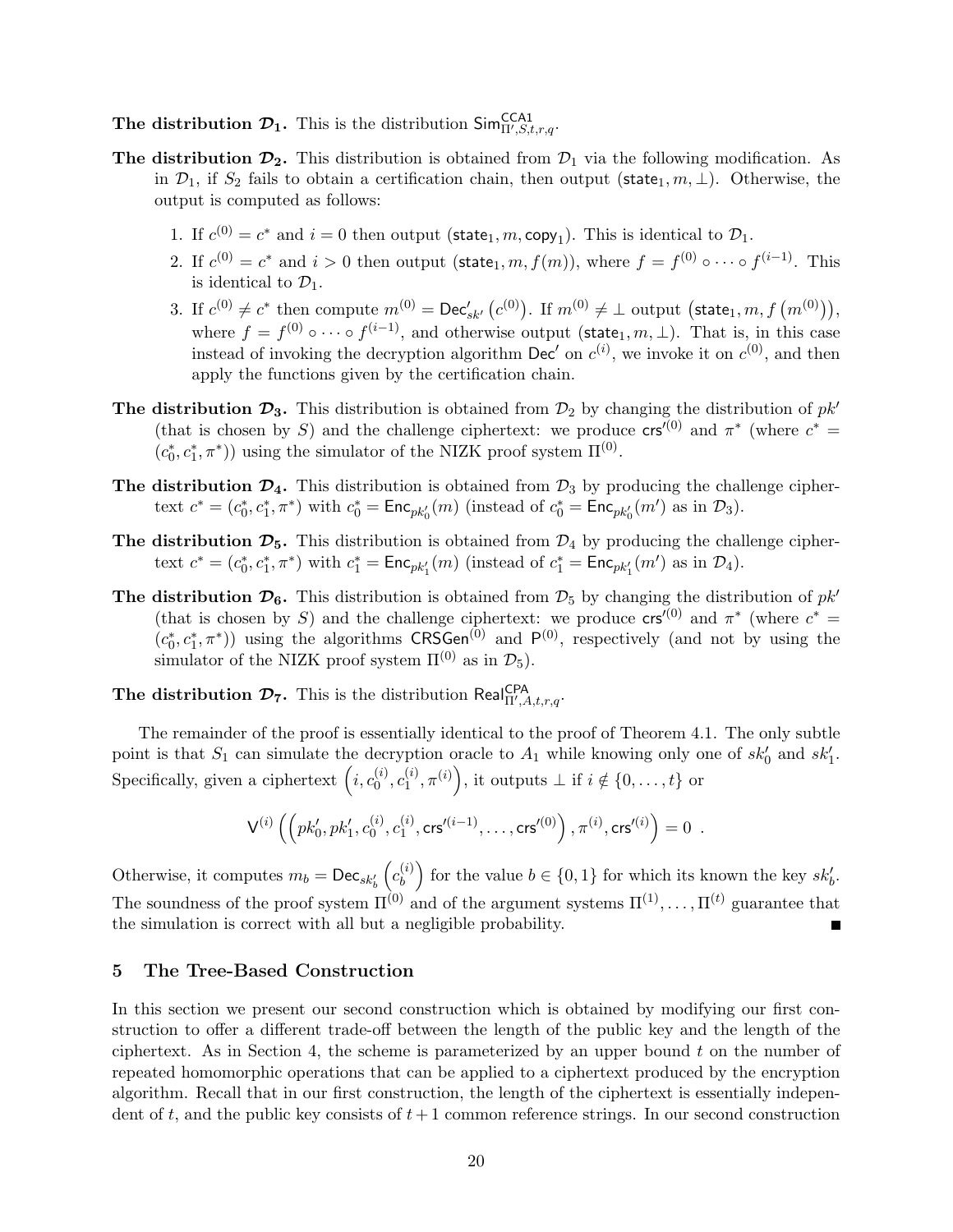the number of common reference strings in the public key is only log *t*, and a ciphertext now consists of log *t* ciphertexts of the underlying homomorphic scheme and log *t* succinct arguments. Such a trade-off may be preferable over the one offered by our first construction, for example, when using argument systems that are tailored to the *N P* languages under considerations and or when it is not possible to use the same common reference string for all argument systems (depending, of course, on the length of the longest common reference strings).

The main idea underlying this construction is that the arguments computed by the homomorphic evaluation algorithm form a tree structure instead of a path structure. Specifically, instead of using *t* argument systems, we use only *d* = log *t* argument systems where the *i*-th one is used for arguing the well-formedness of a ciphertext after  $2<sup>i</sup>$  repeated homomorphic operations.

In Section [5.1](#page-21-0) we formally specify the building blocks of the scheme, and in Section [5.2](#page-22-0) we provide a description of the scheme and discuss its proof of security against a-priori chosen-ciphertext attacks (CCA1), which is rather similar to that of our first construction.

#### <span id="page-21-0"></span>**5.1 The Building Blocks**

Our construction relies on the following building blocks:

1. A homomorphic public-key encryption scheme Π = (KeyGen*,* Enc*,* Dec*,* HomEval) with respect to an efficiently recognizable set of efficiently computable functions  $\mathcal F$ . We assume that the scheme has almost-all-key perfect decryption (see Definition [2.1](#page-6-1)). In addition, as discussed in Section [2.1](#page-6-2), as we do not consider function privacy we assume without loss of generality that HomEval is deterministic.

For any security parameter  $k \in \mathbb{N}$  we denote by  $\ell_{pk} = \ell_{pk}(k)$ ,  $\ell_m = \ell_m(k)$ ,  $\ell_r = \ell_r(k)$ , and  $\ell_c = \ell_c(k)$  the bit-lengths of the public key, plaintext, randomness of Enc, and ciphertext<sup>[7](#page-21-1)</sup>, respectively, for the scheme Π. In addition, we denote by  $V_{\mathcal{F}}$  the deterministic polynomialtime algorithm for testing membership in the set *F*, and denote by  $\ell_{\mathcal{F}} = \ell_{\mathcal{F}}(k)$  the bit-length of the description of each function  $f \in \mathcal{F}$ .

2. A non-interactive deterministic-verifier simulation-sound adaptive zero-knowledge proof sys-tem (see Section [2.3](#page-9-0))  $\Pi^{(0)} = (\text{CRSGen}^{(0)}, P^{(0)}, V^{(0)})$  for the  $N \mathcal{P}$ -language  $L^{(0)} = \bigcup_{k \in \mathbb{N}} L^{(0)}(k)$ defined as follows.

$$
L^{(0)}(k) = \left\{ \left( pk_0, pk_1, c_0^{(0)}, c_1^{(0)} \right) \in \{0, 1\}^{2\ell_{pk} + 2\ell_c} : \begin{matrix} \exists (m, r_0, r_1) \in \{0, 1\}^{\ell_m + 2\ell_r} \text{ s.t.} \\ c_0^{(0)} = \text{Enc}_{pk_0}(m; r_0) \\ \text{and } c_1^{(0)} = \text{Enc}_{pk_1}(m; r_1) \end{matrix} \right\}
$$

For any security parameter  $k \in \mathbb{N}$  we denote by  $\ell_{\text{crs}}(0) = \ell_{\text{crs}}(0)$  and  $\ell_{\pi(0)} = \ell_{\pi(0)}(k)$  the bitlengths of the common reference strings produced by  $CRSGen^{(0)}$  and of the proofs produced by  $P^{(0)}$ , respectively.

3. For every  $j \in \{1, ..., d\}$  (where  $d = \lceil \log t \rceil$ ) a 1/7-succinct non-interactive deterministic-verifier extractable argument system (see Section [2.2](#page-7-0))  $\Pi^{(j)} = \left( \text{CRSGen}^{(j)}, \text{P}^{(j)}, \text{V}^{(j)} \right)$  for the

<span id="page-21-1"></span><sup>7</sup>For simplicity we assume a fixed upper bound *ℓ<sup>c</sup>* on the length of ciphertexts, but this is not essential to our construction. More generally, one can allow the length of ciphertexts to increase as a result of applying the homomorphic operation.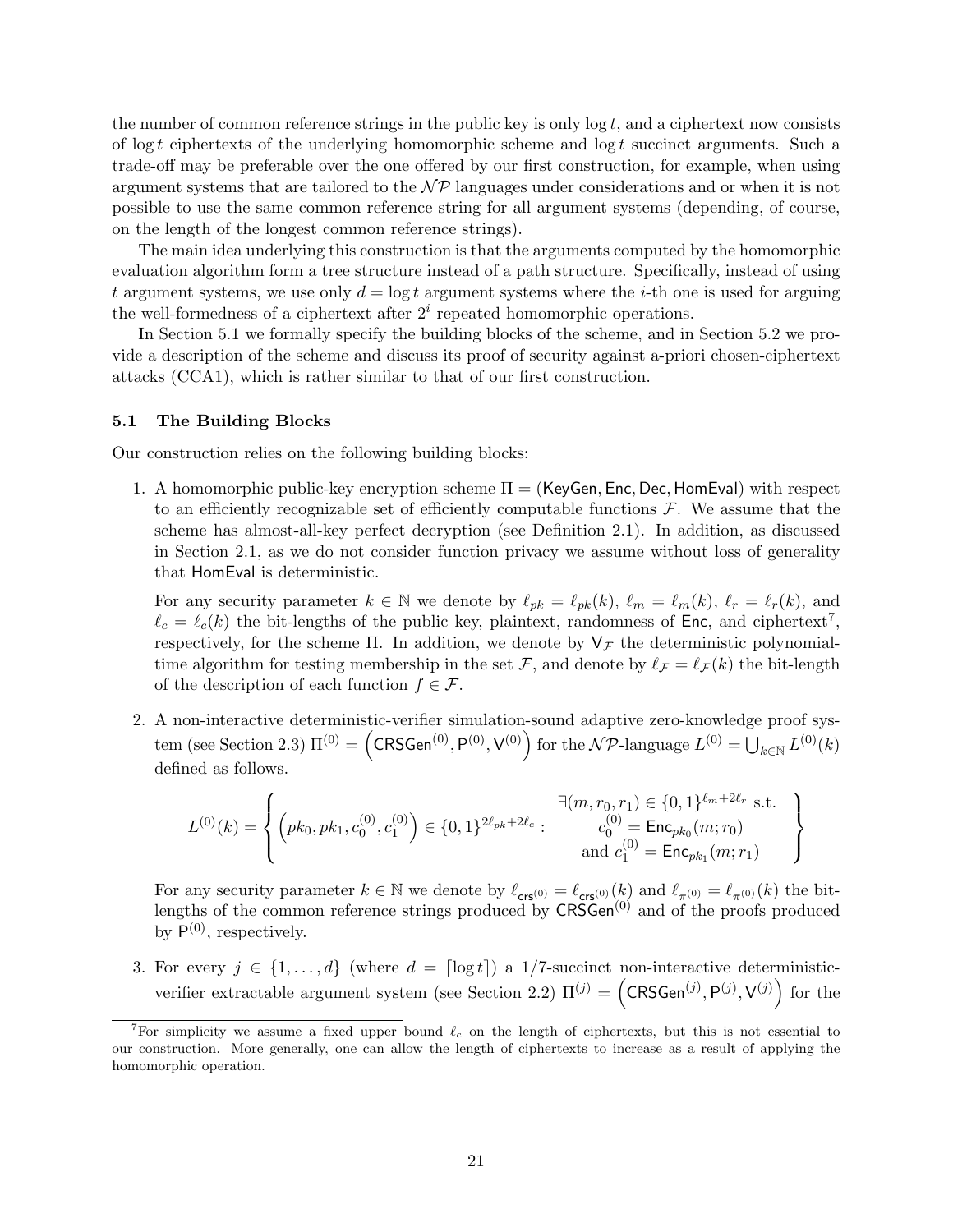$\mathcal{NP}$ -language  $L^{(j)} = \bigcup_{k \in \mathbb{N}} L^{(j)}(k)$  defined as follows for  $j = 1$ 

$$
L^{(1)}(k) = \left\{ \begin{array}{c} \left( pk_0, pk_1, c_0^{(1)}, c_1^{(1)}, c_0^{(2)}, c_1^{(2)} \right) \in \{0, 1\}^{2\ell_{pk} + 4\ell_c} : \\ \exists f \in \{0, 1\}^{\ell_{\mathcal{F}}} \text{ s.t. } \\ \bullet \quad \mathsf{V}_{\mathcal{F}}\left(f\right) = 1 \\ \bullet \quad c_0^{(2)} = \mathsf{HomEval}_{pk_0}\left( c_0^{(1)}, f \right) \\ \bullet \quad c_1^{(2)} = \mathsf{HomEval}_{pk_1}\left( c_1^{(1)}, f \right) \end{array} \right\}
$$

and defined as follows for  $j > 1$ :

$$
\label{eq:2} \begin{split} L^{(j)}(k)&=\left\{ \begin{array}{l} \left( pk_0, pk_1, c_0^{(1)}, c_1^{(2^j)}, c_0^{(2^j)}, \overrightarrow{\rm crs}^{(j-1)} \right) \in \{0,1\}^{\ell_1^{(j)}}: \\ &\exists \left( c_0^{(2^{j-1})}, c_1^{(2^{j-1})}, c_0^{(2^{j-1}+1)}, c_1^{(2^{j-1}+1)}, f, \pi_L^{(j-1)}, \pi_R^{(j-1)} \right) \in \{0,1\}^{\ell_2^{(j)}} \; \mathrm{s.t.}\\ &\quad \bullet \quad \mathsf{V}_{\mathcal{F}}\left(f\right)=1\\ &\quad \bullet \quad c_0^{(2^{j-1}+1)}=\mathsf{HomEval}_{pk_0}\left( c_0^{(2^{j-1})}, f\right)\\ &\quad \bullet \quad c_1^{(2^{j-1}+1)}=\mathsf{HomEval}_{pk_1}\left( c_1^{(2^{j-1})}, f\right)\\ &\quad \bullet \quad \mathsf{V}^{(j-1)}\left( \left( pk_0, pk_1, c_0^{(1)}, c_1^{(1)}, c_0^{(2^{j-1})}, c_1^{(2^{j-1})}, \overrightarrow{\rm crs}^{(j-2)} \right), \pi_L^{(j-1)}, \mathrm{crs}^{(j-1)} \right) =1\\ &\quad \bullet \quad \mathsf{V}^{(j-1)}\left( \left( pk_0, pk_1, c_0^{(2^{j-1}+1)}, c_1^{(2^{j-1}+1)}, c_0^{(2^{j})}, c_1^{(2^{j})}, \overrightarrow{\rm crs}^{(j-2)} \right), \pi_R^{(j-1)}, \mathrm{crs}^{(j-1)} \right) =1 \end{array} \right\} \end{split}
$$

where  $\ell_1^{(j)} = 2\ell_{pk} + 4\ell_c + \sum_{t=1}^{d-1} \ell_{\text{crs}(t)}, \ell_2^{(j)} = 4\ell_c + \ell_{\mathcal{F}} + 2\ell_{\pi(j-1)},$  and for every  $1 \leq j \leq d$  we define  $\overline{\text{crs}}^{(j)} = (\text{crs}^{(j)}, \dots, \text{crs}^{(1)})$ . For any security parameter  $k \in \mathbb{N}$  we denote by  $\overline{\ell}_{\text{crs}^{(j)}} = \ell_{\text{crs}^{(j)}}(k)$ and  $\ell_{\pi^{(j)}} = \ell_{\pi^{(j)}}(k)$  the bit-lengths of the common reference strings produced by CRSGen<sup>(*j*)</sup> and of the arguments produced by  $P^{(j)}$ , respectively.

We note that for  $j = 1$  we in fact do not need an argument system, as we can use the witness  $f \in \mathcal{F}$  as the arguments. Without loss of generality we assume that  $\ell_{\pi(1)} \ge \max{\ell_c, \ell_{\mathcal{F}}}$ (as otherwise arguments can always be padded). Thus, the assumption that the argument systems  $\Pi^{(2)}, \ldots, \Pi^{(d)}$  are 1/7-succinct implies that the length of their arguments is upper bounded by that of  $\Pi^{(1)}$  (and therefore independent of *t*).

### <span id="page-22-0"></span>**5.2 The Scheme**

The scheme Π*′* = (KeyGen*′ ,* Enc*′ ,* Dec*′ ,* HomEval*′* ) is parameterized by an upper bound *t* on the number of repeated homomorphic operations, and we let  $d = \lceil \log t \rceil$ . The key-generation and encryption algorithm are essentially identical to those described in Section [4.2](#page-13-0):

- Key generation: On input  $1^k$  sample two pairs of keys  $(sk_0, pk_0) \leftarrow \text{KeyGen}(1^k)$  and  $(sk_1, pk_1) \leftarrow \text{KeyGen}(1^k)$ . Then, for every  $j \in \{0, \ldots, d\}$  sample  $\text{crs}(j) \leftarrow \text{CRSGen}(j)(1^k)$ . Output the secret key  $sk = (sk_0, sk_1)$  and the public key  $pk = (pk_0, pk_1, \text{crs}^{(0)}, \dots, \text{crs}^{(d)})$ .
- **Encryption:** On input a public key *pk* and a plaintext *m*, sample  $r_0, r_1 \in \{0, 1\}^*$  uniformly at random, and output the ciphertext  $c^{(0)} = \begin{pmatrix} c_0^{(0)} \end{pmatrix}$  $c_0^{(0)}, c_1^{(0)}$  $\binom{(0)}{1}, \pi^{(0)}$ , where

$$
\begin{aligned} c_0^{(0)} \;&=\; \mathsf{Enc}_{pk_0}(m;r_0) \:\:, \\ c_1^{(0)} \;&=\; \mathsf{Enc}_{pk_1}(m;r_1) \:\:, \\ \pi^{(0)} \;&\leftarrow \mathsf{P}^{(0)}\left( \left( pk_0, pk_1, c_0^{(0)}, c_1^{(0)} \right), \left( m, r_0, r_1 \right), \mathsf{crs}^{(0)} \right) \:\: . \end{aligned}
$$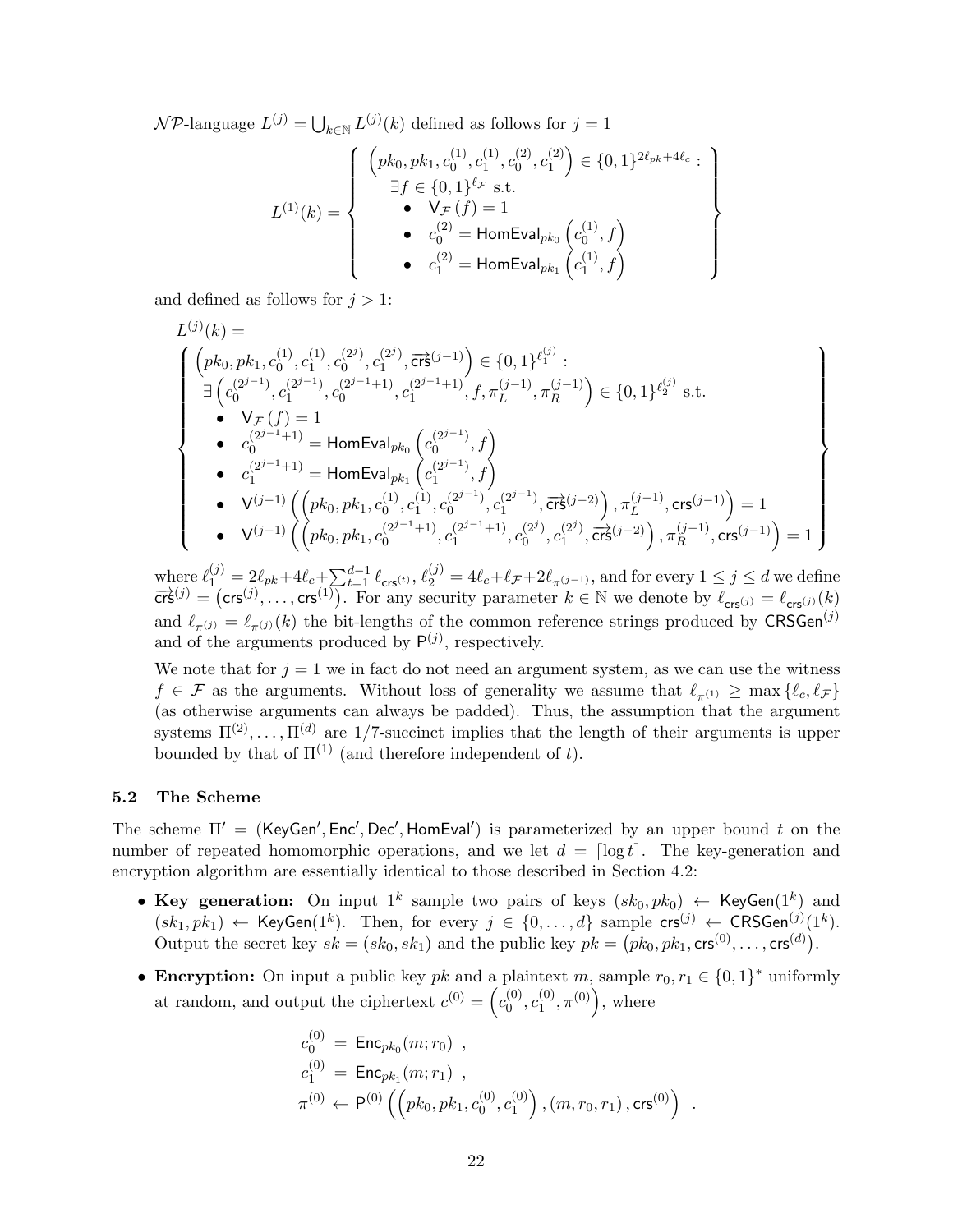- *•* **Homomorphic evaluation:** The homomorphic evaluation algorithm follows the same approach used in Section [4.2](#page-13-0), but computes the arguments of well-formedness in the form of a *sparse* binary tree. The leaves of the tree correspond to a chain of ciphertexts  $(c^{(1)}, \ldots, c^{(i)})$ that are generated from one another using the homomorphic evaluation algorithm. Each internal node at level  $j \in \{1, \ldots, d\}$  (where the leaves are considered to be at level 0) is a succinct argument for membership in the language  $L^{(j)}$ . We first describe how to generate the leaves and the internal nodes, and then describe the content of a ciphertext (i.e., which nodes of the tree should be contained in a ciphertext).
	- **The leaves:** The leftmost leaf in the tree  $c^{(1)} = \left(c_0^{(1)}\right)^2$  $c_0^{(1)}, c_1^{(1)}$ 1 ) is generated from a ciphertext  $c^{(0)} = \left(c_0^{(0)}\right)$  $\binom{00}{0},c_1^{(0)}$  $\mathbf{L}_{1}^{(0)}$ ,  $\pi^{(0)}$ ) that is produced by the encryption algorithm and a function  $f^{(0)} \in \mathcal{F}$ . It is defined as

$$
\begin{aligned} c_0^{(1)} \, &= \, \mathsf{HomEval}_{pk0} \left( c_0^{(0)}, f^{(0)} \right) \;\;, \\ c_1^{(1)} \, &= \, \mathsf{HomEval}_{pk1} \left( c_1^{(0)}, f^{(0)} \right) \;\;. \end{aligned}
$$

From this point on both the ciphertext  $c^{(0)}$ , the function  $f^{(0)}$ , and the leaf  $c^{(1)}$  are kept part of all future ciphertexts.

For every  $i \in \{1, ..., t-1\}$  the leaf  $c^{(i+1)} = \left(c_0^{(i+1)}\right)$  $c_0^{(i+1)}, c_1^{(i+1)}$ 1 ) is generated from the previous leaf  $c^{(i)} = \left( c_0^{(i)} \right)$  $\binom{(i)}{0},c_1^{(i)}$ 1 ) and a function  $f^{(i)} \in \mathcal{F}$  by computing

$$
\begin{aligned} c_0^{(i+1)} &= \mathsf{HomEval}_{pk_0}\left(c_0^{(i)}, f^{(i)}\right) \enspace , \\ c_1^{(i+1)} &= \mathsf{HomEval}_{pk_1}\left(c_1^{(i)}, f^{(i)}\right) \enspace . \end{aligned}
$$

**– The internal nodes:** Each internal node *v* at level *j ∈ {*1*, . . . , d}* is an argument for membership in the language  $L^{(j)}$ . For  $j = 1$ , the two children of x are leaves  $c^{(i)} = \left(c_0^{(i)}\right)$  $\binom{(i)}{0},c_1^{(i)}$ 1  $\int$  and  $c^{(i+1)} = \begin{pmatrix} c_0^{(i+1)} \\ c_1^{(i+1)} \end{pmatrix}$  $c_0^{(i+1)}, c_1^{(i+1)}$ 1 ), and in this case *v* is an argument that  $c^{(i+1)}$ is obtained from  $c^{(i)}$  using the homomorphic operation with some function  $f^{(i)} \in \mathcal{F}$ . This is computed as:

$$
\pi \leftarrow \mathsf{P}^{(1)}\left(\left(pk_0, pk_1, c_0^{(i)}, c_1^{(i)}, c_0^{(i+1)}, c_1^{(i+1)}, \right), f^{(i)}, \mathsf{crs}^{(1)}\right) \enspace .
$$

For every  $j \in \{2, \ldots, d\}$ , denote by  $v_L$  and  $v_R$  the two children of *v*. These are arguments for membership in  $L^{(j-1)}$ . Denote by  $c^{(1)} = \left( c_0^{(1)} \right)$  $c_1^{(1)}, c_1^{(1)}$ 1  $\int$  and  $c^{(2^{j-1})} = \left(c_0^{(2^{j-1})}\right)$  $c_0^{(2^{j-1})}, c_1^{(2^{j-1})}$ 1  $\setminus$ the leftmost and rightmost leaves in the subtree of *vL*, respectively. Similarly, denote by  $c^{(2^{j-1}+1)} = \left(c_0^{(2^{j-1}+1)}\right)$  $c_0^{(2^{j-1}+1)}, c_1^{(2^{j-1}+1)}$ 1 ) and  $c^{(2^j)} = \left(c_0^{(2^j)}\right)$  $c_0^{(2^j)}, c_1^{(2^j)}$ 1 ) the leftmost and rightmost leaves in the subtree of  $v_R$ , respectively. Then, the node  $v$  is an argument that  $v_L$  is a valid argument for  $(c^{(1)}, \ldots, c^{(2^{j-1})})$ ,  $v_R$  is a valid argument for  $(c^{(2^{j-1}+1)}, \ldots, c^{(2^{j})})$ , and that  $c^{(2^{j-1}+1)}$  is obtained from  $c^{(2^{j-1})}$  using the homomorphic operation with some function  $f^{(2^{j-1})} \in \mathcal{F}$ . This is computed as  $\pi \leftarrow P^{(j)}(x, w, \text{crs}^{(j)})$ , where:

$$
\begin{array}{ll} \boldsymbol{x}=\left(pk_{0},pk_{1},c_{0}^{(1)},c_{1}^{(1)},c_{0}^{(2^{j})},c_{1}^{(2^{j})},\overrightarrow{\mathrm{crs}}^{(j-1)}\right)\\ \boldsymbol{w}=\left(c_{0}^{(2^{j-1})},c_{1}^{(2^{j-1})},c_{0}^{(2^{j-1}+1)},c_{1}^{(2^{j-1}+1)},f^{(2^{j-1})},\pi_{L}^{(j-1)},\pi_{R}^{(j-1)}\right)\end{array}
$$

*.*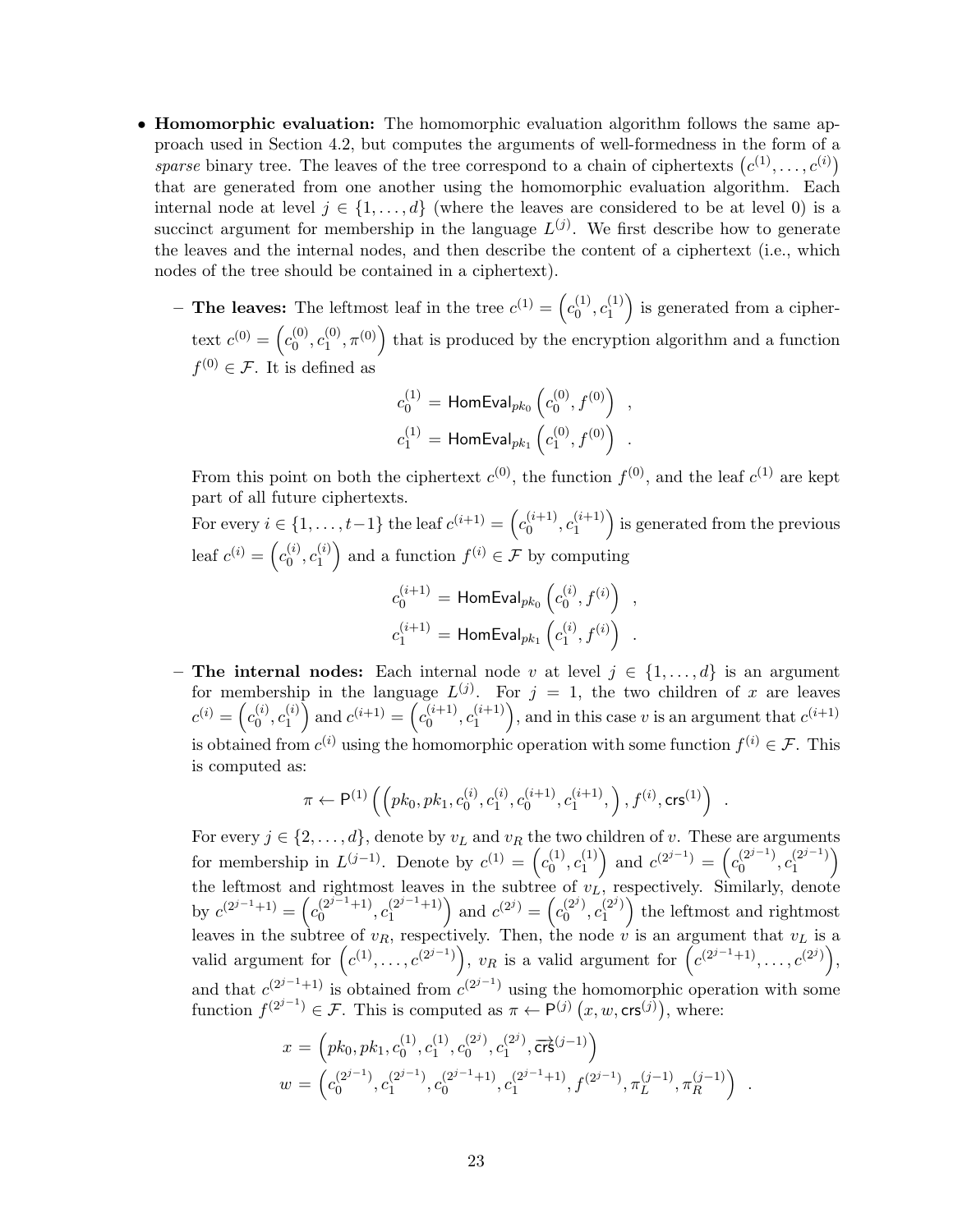<span id="page-24-1"></span>

**Figure 2:** The above illustration shows the structure of a ciphertext after 13 repeated homomorphic operations. The ciphertext  $c^{(0)}$  is an output of the encryption algorithm, and for every  $i \in \{1, \ldots, 13\}$  the ciphertext  $c^{(i)}$  is obtained from  $c^{(i-1)}$  by applying the homomorphic evaluation algorithm using a function  $f^{(i)} \in \mathcal{F}$ . The internal nodes on levels 1, 2, and 3 contain succinct arguments for membership in the languages  $L^{(1)}$ ,  $L^{(2)}$ , and  $L^{(3)}$ , respectively. The ciphertext of the new scheme consists of the black nodes and the functions  $f^{(0)}$ ,  $f^{(8)}$ , and  $f^{(12)}$ .

- **– The ciphertext:** The ciphertext always includes the initial ciphertext *c* (0) that was produced by the encryption algorithm, the first leaf  $c^{(1)}$ , and the function  $f^{(0)} \in \mathcal{F}$  that was used for generating  $c^{(1)}$  from  $c^{(0)}$ . Then, every time we compute the value of two adjacent internal nodes  $v_L$  and  $v_R$  at some level  $j-1$  that belong to the same subtree, we compute the value of their parent  $v$  at level  $j$ , as described above. As a result, we do not longer keep any information from the subtree of *v*, except for its leftmost and rightmost leaves. In addition, for every two adjacent subtrees we include the function that transforms the rightmost leaf of the first subtree to the leftmost leaf of the second subtree. Note that such subtrees must be of different depths, as otherwise they are merged. Thus, at any point in time a ciphertext may contain at most  $2d+1$  ciphertexts of the underlying scheme, *d* short arguments, and *d* descriptions of functions from *F* (connecting subtrees). See Figure [2](#page-24-1) for an illustration of the structure of a ciphertext.
- *•* **Decryption:** On input the secret key *sk* and a ciphertext of the above form, verify the validity of the non-interactive zero-knowledge proof contained in  $c^{(0)}$ , verify that  $c^{(1)}$  is obtained from  $c^{(0)}$  using the function  $f^{(0)} \in \mathcal{F}$ , verify that the given tree has the right structure (with functions from  $\mathcal F$  connecting subtrees), and verify the validity of all the arguments in the nonempty internal nodes of the tree. If any of these verifications fail, then output *⊥*. Otherwise, compute  $m_0 = \text{Dec}_{sk_0} \left( c_0^{(i)} \right)$  $\boldsymbol{0}$ and  $m_1 = \text{Dec}_{sk_1} (c_1^{(i)})$ 1 ), where  $c^{(i)} = (c_0^{(i)} - c_1^{(i)})$  $c_0^{(i)},c_1^{(i)}$ 1 ) is the rightmost leaf. If  $m_0 \neq m_1$  then output  $\perp$ , and otherwise output  $m_0$ .

**Chosen-ciphertext security.** As this scheme is obtained from the one in Section [4](#page-12-0) by only changing the structure of the arguments that generate the ciphertext, the proof of security is rather similar to that in Sections [4.3](#page-14-0) and [4.4.](#page-18-0) The only difference is in the way  $S_2$  produces the "certification chain" for the ciphertext that the adversary outputs: instead of using the path structure of the ciphertext, the simulator now uses the tree structure of the ciphertext and applies the knowledge extractors accordingly. The remainder of the proof is exactly the same.

## <span id="page-24-0"></span>**6 Extensions and Open Problems**

We conclude the paper with a discussion of several extensions of our work and open problems.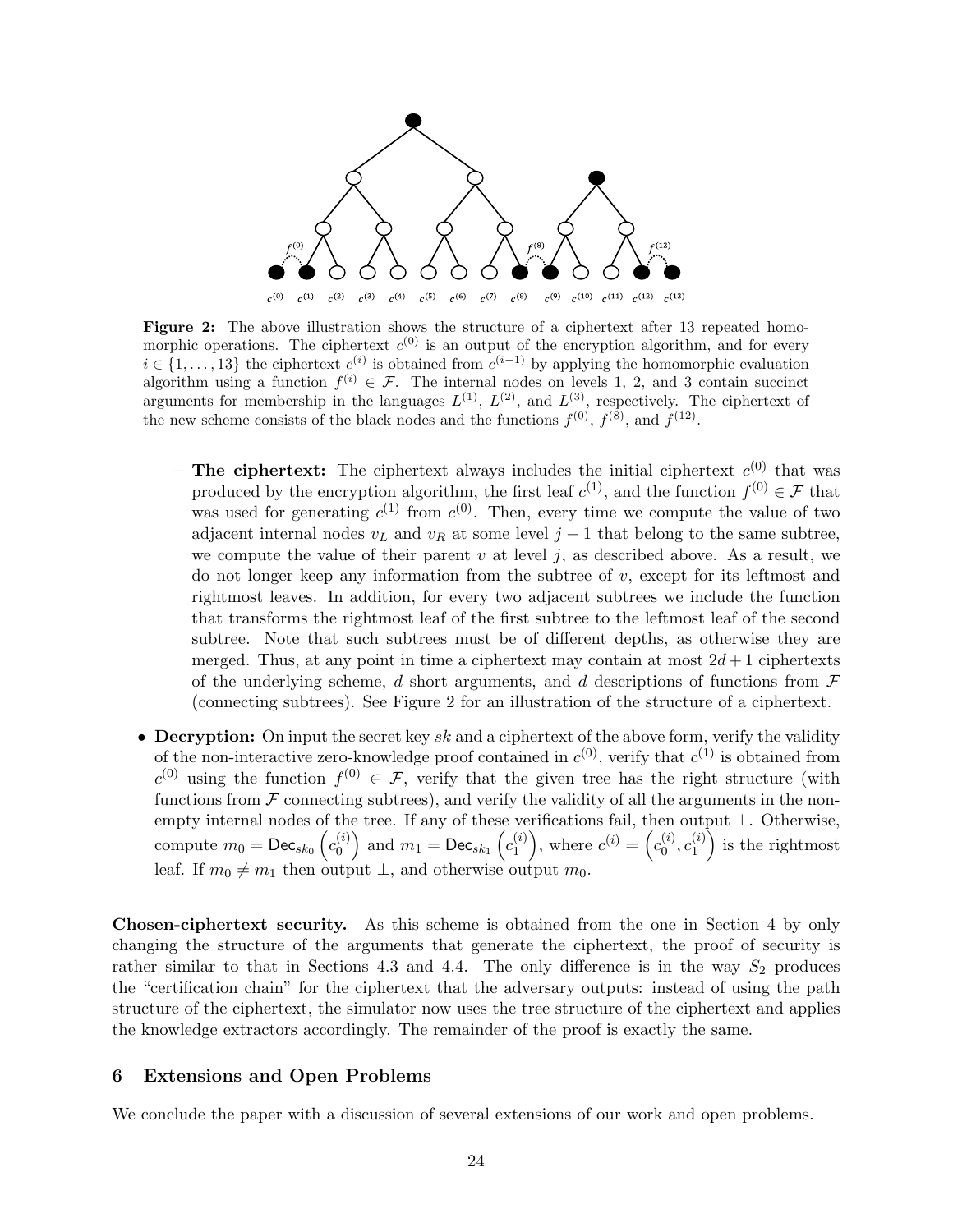**The number of repeated homomorphic operations.** Our schemes allow any pre-specified constant bound  $t \in \mathbb{N}$  on the number of repeated homomorphic operations. It would be interesting to allow this bound to be a function  $t(k)$  of the security parameter. As discussed in Section [2.2,](#page-7-0) the bottleneck is the super-linear length of the common-reference string in Groth's and Lipmaa's argument systems [[Gro10](#page-27-11), [Lip11](#page-27-12)]. Any improvement to these argument systems with a commonreference string of linear length will directly allow any logarithmic number of repeated homomorphic operations in the path-based scheme, and any polynomial number of such operations in the treebased scheme.

**Function privacy and unlinkability.** For some applications a homomorphic encryption scheme may be required to ensure *function privacy* [\[GHV10](#page-26-12)] or even *unlinkability* [\[PR08\]](#page-27-6). Function privacy asks that the homomorphic evaluation algorithm does not reveal (in a semantic security fashion) which operation it applies, and unlinkability asks that the output of the homomorphic evaluation algorithm is computationally indistinguishable from the output of the encryption algorithm. For example, the voting application discussed in the introduction requires function privacy to ensure that individual votes remain private. Our approach in this paper focuses on preventing a blow-up in the length of ciphertexts, and incorporating function privacy and unlinkability into our framework is an interesting direction for future work. We note that since Groth's argument system [[Gro10\]](#page-27-11) is also zero-knowledge it is quite plausible to show that ciphertexts in our schemes reveal nothing more than the number of repeated homomorphic operations.

**A-posteriori chosen-ciphertext security (CCA2).** As discussed in Section [1.3,](#page-5-0) Prabhakaran and Rosulek [\[PR08\]](#page-27-6) considered the rather orthogonal problem of providing a homomorphic encryption scheme that is secure against a meaningful variant of a-posteriori chosen-ciphertext attacks (CCA2). In light of the fact that our schemes already offer targeted malleability against a-priori chosen-ciphertext attacks (CCA1), it would be interesting to extend our approach to the setting considered by Prabhakaran and Rosulek.

# **References**

<span id="page-25-5"></span><span id="page-25-4"></span><span id="page-25-3"></span><span id="page-25-2"></span><span id="page-25-1"></span><span id="page-25-0"></span>

| [ADR02] | J. H. An, Y. Dodis, and T. Rabin. On the security of joint signature and encryption.<br>In Advances in Cryptology – $EUROCRYPT$ '02, pages 83–107, 2002.                                                                                       |
|---------|------------------------------------------------------------------------------------------------------------------------------------------------------------------------------------------------------------------------------------------------|
| [AIK10] | B. Applebaum, Y. Ishai, and E. Kushilevitz. From secrecy to soundness: Efficient ver-<br>ification via secure computation. In Proceedings of the 37th International Colloquium<br>on Automata, Languages and Programming, pages 152–163, 2010. |
| [BFM88] | M. Blum, P. Feldman, and S. Micali. Non-interactive zero-knowledge and its applica-<br>tions. In Proceedings of the 20th Annual ACM Symposium on Theory of Computing,<br>pages 103-112, 1988.                                                  |
| [BP04a] | M. Bellare and A. Palacio. The knowledge-of-exponent assumptions and 3-round zero-<br>knowledge protocols. In Advances in Cryptology – CRYPTO '04, pages 273–289, 2004.                                                                        |
| [BP04b] | M. Bellare and A. Palacio. Towards plaintext-aware public-key encryption without<br>random oracles. In Advances in Cryptology – ASIACRYPT '04, pages 48–62, 2004.                                                                              |
| [BR93]  | M. Bellare and P. Rogaway. Random oracles are practical: A paradigm for designing<br>efficient protocols. In ACM Conference on Computer and Communications Security,<br>pages 62–73, 1993.                                                     |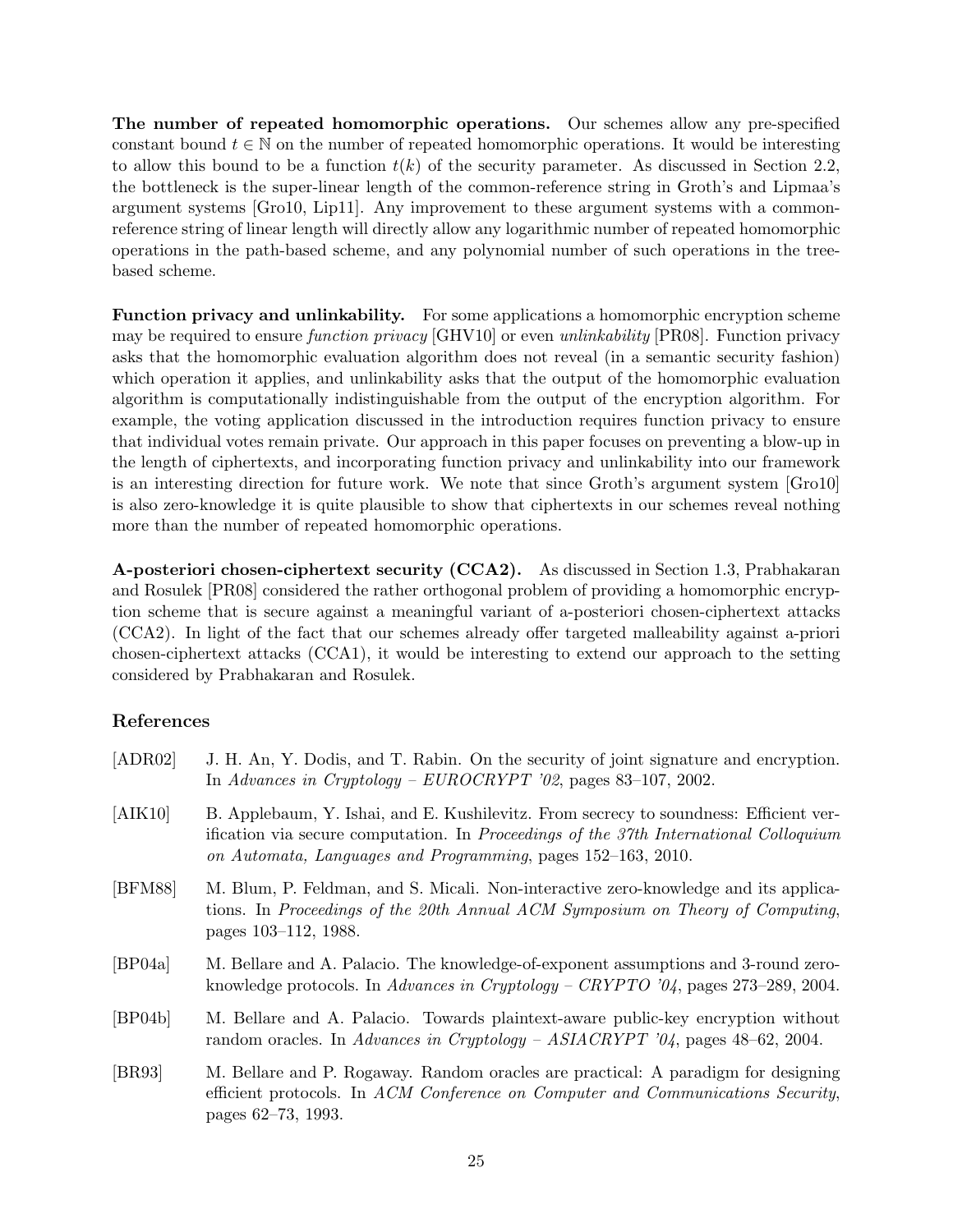- <span id="page-26-3"></span>[BS99] M. Bellare and A. Sahai. Non-malleable encryption: Equivalence between two notions, and an indistinguishability-based characterization. In *Advances in Cryptology – CRYPTO '99*, pages 519–536, 1999. The full version is available as Cryptology ePrint Archive, Report 2006/228.
- <span id="page-26-14"></span>[BSM+91] M. Blum, A. D. Santis, S. Micali, and G. Persiano. Noninteractive zero-knowledge. *SIAM Journal on Computing*, 20(6):1084–1118, 1991.
- <span id="page-26-1"></span>[CGS97] R. Cramer, R. Gennaro, and B. Schoenmakers. A secure and optimally efficient multiauthority election scheme. In *Advances in Cryptology – EUROCRYPT '97*, pages 103–118, 1997.
- <span id="page-26-7"></span>[CKN03] R. Canetti, H. Krawczyk, and J. B. Nielsen. Relaxing chosen-ciphertext security. In *Advances in Cryptology – CRYPTO '03*, pages 565–582, 2003.
- <span id="page-26-10"></span>[CKV10] K.-M. Chung, Y. Kalai, and S. Vadhan. Improved delegation of computation using fully homomorphic encryption. In *Advances in Cryptology – CRYPTO '10*, pages 483–501, 2010.
- <span id="page-26-6"></span>[CS98] R. Cramer and V. Shoup. A practical public key cryptosystem provably secure against adaptive chosen ciphertext attack. In *Advances in Cryptology - CRYPTO '98*, pages 13–25, 1998.
- <span id="page-26-4"></span>[CT10] A. Chiesa and E. Tromer. Proof-carrying data and hearsay arguments from signature cards. In *Proceedings of the 1st Symposium on Innovations in Computer Science*, pages 310–331, 2010.
- <span id="page-26-5"></span>[Dam91] I. Damgård. Towards practical public key systems secure against chosen ciphertext attacks. In *Advances in Cryptology – CRYPTO '91*, pages 445–456, 1991.
- <span id="page-26-2"></span>[DDN00] D. Dolev, C. Dwork, and M. Naor. Non-malleable cryptography. *SIAM Journal on Computing*, 30(2):391–437, 2000.
- <span id="page-26-11"></span>[DNR04] C. Dwork, M. Naor, and O. Reingold. Immunizing encryption schemes from decryption errors. In *Advances in Cryptology – EUROCRYPT '04*, pages 342–360, 2004.
- <span id="page-26-13"></span>[FLS90] U. Feige, D. Lapidot, and A. Shamir. Multiple non-interactive zero knowledge proofs based on a single random string. In *Proceedings of the 31st Annual IEEE Symposium on Foundations of Computer Science*, pages 308–317, 1990.
- <span id="page-26-0"></span>[Gen09] C. Gentry. A fully homomorphic encryption scheme. PhD Thesis, Stanford University, 2009. Available at http://crypto.stanford.edu/craig.
- <span id="page-26-9"></span>[GGP10] R. Gennaro, C. Gentry, and B. Parno. Non-interactive verifiable computing: Outsourcing computation to untrusted workers. In *Advances in Cryptology – CRYPTO '10*, pages 465–482, 2010.
- <span id="page-26-12"></span>[GHV10] C. Gentry, S. Halevi, and V. Vaikuntanathan. *i*-hop homomorphic encryption and rerandomizable Yao circuits. In *Advances in Cryptology – CRYPTO '10*, pages 155– 172, 2010.
- <span id="page-26-8"></span>[GKR08] S. Goldwasser, Y. T. Kalai, and G. Rothblum. Delegating computation: Interactive proofs for muggles. In *Proceedings of the 40th Annual ACM Symposium on Theory of Computing*, pages 113–122, 2008.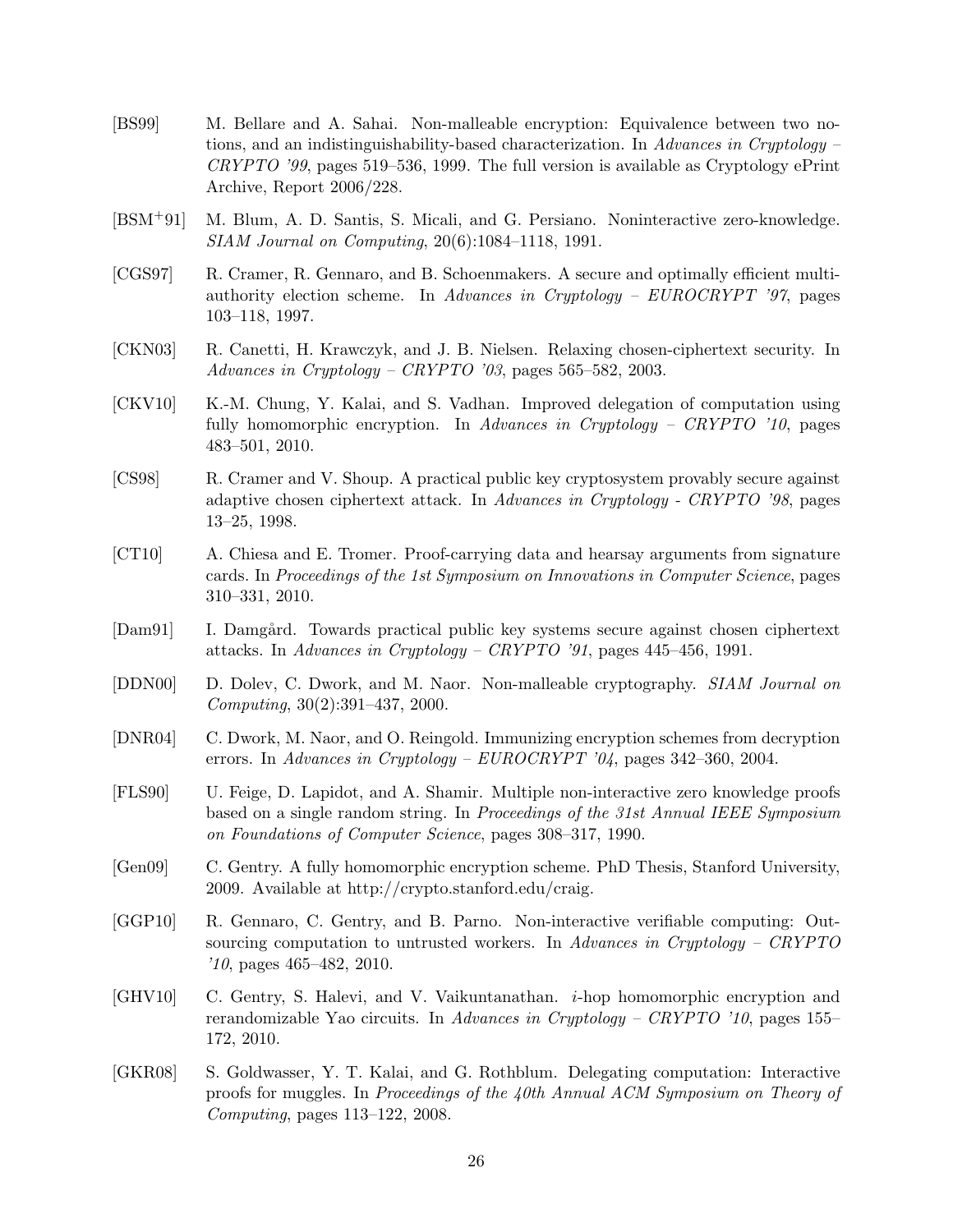- <span id="page-27-13"></span>[Gro04] J. Groth. Rerandomizable and replayable adaptive chosen ciphertext attack secure cryptosystems. In *Proceedings of the 1st Theory of Cryptography Conference*, pages 152–170, 2004.
- <span id="page-27-11"></span>[Gro10] J. Groth. Short pairing-based non-interactive zero-knowledge arguments. In *Advances in Cryptology – ASIACRYPT '10*, pages 321–340, 2010.
- <span id="page-27-7"></span>[GW11] C. Gentry and D. Wichs. Separating succinct non-interactive arguments from all falsifiable assumptions. In *Proceedings of the 43rd Annual ACM Symposium on Theory of Computing*, pages 99–108, 2011.
- <span id="page-27-5"></span>[Lin06] Y. Lindell. A simpler construction of CCA2-secure public-key encryption under general assumptions. *Journal of Cryptology*, 19(3):359–377, 2006.
- <span id="page-27-12"></span>[Lip11] H. Lipmaa. Progression-free sets and sublinear pairing-based non-interactive zeroknowledge arguments. Cryptology ePrint Archive, Report 2011/009, 2011.
- <span id="page-27-9"></span>[Mic00] S. Micali. Computationally sound proofs. *SIAM Journal of Computing*, 30(4):1253– 1298, 2000. An extended abstract appeared in *Proceedings of the 35th Annual IEEE Symposium on Foundations of Computer Science*, 1994.
- <span id="page-27-8"></span>[Nao03] M. Naor. On cryptographic assumptions and challenges. In *Advances in Cryptology – CRYPTO '03*, pages 96–109, 2003.
- <span id="page-27-3"></span>[NY90] M. Naor and M. Yung. Public-key cryptosystems provably secure against chosen ciphertext attacks. In *Proceedings of the 22nd Annual ACM Symposium on Theory of Computing*, pages 427–437, 1990.
- <span id="page-27-14"></span>[PR07] M. Prabhakaran and M. Rosulek. Rerandomizable RCCA encryption. In *Advances in Cryptology – CRYPTO '07*, pages 517–534, 2007.
- <span id="page-27-6"></span>[PR08] M. Prabhakaran and M. Rosulek. Homomorphic encryption with CCA security. In *Proceedings of the 35th International Colloquium on Automata, Languages and Programming*, pages 667–678, 2008.
- <span id="page-27-2"></span>[PSV07] R. Pass, A. Shelat, and V. Vaikuntanathan. Relations among notions of nonmalleability for encryption. In *Advances in Cryptology - ASIACRYPT '07*, pages 519–535, 2007.
- <span id="page-27-0"></span>[RAD78] R. Rivest, L. Adleman, and M. Dertouzos. On data banks and privacy homomorphisms. *Foundations of Secure Computation*, 1978.
- <span id="page-27-4"></span>[Sah99] A. Sahai. Non-malleable non-interactive zero knowledge and adaptive chosenciphertext security. In *Proceedings of the 40th Annual IEEE Symposium on Foundations of Computer Science*, pages 543–553, 1999.
- <span id="page-27-1"></span>[SV10] N. P. Smart and F. Vercauteren. Fully homomorphic encryption with relatively small key and ciphertext sizes. In *Public Key Cryptography – PKC '10*, pages 420–443, 2010.
- <span id="page-27-10"></span>[Val08] P. Valiant. Incrementally verifiable computation – or – proofs of knowledge imply time/space efficiency. In *Proceedings of the 5th Theory of Cryptography Conference*, pages 1–18, 2008.